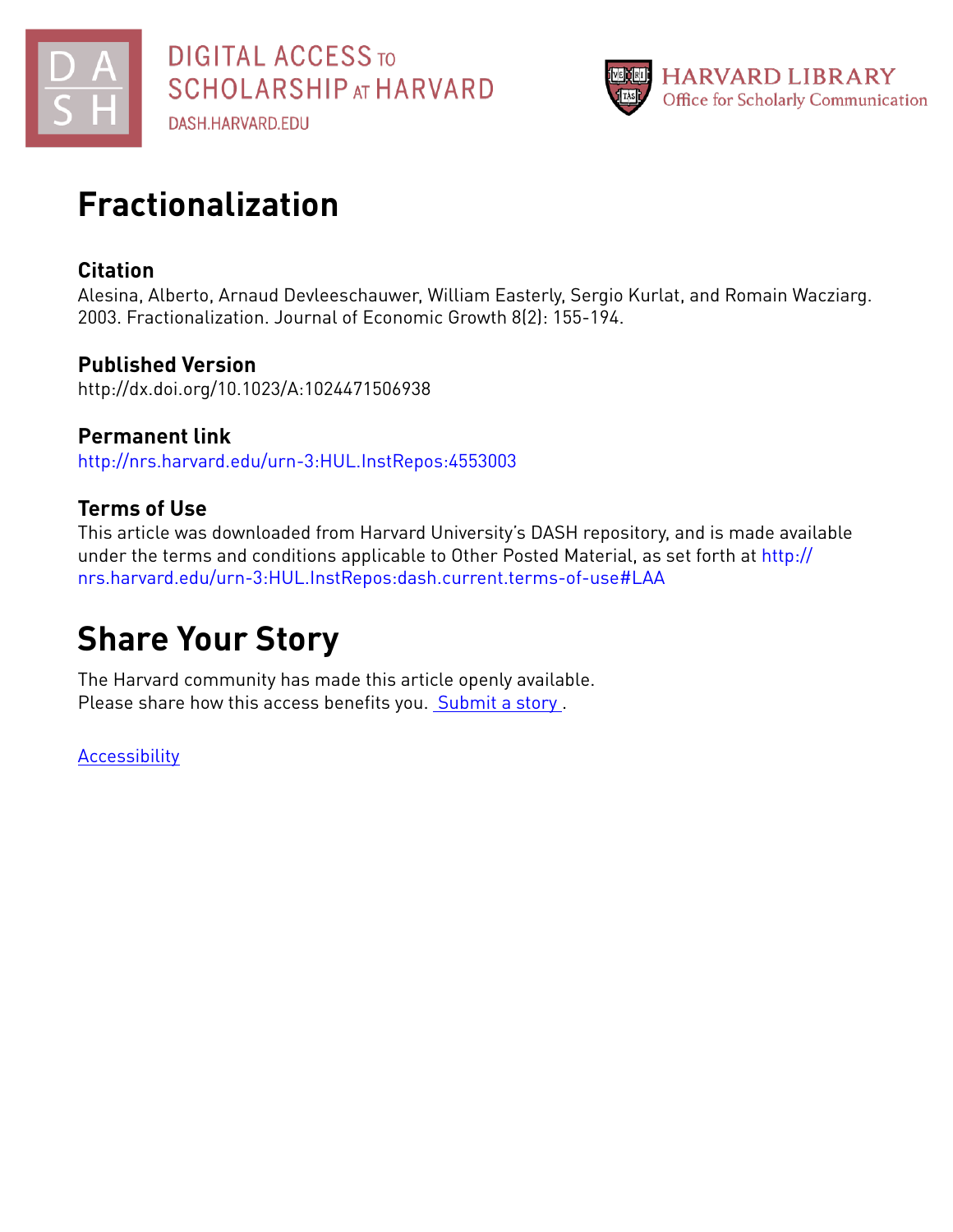

# Harvard Institute of Economic Research

Discussion Paper Number 1959

Fractionalization

by

*Alberto Alesina, Arnaud Devleeschauwer, William Easterly, Sergio Kurlat and Romain Wacziarg*

*June 2002*

## Harvard University Cambridge, Massachusetts

This paper can be downloaded without charge from the:

http://post.economics.harvard.edu/hier/2002papers/2002list.html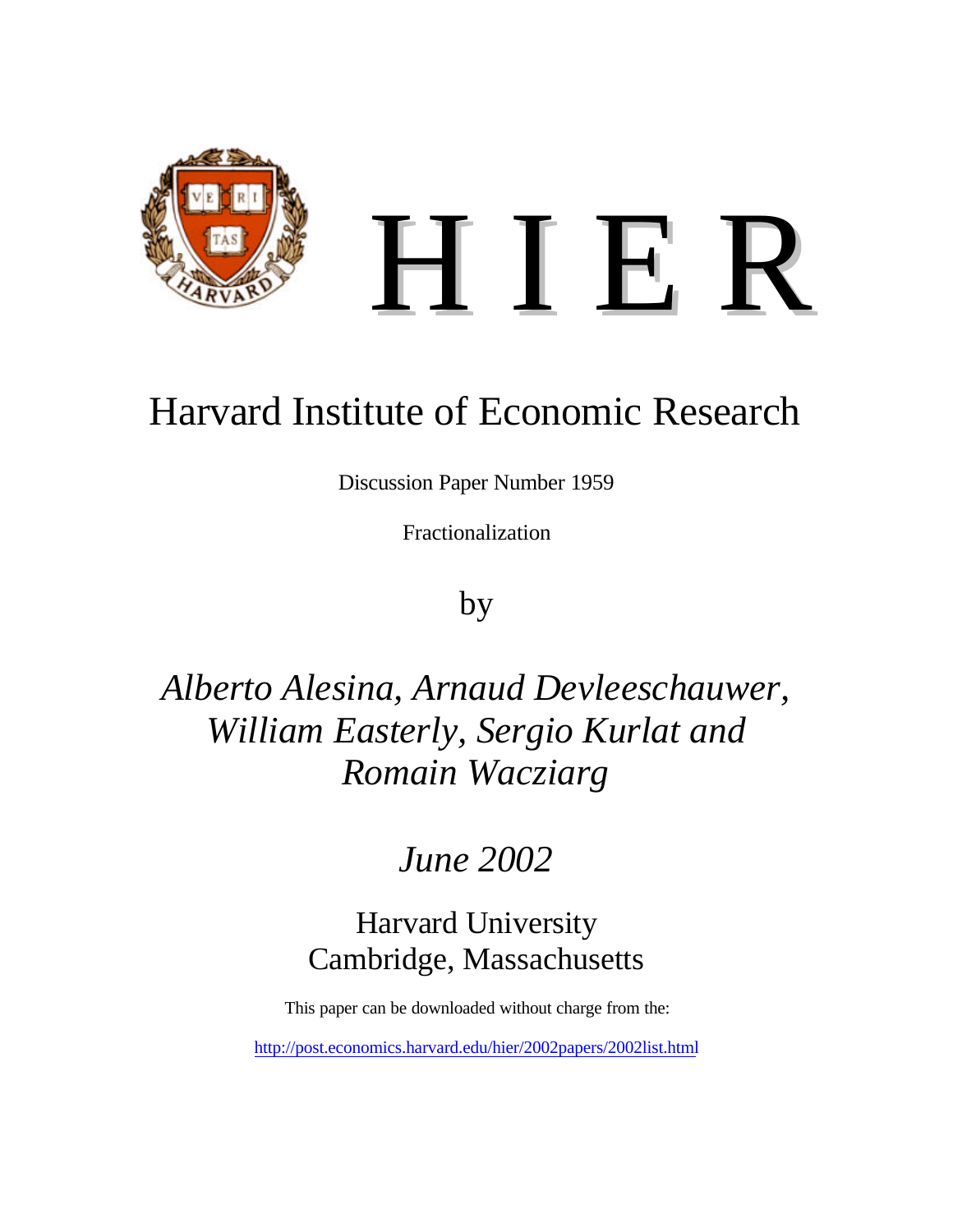## Fractionalization<sup>\*</sup>

Alberto Alesina Harvard University Arnaud Devleeschauwer Harvard University

William Easterly Institute for International Economics and Center for Global Development

Sergio Kurlat World Bank Romain Wacziarg Stanford University

June 2002

#### Abstract

We provide new measures of ethnic, linguistic and religious fractionalization for about 190 countries. These measures are more comprehensive than those previously used in the economics literature and we compare our new variables with those previously used. We also revisit the question of the effects of ethnic, linguistic and religious fractionalization on quality of institutions and growth. We partly confirm and partly modify previous results. The patterns of cross-correlations between potential explanatory variables and their different degree of endogeneity makes it hard to make unqualified statements about competing explanations for economic growth and the quality of government.

<sup>¤</sup>Alesina: Department of Economics, Harvard University, Cambridge, MA 02138, aalesina@kuznets.fas.harvard.edu. Devleeschauwer: Department of Economics, Harvard University, Cambridge, MA 02138, devleesc@fas.harvard.edu. Easterly: Institute for International Economics and Center for Global Development, 1750 Massachusetts Avenue, NW, Washington, DC 20036, weasterly@iie.com. Kurlat: The World Bank, 1818 H Street, N.W., Washington, DC 20433, skurlat@worldbank.org. Wacziarg: Stanford Graduate School of Business, 518 Memorial Way, Stanford CA 94305, wacziarg@gsb.stanford.edu. We thank Francesco Caselli and Jim Fearon for useful discussions. All errors remain ours.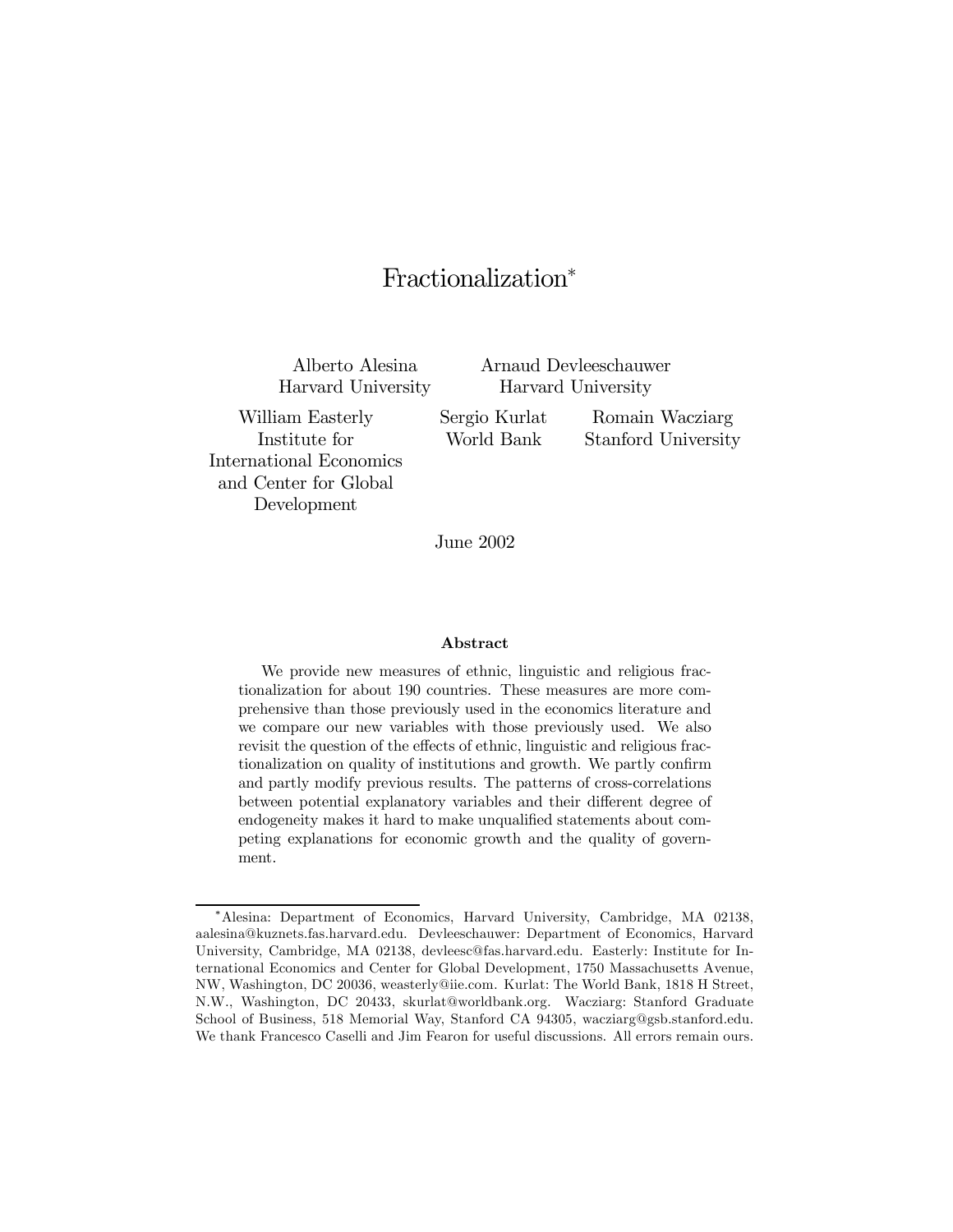#### 1 Introduction

Ethnic conflict is an important determinant of the political economy of many nations and localities. Many believe that it leads to political instability, poor quality of institutions, badly designed of economic policy and disappointing economic performance.

In a cross-country setting, Easterly and Levine (1997) have shown that per capita GDP growth is inversely related to ethnolinguistic fractionalization in a large sample of countries. In particular, they argued that much of Africa's growth failure is due to ethnic conflict, partly as a result of absurd borders left by former colonizers. <sup>1</sup> As a result of that paper, a measure of ethnic fractionalization has become a "standard" control in regressions explaining cross-national differences in economic success.<sup>2</sup>

A related literature, early examples being Canning and Fay (1993) and Mauro (1995), has discussed the impact of ethnic fragmentation on government activities and quality of institutions. La Porta et al. (1999), in a broad empirical study of the determinants of the quality of government, suggest that ethnic fractionalization matters, even though variables related to legal origins may be more important. A large literature on US localities show that in more ethnically fragmented communities, public goods provision is less efficient, participation in social activities and trust is lower, and economic success, measured by growth of city sizes, is inferior.<sup>3</sup> Evidence that trust does not travel well across racial lines is also supported by experimental evidence. 4

While existing measure of racial (or ethnic) fragmentation for the US are reasonably well accepted, since they are based upon detailed and reliable census data, cross-country measures have been widely debated. Easterly and Levine (1997) use indices based on ethnolinguistic classification provided by

<sup>&</sup>lt;sup>1</sup>For a discussion of the political economy of borders, country size and heterogeneity of populations see Alesina and Spolaore  $(2002)$ . Note hovewer that ethnic conflict was a constant in African history even before colonization, as pointed out by Herbst (2000).

<sup>&</sup>lt;sup>2</sup>See for example the general growth empirics exercises of Brock and Durlauf  $(2001)$ , and Doppelhofer, Miller, and Sala-i-Martin (2000).

<sup>&</sup>lt;sup>3</sup>A partial list of papers in this area include Alesina Bagir and Easterly (1999), Alesina and La Ferrara (2000), Alesina and La Ferrara (2002), Lutmer (1999), Rappaport (1999), Goldin and Katz (1999) and Costa and Khan (2002). Another line of research has explored the effects of ethnic diversity on civil wars, suggesting that fractionalization does not help predict the incidence of domestic violent conflict once poverty and income levels are controlled for (see Fearon and Lattin (2000)).

 $4$ See Galsier et al  $(2000)$ .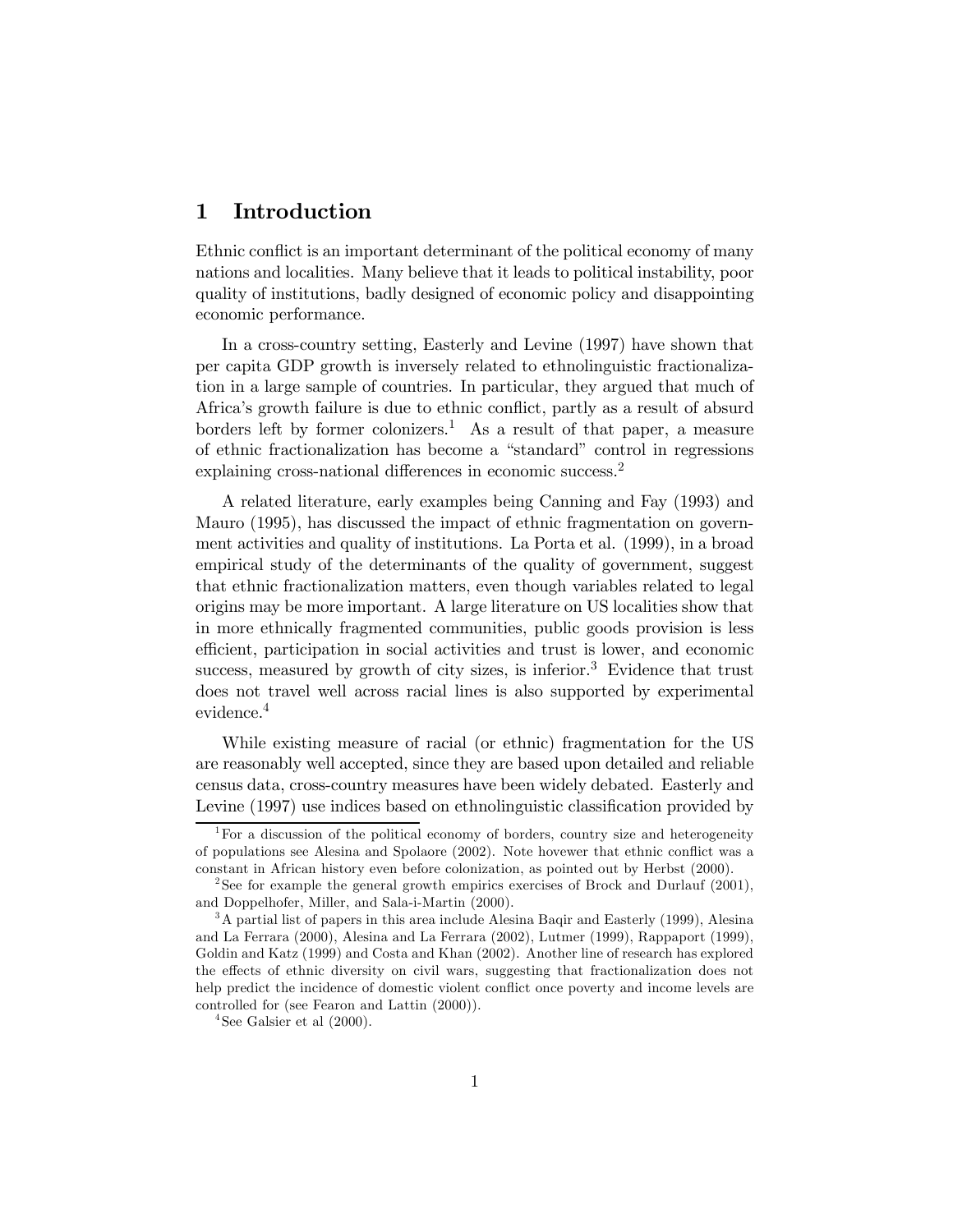sources from the former Soviet Union, the Atlas Narodov Mira of 1964. These data rely largely on linguistic distinctions, which may obscure other aspect of ethnicity like racial origin, skin color, etc. Interestingly, studies within the United States do not look at language in the racial classification. If they did, blacks and whites would be classified in the same language group. As we discuss below, this example shows that although useful, language is not the only way to look at ethnicity. 5 In Latin America several countries are relatively homogeneous in terms of language spoken, often the one of former colonizers, but much less so if skin color or racial origin is taken into account. The World Bank estimates that the percentage of Afro-Latinos in Latin America is higher than the percentage of African-Americans in the United States. Peoples of indigenous or mestizo background also form a large percentage of the population in most Latin American countries.

The purpose of this paper is twofold. Firstly, and most importantly, we provide a new measure of ethnic fragmentation based on a boarder classi… cation of group that does not take into account only language but also other cleavages. We provide this measure for many more countries (almost twice as many) than those normally used in the literature using different sources and we discuss in detail similarities and differences of our measure with preexisting ones. We construct three new indices, one based on a broad measure of ethnicity, one based strictly on language and one based on religion.

Secondly, using our new measures we reexamine the evidence on the effects of ethnic fragmentation on two general areas: economic growth and the quality of institutions and policy. We reach interesting results:

a) On economic growth, we broadly confirm the results by Easterly and Levine (1997). In fact the negative effect of ethnic fragmentation on growth is reinforced with the new data, and we are able to highlight the differences between ethnic, linguistic and religious fractionalization.

b) On quality of government and policies we make some progress over La Porta et al. (1999). They argued that both legal origin, distance from the equator and ethnolinguistic fractionalization explain the quality of government. In their results, legal origin variables tend to be stronger than ethnolinguistic fractionalization. We argue that results on this point are sensitive to the specification, and one can easily produce reasonable specifications in which ethnic fragmentation "dominates" legal origin. We do not intend to

 ${}^{5}$ Racial classification follows the census which divides American in five groups: White, Blacks, America Indians, Pacific islander, and Hispanics. As for ethnicity country of origin like Ireland, Italy, Japan etc. is also available.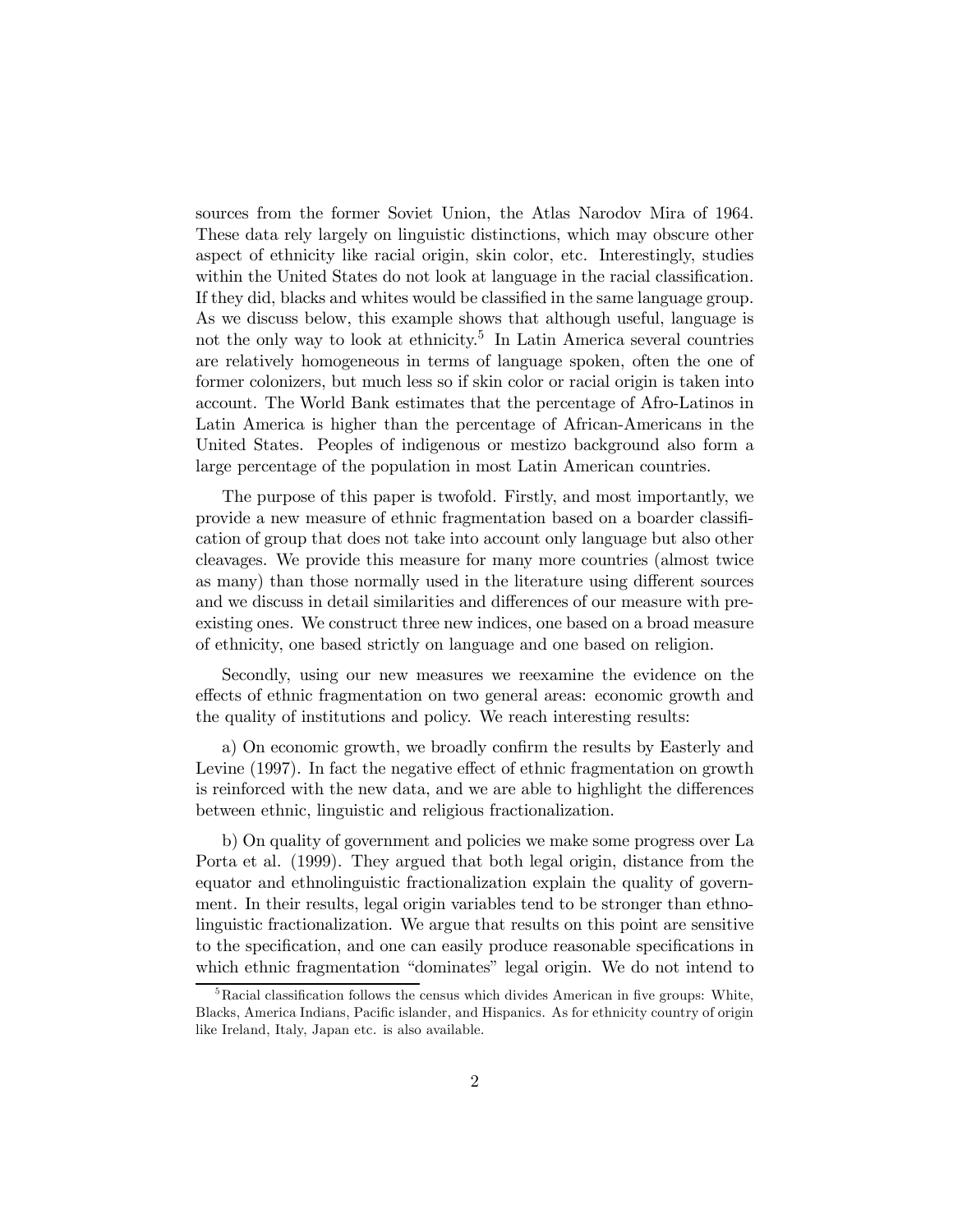argue that ethnic fractionalization "beats" legal origin, but more modestly that the pattern of correlation between independent variables makes it very hard to resolve this horse race. Most likely both set of variables are important, and we discuss carefully the patterns of cross-correlation between these variables and the potential channels linking fractionalization to government quality.

c) Ethnic fractionalization is also closely correlated with GDP per capita and geographic variables, like latitude. More ethnic fragmentation is more common in poorer countries which are closer to the equator. This complicate even more the task of apportioning precisely the weight of ethnic fragmentation to policy variables, the quality of government and growth. Thus the pattern of cross-correlations between explanatory variables cannot be ignored when drawing conclusions on these issues; as is well known, in many cases the results of cross-country regressions are sensitive to the econometric specification, and this case is no exception. Useful lessons can be learned from this sensitivity, however, as it may inform us as to the channels whereby fractionalization operated to depress growth or reduce the quality of government.

d) While ethnic and linguistic fractionalization are associated with negative outcomes in terms of quality of government, religious fractionalization is not; in fact, if anything, this measure displays a positive correlation with measures of good governance; this is because measured religious fractionalization tends to be higher in more tolerant and free societies, like the United States, which in fact displays on the of the highest level of religious fractionalization. This result has no bearing, however, on the question of whether certain religious denominations are correlated with better politico-economic outcomes, an issue recently explored by Barro and McLeary (2002).

The paper is organized as follows. In Section 2 we present our new index of ethnic fractionalization. In Section 3 we present evidence on the relationship between fractionalization and growth in a broad cross-section of countries. In Section 4 we examine how fractionalization relates to the quality of government and institutions. Section 5 discusses the impact of ethnic fractionalization on economic variables in individual countries. The last section concludes.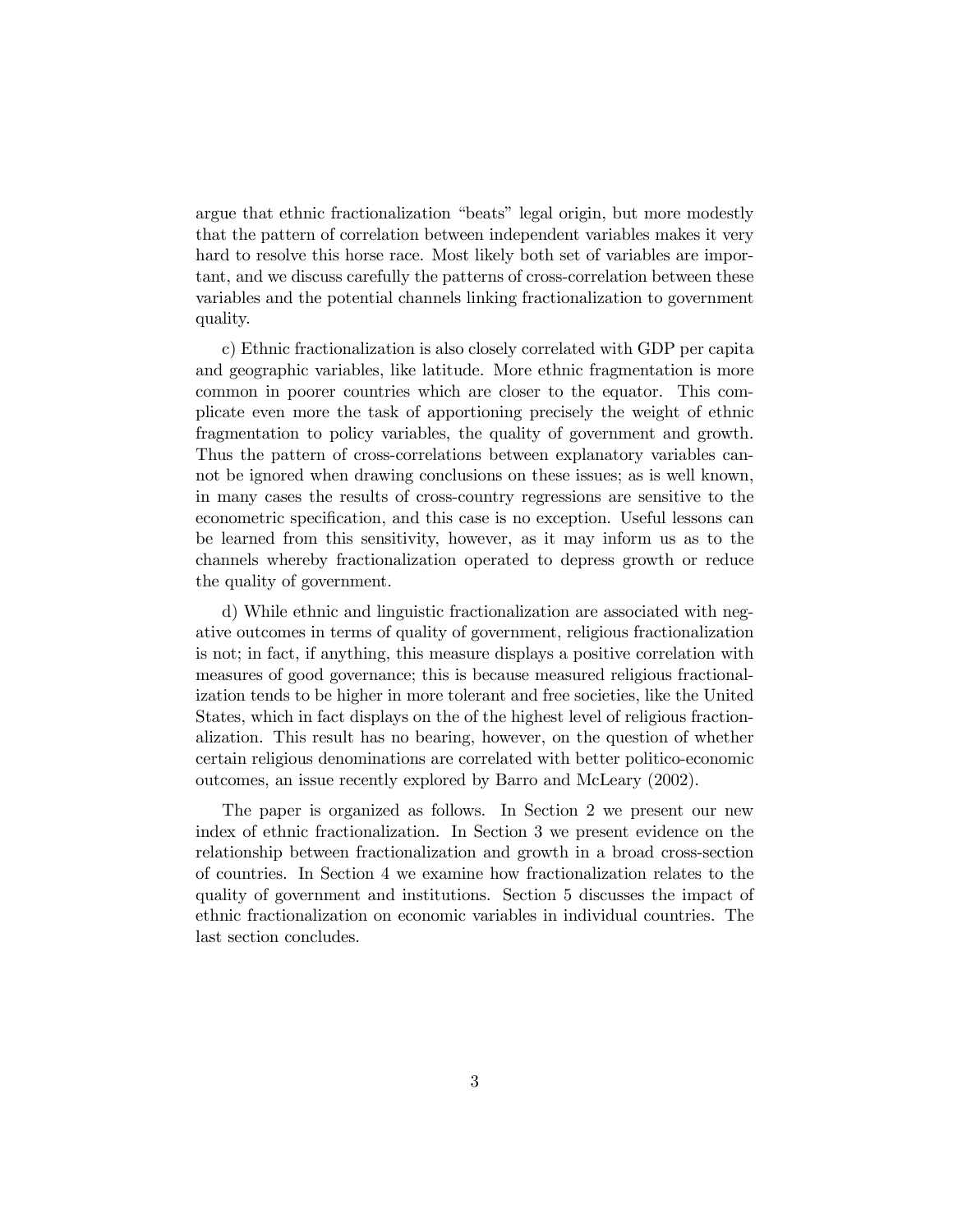### 2 A New Measure of Ethnic Fractionalization $^6$

#### 2.1 Data sources and measurement issues

Our main goal in gathering data on fractionalization to clearly distinguish between ethnic, religious and linguistic heterogeneity. Ethnic and linguistic differences were previously lumped together as part of an "ethnolinguistic" fractionalization variable. The data most frequently used in the literature was compiled in the Soviet Union in the early 1960s on the basis of primary country sources, and published in the Atlas Narodov Mira in 1964. The ethnolinguistic fractionalization variable (often referred to as ELF) was computed as one minus the Herfindahl index of ethnolinguistic group shares, and reflected the probability that two randomly selected individuals from a population belonged to different groups.<sup>7</sup> We use the same formula, applied to different underlying data, to compute our measures of fractionalization:

$$
FRACT_j = 1 - \sum_{i=1}^{N} s_{ij}^2
$$

where  $s_{ij}$  is the share of group  $i$   $(i = 1...N)$  in country j.

A major obstacle to distinguishing between ethnic and linguistic variables is that language is part of the criterion used by ethnologists and anthropologists to define the concept of ethnicity. This is true, for example, in Africa, where racial or physical criteria are seldom used to define ethnic groups. This is not the case, however, in Latin America, where characteristics typically used to distinguish between ethnic groups are racial in nature. To our knowledge, no measures of racial fragmentation exist for a broad cross-section of countries, largely because the underlying data on group size is missing for most countries. Moreover, the gathering of such data would be fraught with conceptual problems, such as the definition of the physiological characteristics that distinguish races.

One feasible improvement over existing measures, however, is to compile a separate variable for linguistic fractionalization in isolation of any racial of physical characteristics. Our variable "language", is based exclusively on data from Encyclopedia Britannica, 2001, which reports the shares of languages spoken as "mother tongues", generally based on national census data.

<sup>&</sup>lt;sup>6</sup>See http://www.stanford.edu/~wacziarg/papersum.html for our new dataset and documentation.

 $7$  For the purpose of cross-country regressions, ELF was used, among many others, in Mauro (1995), Canning and Fay (1993) and Easterly and Levine (1997).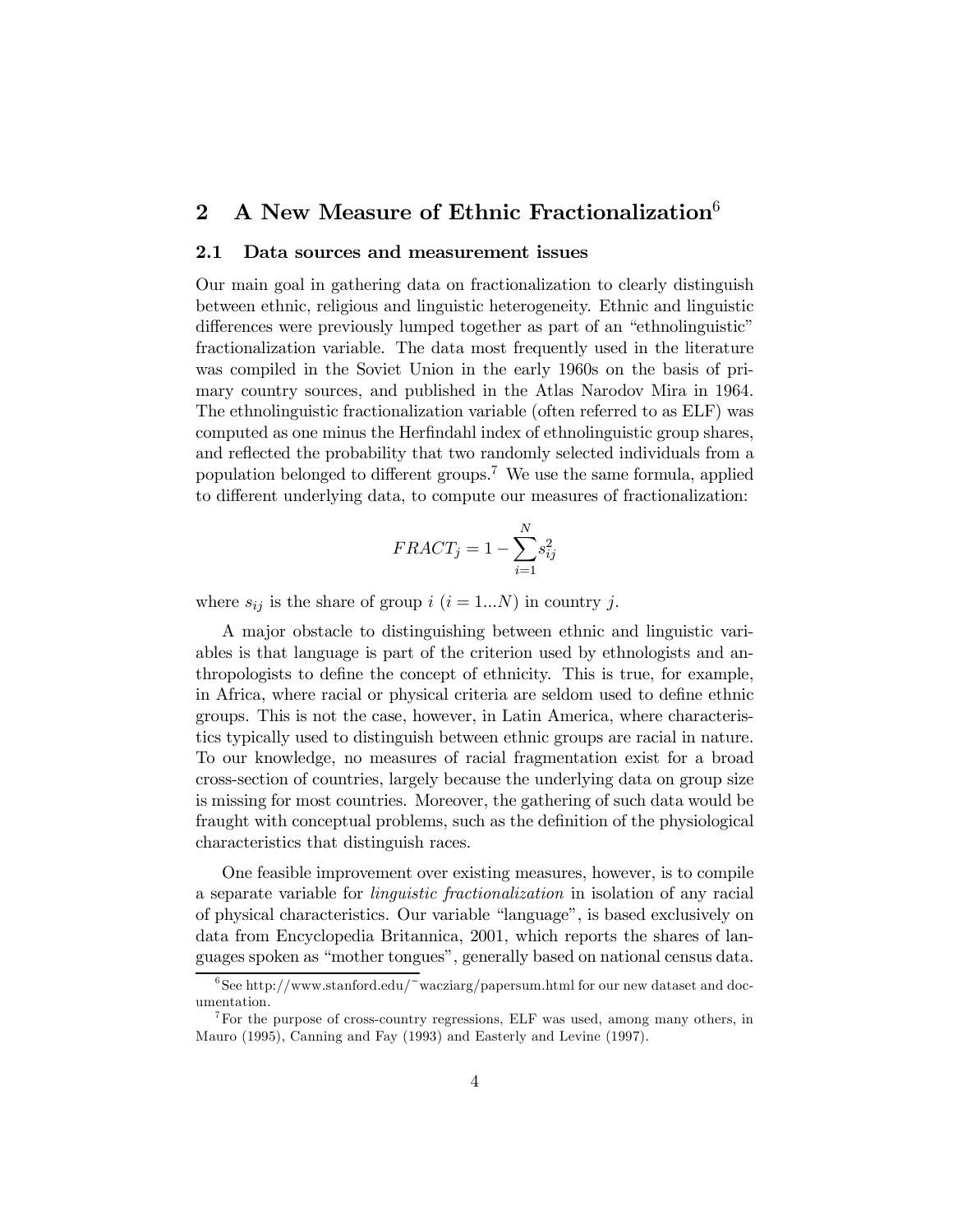Other possible sources for language data include the CIA World Factbook (which, however, only lists the shares of each language for a few countries) and the Ethnologue project, which lists approximately 6,800 languages.<sup>8</sup> Fractionalization measures constructed from these sources are closely related, as they are based on very similar country source data.<sup>9</sup> Our data includes 1055 major linguistic groups for 201 countries or dependencies.

We also compute a separate variable for *religious fractionalization* ("religion"), based on data from the Encyclopedia Britannica, 2001. The distinctions in this data are perhaps less controversial and subject to arbitrary definitions than the data on linguistic and ethnic fractionalization, since the boundaries of religions are more clear and definitions consistent across countries. Our data cover 294 different religions in 215 countries and dependencies.

Finally, the main variable we focus on is a measure of *ethnic fractionaliza*tion, "ethnicity". As suggested above, the definition of ethnicity involves a combination of racial and linguistic characteristics. For example, our data on Bolivia involves the following groups: Blancos (10.13%) , Aymara (30.38%), Quechua (30.38%), Mestizos (25.32%) and others groups (indigenous and Afro, 3.80%). This, like the data for most of the rest of Latin America and the Caribbean, is based on racial distinctions rather than linguistic distinctions. In fact, our language data for Bolivia looks very different: Aymara 3.24%, Guarani 0.12%, Quechua 8.15%, Spanish 87.65%, Other 0.84%.

In contrast, the ethnicity data for some European countries such as Belgium, Luxembourg and Switzerland largely re‡ects languages (for example, the "ethnicity" we have identified in Switzerland include: German  $65\%$ , French 18%, Italian 10%, other Swiss 6% and Romansch 1%). The same holds for much of Sub-Saharan Africa. These classifications reflect the judgment of ethnologists and anthropologists on the appropriate definition of ethnicity, which to our knowledge remains a rather vague and amorphous concept. It would be wrong to interpret our ethnicity variable as reflecting racial characteristics alone, but it does reflect these characteristics to a greater extent than our language variable, and it should thus be expected to bear a different relationship to economic variables.

An important goal of our collection of ethnicity data was to obtain data

<sup>8</sup> http://www.ethnologue.com/

<sup>&</sup>lt;sup>9</sup>However, the Ethnologue data is much more disaggregated than the Encyclopedia Britannica data that we use, as relatively similar dialects are classified there as different languages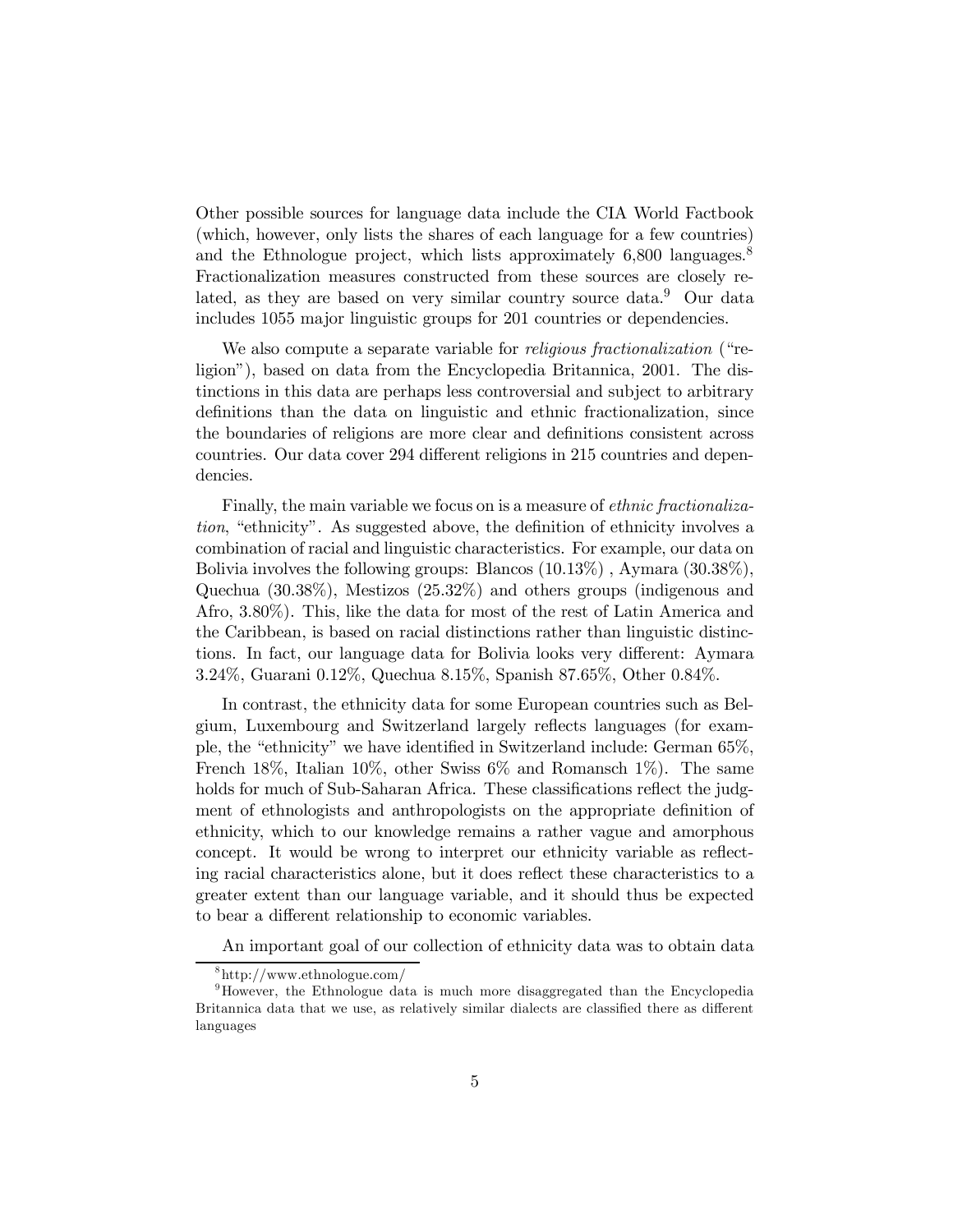on various ethnic groups that was as disaggregated as we could find. This required the use of multiple sources of data, which we painstakingly checked against each other for consistency. The primary source was the Encyclopedia Britannica (2001), which was the source of our data in 124 of 190 countries. This was completed with data from the CIA (2000) for 25 countries, Levinson (1998) for 23 cases and Minority Rights Group International (1997) for 13 cases. For France, Israel, the United States and New Zealand, we directly consulted the national censuses of these countries to come up with ethnicity data as disaggregated as available. The rule we followed for data collection was as follows: if two or more sources for the index of ethnic fractionalization were identical to the third decimal point, we used these sources (this was generally recorded as data sourced from the Encyclopedia Britannica). If sources diverged in such a way that the index of fractionalization differed to the second decimal point, we used the source where reported ethnic groups covered the greatest share of the total population. If this was 100% in more than one sources, we used the source with the most disaggregated data (i.e. the greatest number of reported ethnic groups). In the end, our ethnicity variable covers approximately 650 distinct ethnic groups in 190 countries.

One last issue to contend with is that of changes in the ethnic fractionalization index through time, which also raises the issue of its endogeneity. This is important because our data is from recent sources (generally the early to mid-1990s). If there were major shifts in ethnic composition, using data from the end of our period to explain variables for the 1960-1995 period could lead to endogeneity bias.

Shifts in ethnic composition could stem from changes in the shares of each group or from changes in the definition of the various ethnic groups. Ethnic fractionalization indices are generally taken as exogenous in crosscountry regressions, based on the fact that group shares are sufficiently stable that changes only have a minor impact on fractionalization measures. This seems a reasonable assumption at the 30 year horizon of the typical cross-country regression, even though this assumption may be less tenable for a much longer horizon. Think for instance of different fertility rates across ethnic groups. Another problem could occur if the definitions of ethnic groups changed through time, as a function of economic or political variables. The possibility of such changes in definitions has been pointed out by the "re‡exive" school in ethnology and sociology. According to the reflexive theory of ethnicity and nationality, the boundaries of ethnic groups are changing because individual's self-identification to groups can change as a result of social, economic or political forces, and ethnicity is there-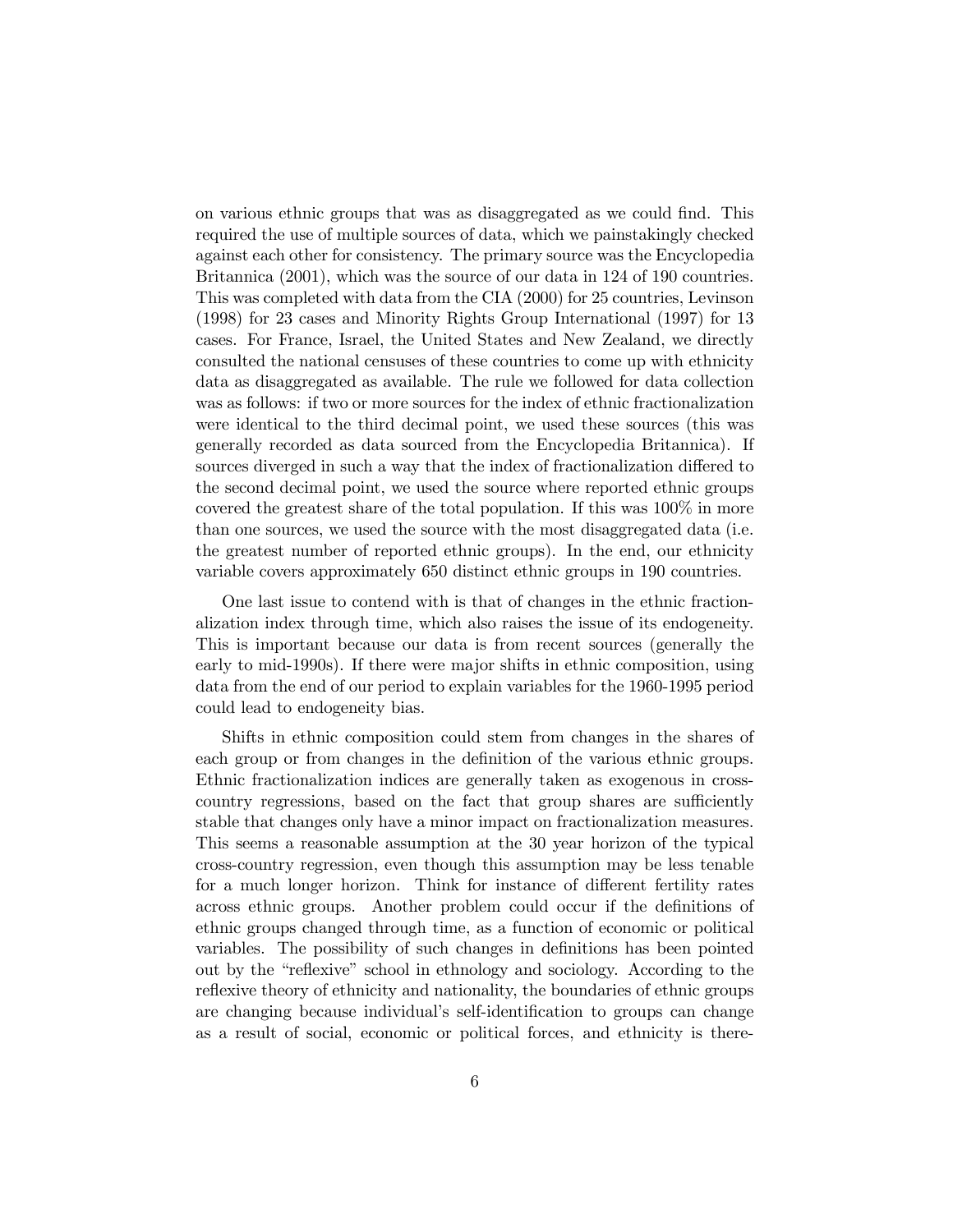fore endogenous, especially at long horizons.<sup>10</sup> One recent example of this phenomenon is Somalia: prior to the 1991 civil war, this country appeared relatively homogeneous (85% Somalis), but during and after the civil war "clans" became the dominant dimension of ethnic cleavage. In other words, a political event led to the creation of a new dimension of ethnic cleavage, and self-identification to groups now reflect preexisting clans rather than the Somali "ethnicity". 11

In general, it does not matter for our purposes whether ethnic differences reflect physical attributes of groups (skin color, facial features) or long-lasting social conventions (language, marriage within the group, cultural norms) or simple social definition (self-identification, identification by outsiders). When people persistently identify with a particular group, they form potential interest groups that can be manipulated by political leaders, who often choose to mobilize some coalition of ethnic groups ("us") to the exclusion of others ("them"). Politicians also sometimes can mobilize support by singling out some groups for persecution, where hatred of the minority group is complementary to some policy the politician wishes to pursue (Glaeser (2002)).

The bottom line is that while we recognize that ethnic fractionalization could to some extent be endogenous, and that the previous literature has probably underplayed this point, we do not believe this is a very serious problem at the horizon of 20 to 30 years which characterizes our crosscountry work. While the example of Somalia is interesting, in our sample period such examples are rare and ethnic fractionalization displays tremendous time persistence. More serious is the problem of endogeneity of the religious fragmentation variable. Repressive regimes, especially those with a religious bend, may make it difficult for individuals to be "counted" as members of the non officially sanctioned religion. This phenomenon could introduce a spurious correlation between (lack of) political freedom and religious fragmentation.

 $10$  See Hammersley and Atkinson (1995) for a survey of these concepts. The reflexive school of thought, which seems to be associated with the postmodern tradition in sociology, is generally contrasted with the "primordialist" school, identified for example with Clifford Geetz (1973), which seems to be associated with evolutionist theories.

 $11$ Mozzafar and Scarrit (1999) report data on ethnicity at three distinct levels of "selfreference" for Africa. We use their clan data for Somalia, since the rest of their dataset is sufficiently close to our other sources.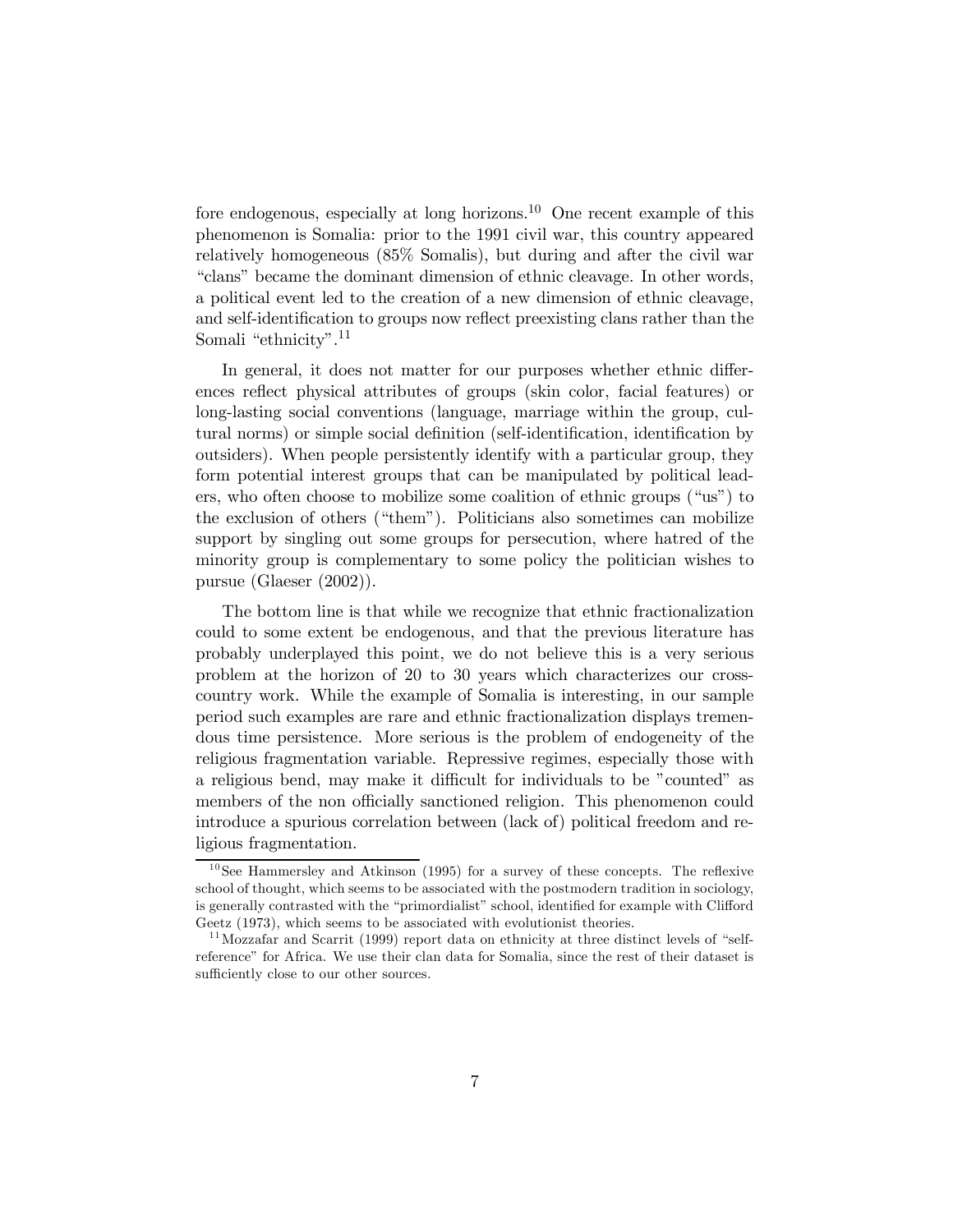#### 2.2 Comparison with existing measures

We now compare our measures of linguistic, ethnic and religious fractionalization with the index of ethnolinguistic fractionalization based on the Soviet data usually used in the literature. Firstly, Table 1 highlights that our indices are available for many more countries, between 180 and 198 compared to 112 of the Soviet index. Table 2 shows the pairwise correlations between these four indices, computed, obviously, on the intersection of our sample and the Soviet sample. The Soviet sample is, with very few exceptions, a subsample of our own. Not surprisingly, the correlation between our ethnic and linguistic index and the Soviet index are fairly high (0.76 and 0.88, respectively). Instead, the religious fractionalization index bears a much lower correlation with the other three indices.

Table 3 highlights differences across regions amongst the four indices. With the exception of East and South East Asia, our ethnic fractionalization index show more fractionalization than the Soviet index. Given the way it is constructed, this is not surprising. Particularly interesting is the case of Latin America, were our ethnic fractionalization index is on average much higher than ELF. This is because, in this region, many ethnically diverse group (as captured by skin color), often speak the same language as former European colonizers, Spanish, English or Portuguese. So a classification based purely on language shows a much lower degree of fractionalization. In fact our index that focuses only on language shows an average of .16 versus and average of .42 for the ethnicity index. The Soviet index is closer to our linguistic index. Note how Sub-Saharan Africa displays the highest index of fractionalization in every single column. Appendix 1 displays these figures country by country.

Restricting our attention to countries with more than one million inhabitants, according to our data the most ethnically diverse country in the world is Uganda, with a fractionalization index of 0.93. The 13 most ethnically diverse countries are all in Sub-Saharan Africa, followed by Yugoslavia and then 7 more Sub-Saharan African countries. The least ethnically fractionalized countries are South Korea, Japan and North Korea. Turning to linguistic fractionalization, the most diverse countries are again 18 Sub-Saharan African countries (note that the definition of ethnicity there largely overlaps with linguistic distinctions). They are followed by India, with a linguistic fractionalization index of 0.81. The least diverse countries are South Korea and North Korea, followed by Yemen. Finally, turning to religious fractionalization, the most diverse countries are South Africa, the United States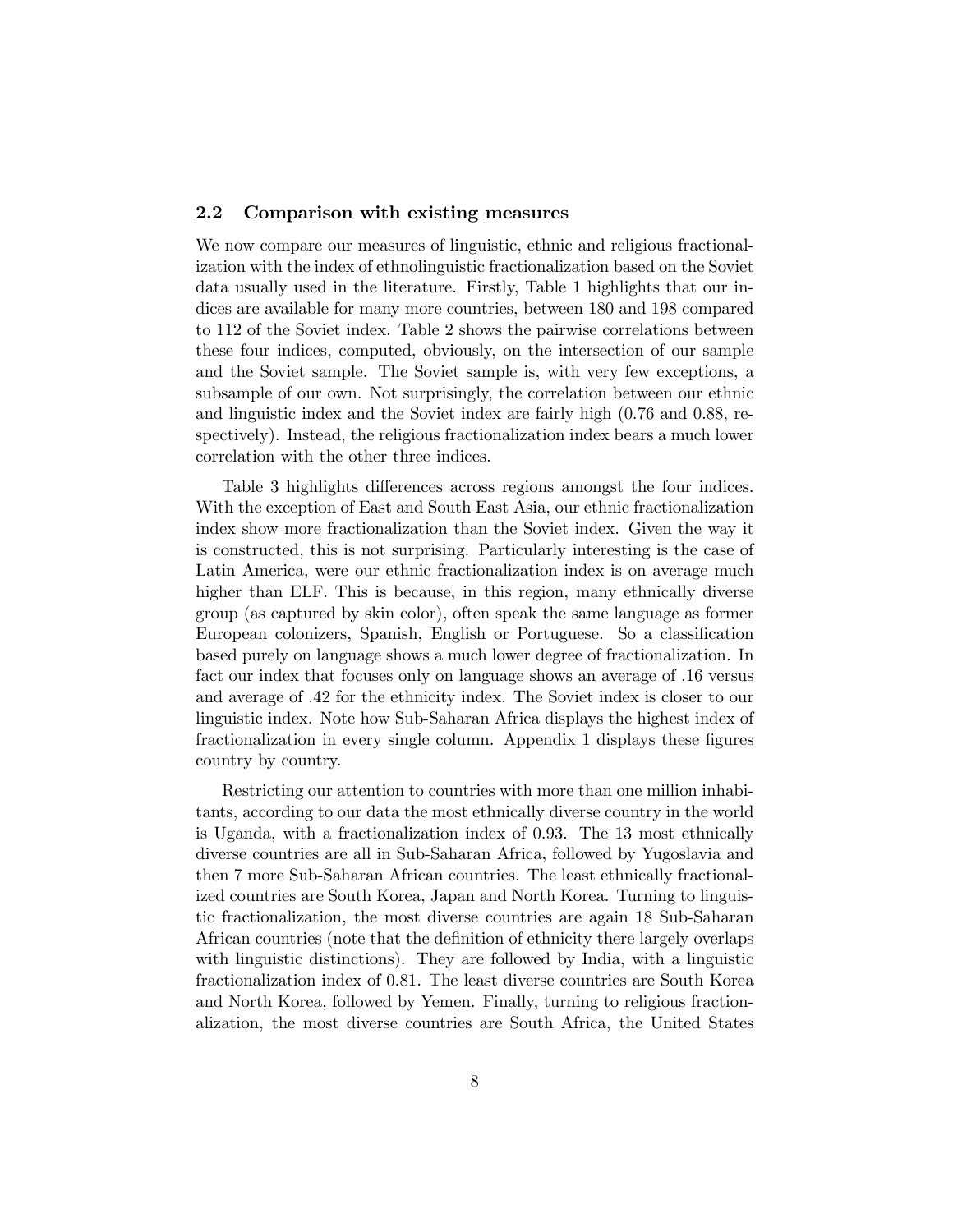and Australia, and the least diverse Yemen, Somalia, Morocco, Turkey and Algeria.

#### 3 Ethnic Fractionalization and Growth

In this section we revisit the question of the relationship between fractionalization and long-run growth. For the sake of comparison, we closely follow the specification of Easterly and Levine (1997). We begin in Table 4 by showing the correlation between several economic variables of interest and our three measures of fractionalization: ethnic, linguistic and religious. Our ethnic variable is highly negatively correlated with GDP per capita growth, schooling and telephones per capita. These correlations are slightly lower for the linguistic measure. The measure of religious fractionalization does not seem to bear any pattern of correlations with the above mentioned variables.

Table 5 is organized exactly in the same way as Easterly and Levine's (1997) Table 4. This table shows that our measure of ethnic fractionalization is inversely related to per capita growth, as shown in Column 1. The next three columns show that as one controls for more and more variables, the effect of fractionalization vanishes. The point is that variables such as schooling, telephones per worker, etc., can be understood as channels through which the ethnic fractionalization variable affects growth. Table 6 highlights this by reproducing Table 6 of Easterly and Levine (1997). It shows that ethnic fractionalization is strongly negatively correlated with schooling, financial depth, fiscal surplus, and the log of telephones per worker (these results are the same as in Easterly and Levine except for the fiscal surplus, where Easterly and Levine did not find a significant association). This negative effect of racial fractionalization on infrastructure and productive public goods will be discussed in more detail in the next section. Since ethnic fractionalization affects variables that in turn affect growth, there is a reduced form relationship between these variables and growth. The partial association between growth and fractionalization vanishes once we control for the intermediating variables.

In terms of economic magnitudes, the results in Table 5 suggest that going from complete ethnic homogeneity (an index of 0) to complete heterogeneity (an index of 1) depresses annual growth by 1.9 percentage points (column 1). In other words, up to  $1.77$  percentage points of the difference in annual growth between South Korea and Uganda can be explained by different degrees of ethnic fractionalization. This effect is reduced as we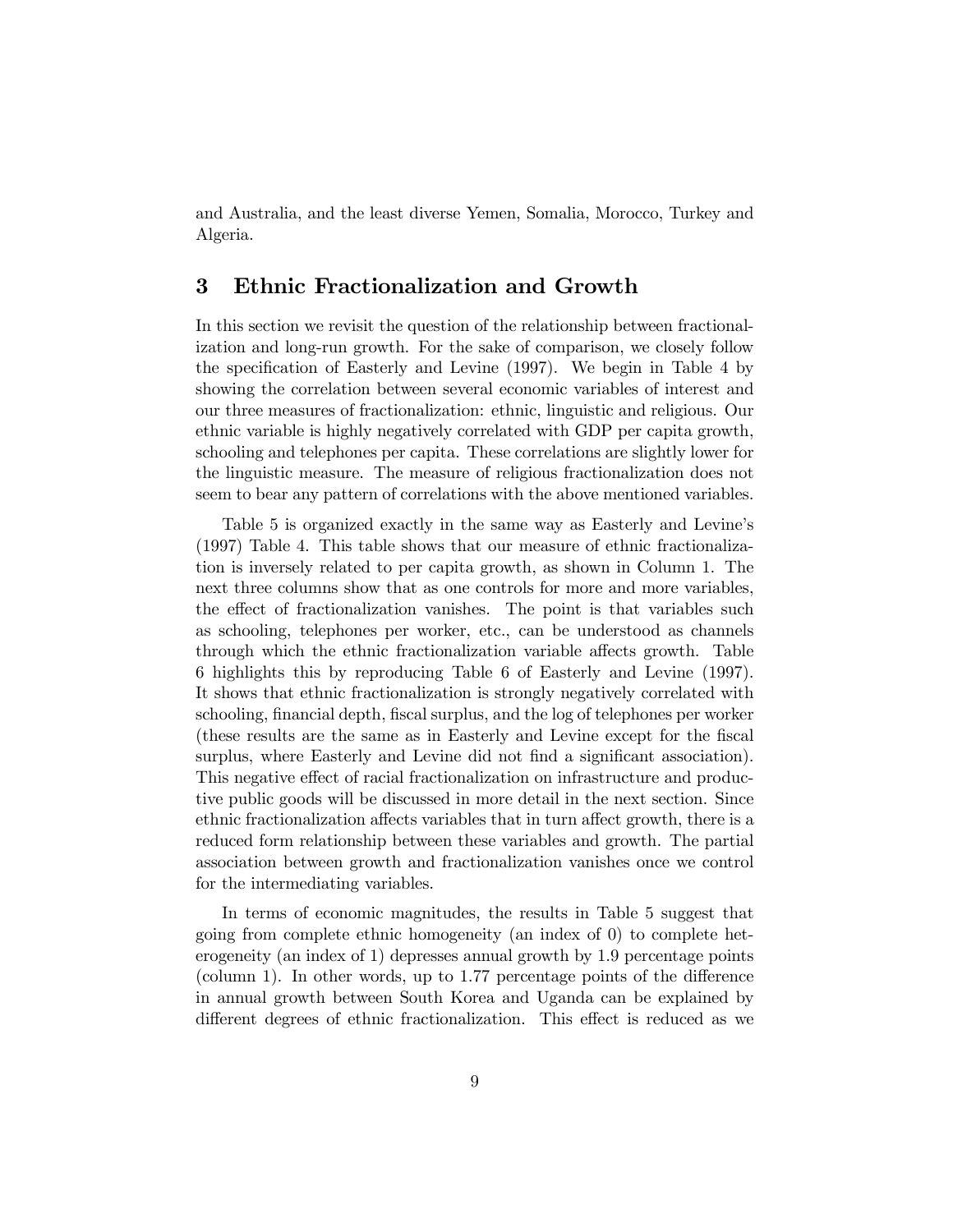control for variables that can be interpreted as channels through which ethnic fractionalization affects growth.

In Tables 7 and 9 we rerun the same regressions as in Table 5, but using religious fractionalization and linguistic fractionalization. While linguistic fractionalization is strongly inversely related to growth, religious fractionalization is not. In fact, as Table 4 already showed religious fractionalization does not seem to be correlated with any of the other right-hand side variable. Instead linguistic fractionalization is, especially with telephones per workers and schooling, a result which is confirmed in Tables 8 and 10 and in the next section. Overall our results are quite similar to those of Easterly and Levine (1997), perhaps even a little stronger when using our new measure of linguistic fractionalization.

The differences in the results between religious and linguistic and ethnic fractionalization are quite suggestive. Religious affiliation is the most endogenous of the three variables. Religions can be banned and individual can relatively easily "hide" their religious affiliation to avoid repression. Individuals and families can change from one religion to another far more easily than they can change race (!) or language. In a sense, a higher observed measure of religious fractionalization can be a sign of a more tolerant and democratic form of government. In a more repressive regime, you can hide your religion or conform to the state-imposed religion, but hiding your racial origin, especially if it relates to skin color, is much more difficult. Short of genocide, it is difficult to change the ethnic composition of a country. As early as 1830, Tocqueville had noted this problem with reference to slavery in America. He wrote that "there is a natural prejudice that prompts men to despise whoever has been their inferior long after he has become their equal... But amongst the ancients this secondary consequence of slavery had a natural limit; for the freedman bore so entire a resemblance to those born free that it soon became impossible to distinguish him from them". In the United States, instead, skin color differences between blacks and whites makes assimilation more difficult. In other words, skin color becomes an important focal point to characterize lasting differences and perceptions, as also argued by Caselli and Coleman (2002).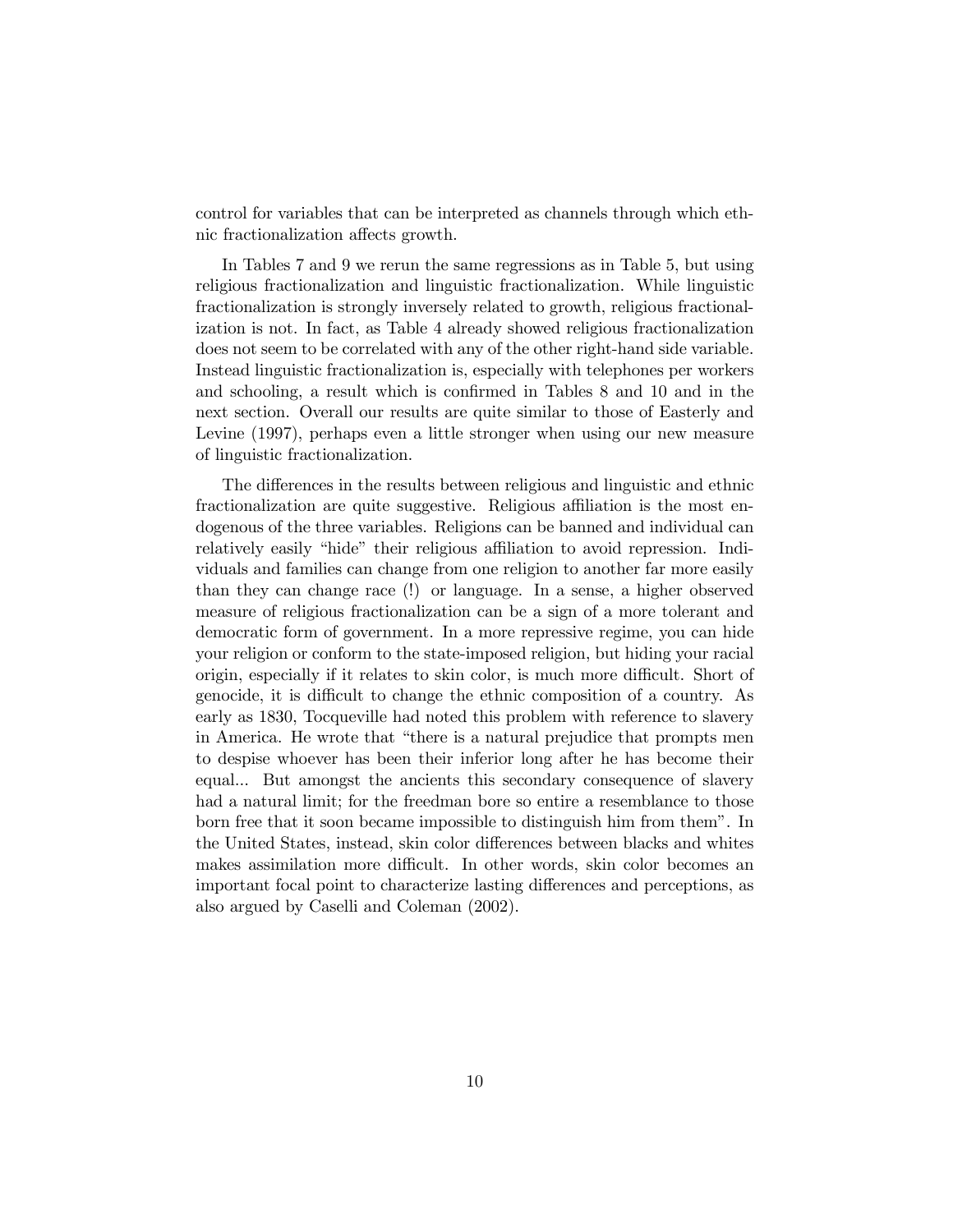#### 4 The Quality of Government

One of the reasons why ethnic fractionalization may negatively influence economic success in terms of growth and level of income has to do with the potentially negative effects of ethnic conflict on the quality of policy and of institutions. In a sweeping empirical study La Porta et al. (1999) have investigated the determinants of the quality of government and of policy outcomes looking and a large number of indicators of policy. They concluded that a country's legal origins are an important determinant of these variables, while the ethnic fractionalization variable (the same as used by Easterly and Levine (1997)) bore a reduced form relationship with government quality. However, fractionalization was typically not significant after controlling for the level of GDP per capita (which however could be endogenous) and latitude.

Table 11 reports a matrix of correlation between all the variables used as potential explanation of the quality of government. Note that our measures of linguistic and ethnic fractionalization are highly correlated with latitude and GDP per capita. Therefore it is quite difficult to disentangle the independent effect of these three variables on the quality of government. While GDP per capita is very likely to be endogenous to the left-hand side variables, so that it is unclear whether one should control for it or not, the other two variables are less endogenous. Also, ethnic fractionalization and latitude are less obviously linked by causal relationships than the same two variables are with income. The correlation between latitude and ethnic fractionalization is quite high, about  $0.4$ . This makes it hard to disentangle the effect of one variable from the other and the result in this type of cross-sectional regressions will depend on the specification. On a priori grounds, while one can think of several reasons why ethnic conflict may affect policy outcomes and institutions, the relationship between latitude and, say, the regulation of economic activity or the protection of property rights seems much less obvious.

The measure of religious fragmentation displays a much lower level of correlation with GDP per capita; in fact this correlation is basically zero. Our ethnic fractionalization variable displays a positive correlation (0.2) with the dummy variables for French legal origins, which according to La Porta et al. (1999) is associated with poor quality of government. This does not help in separating the effects of legal origins from those of fractionalization.

In Tables 12a-h we run a set of regressions along the lines of La Porta et al. (1999). These tables are organized as follows. Let us begin with Table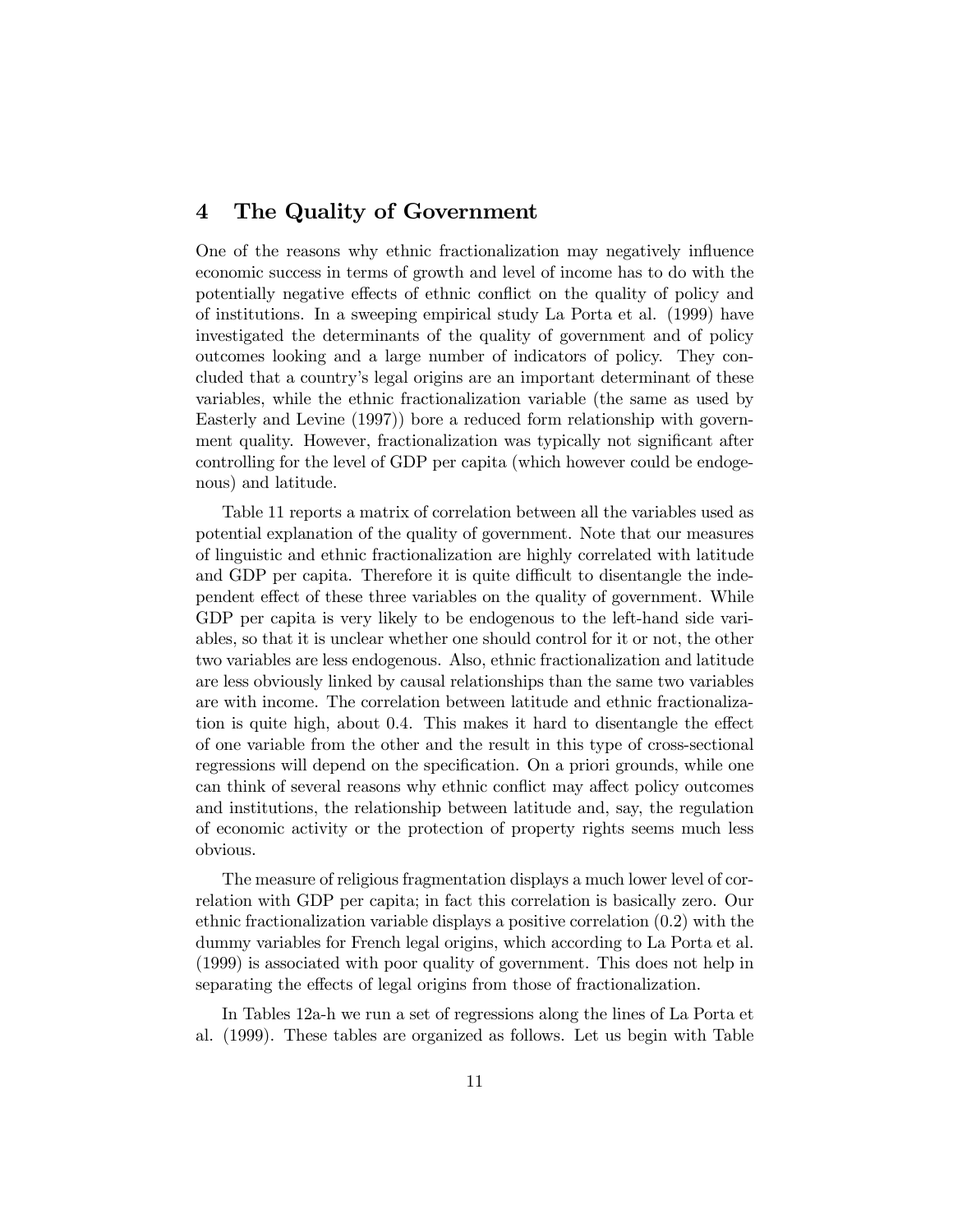12a. For each left-hand side variable, we present three regressions. The first one reproduces exactly the full specification of La Porta et al.  $(1999)$ , i.e. their specification which include the largest number of independent variables, that is legal origins, religious variables, latitude, etc. To these variables we have added our measure of ethnic fractionalization. Column 2 present a minimalist specification, which includes only country size and regional dummies. The third column adds to this specification income per capita and legal origins variables. For brevity we do not report another column including also the religious variables, but the results (available upon request) are similar to those of column 3. Note that the omitted legal origins variable is the British one. Tables 12b-h have the same structure, with different dependent variables. Tables 13a-h and 14a-h replicate these regressions with, respectively, the measures of linguistic and religious fractionalization. Several observations are in order.

1) Our index of ethnic fractionalization is significant in the "minimalist" regression, Column 2, for corruption, bureaucratic delays, infrastructure quality, infant mortality, illiteracy, and school attainment. It is significant or nearly significant in Column 3 that controls for GDP per capita for corruption, infant mortality, and illiteracy. The sign of the coefficient always implies that more fractionalization leads to a lower quality of government. This index is also negatively associated with the share of transfers over GDP, a result consistent with those obtained by Alesina, Glaeser and Sacerdote (2001) on a much smaller sample of countries, and by Alesina and Wacziarg  $(1998)$  on a large sample of countries but with different data on government spending.<sup>12</sup> It seems that governments have a much more difficult task achieving consensus for redistribution to the needy in a fractionalized society.

2) The democracy index is inversely related to ethnic fractionalization (when latitude is not controlled for). This result is consistent with theory and evidence presented in Aghion, Alesina and Trebbi (2002). The idea is that in more fragmented societies a group imposes restrictions on political liberty to impose control on the other groups. In more homogeneous soci-eties, it is easier to rule more democratically since conflicts are less intense.<sup>13</sup>

 $12$ These papers questioned Rodrik's view (1998) that the size of government is driven by openness in the economy, an issue that we do not explore here.

<sup>&</sup>lt;sup>13</sup>These authors present additional evidence precisely on this point using the same data on ethnic fractionalization collected for the present paper. This is consistent with the fact that relatively homogeneous settler colonies like the US, Canada, New Zealand and Australia had an easier time establishing democracy after independence than the more ethnically diverse former colonies in Latin America and Africa.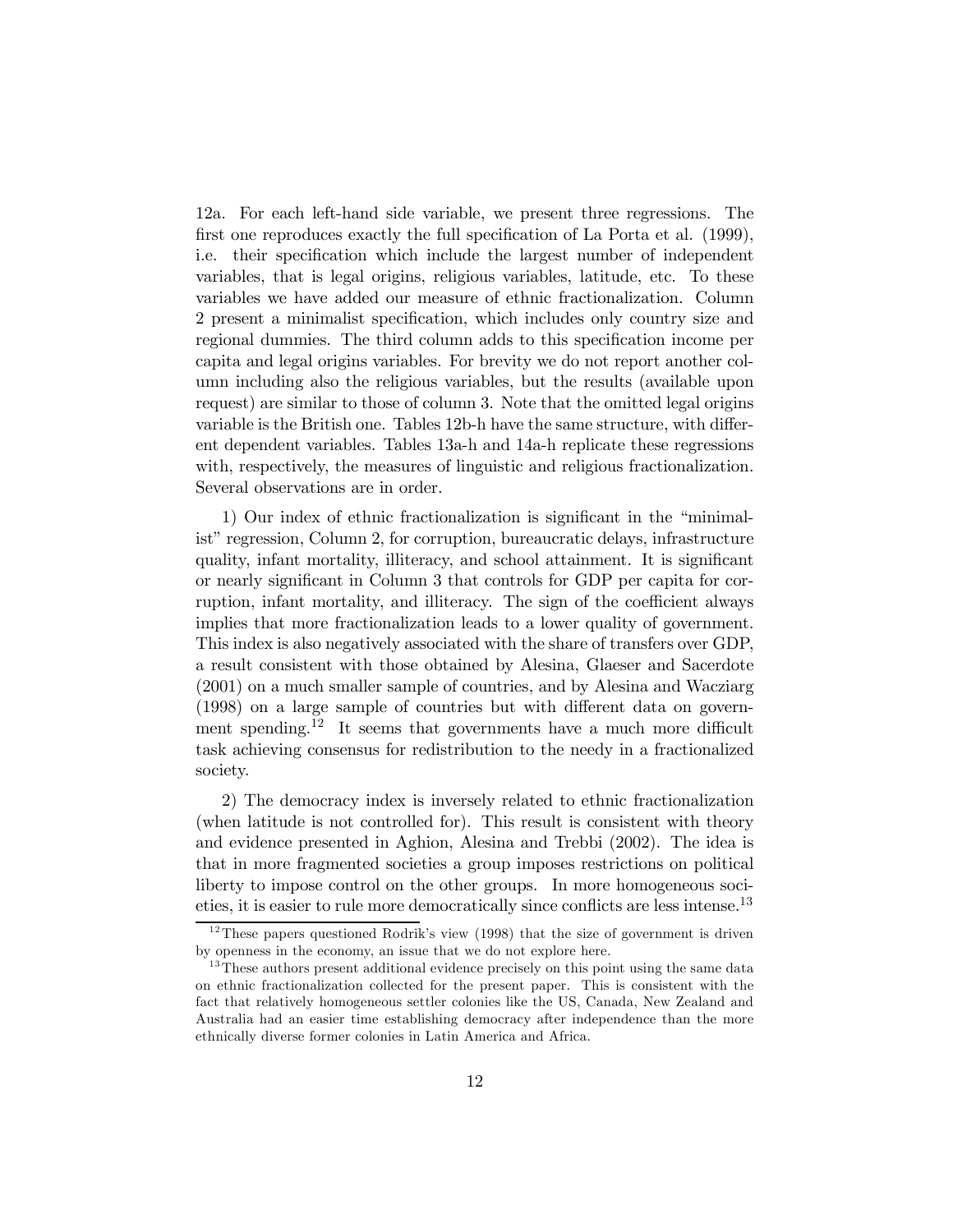3) Overall the index of linguistic fractionalization seems to work less well than the index based on ethnicity, in the sense of leading to coefficients that are less robust to changes of specification and more often statistically insignificant. The index of religious fractionalization bears a *positive* relationship to controlling corruption, preventing bureaucratic delays, tax compliance, transfers, infrastructure quality, lower infant mortality, lower illiteracy, school attainment, democracy, and political rights. Our interpretation is that observed religious fragmentation is larger in more tolerant and open countries. Note that this result holds regardless of whether the size of various religious denominations is held constant in the regressions or not.

4) The index of ethnic fractionalization loses statistical significance in many of the regressions with the full specification used by of La Porta et al. (1999). This is because these regressions include latitude and, as we argued above, this variable is highly correlated with ethnic fractionalization. The ethnic fractionalization variable remains significant at standard levels even after controlling for latitude in the case of infant mortality, and the share of state-owned enterprises. In virtually all other cases the ethnic fractionalization variable retains the "expected" sign but it is not statistically different from zero at standard levels of confidence. This reflects the difficulty in disentangling the effects of latitude, per capita income (which again may not belong in the regression due to endogeneity), and fractionalization.

5) In many regressions neither latitude nor ethnic fractionalization are significant but they both tend to be when introduced alone. The table does not show the case in which latitude is entered without ethnic fractionalization, but these results are available upon request.

6) Not surprisingly, since we are using the same data, we confirm results in La Porta and al. (1999) on legal origins. French and Socialist legal origins seem to be negatively associated with measures of quality of government.

The bottom line is that the evaluation of the effect of ethnic fragmentation on quality of government depends on whether one believes that latitude belongs in the regression or not. If one believes that geography is the leading explanation of corruption, tax compliance, democracy, freedom etc. then one could find confirmation of these priors in these results. If, instead one believes that conflicts amongst groups brings about more difficult and inefficient policymaking and that ethnic fractionalization happens to be correlated with latitude (or constitutes a channel or explanation through which the latitude variable operates), then one can find support for this set of priors in our results as well.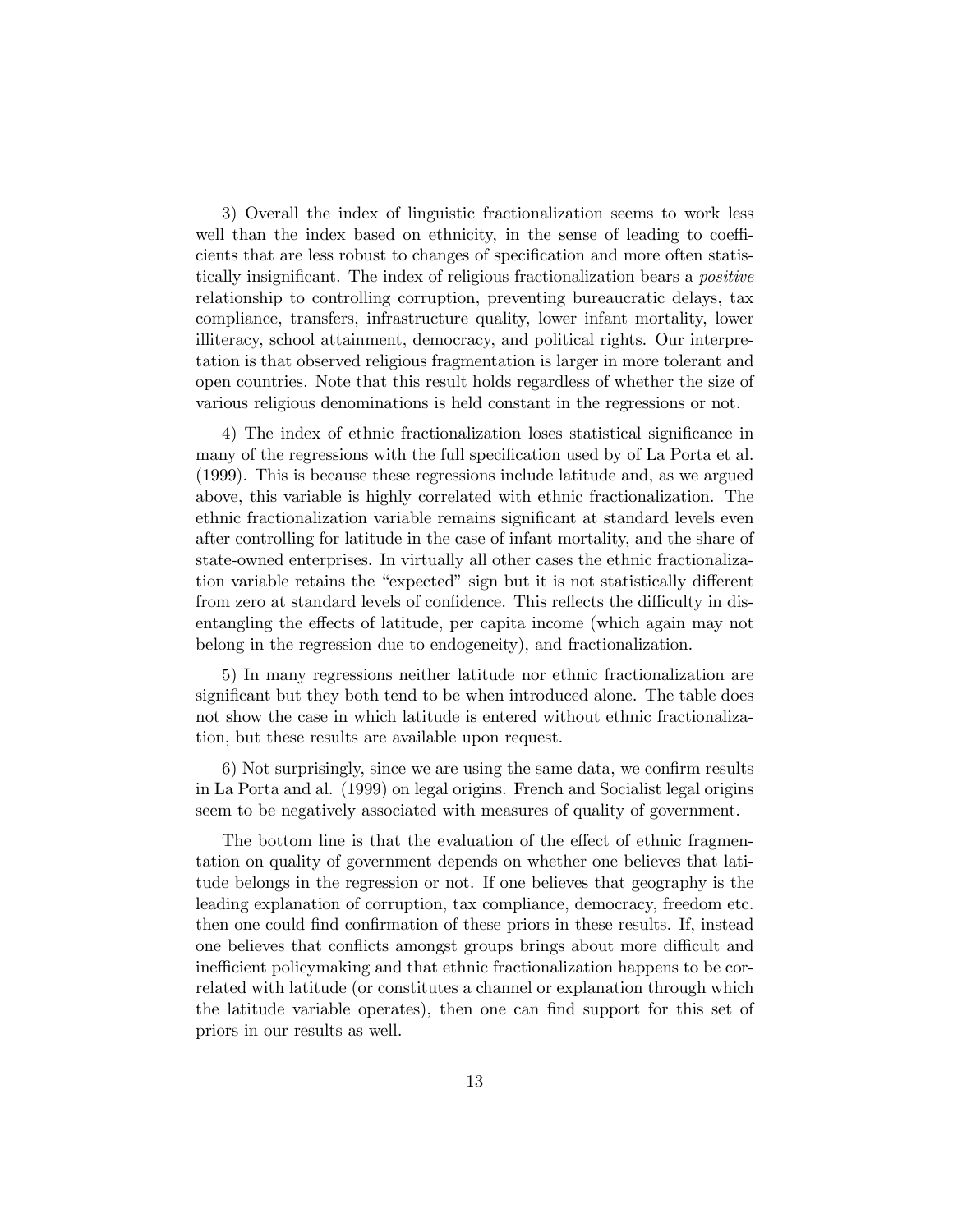#### 5 Discussion of Individual Data Points

A cross-country statistical exercise is a crude way to summarize complex political and economic histories of countries and their constituent ethnic groups. A promising direction for future research would be for economists to do more case histories of development, economic policy, and government quality in ethnically diverse places, of the kind that the political science literature does.

In this sections we briefly examine some individual data points to illustrate salient ethnic divisions as well as the complex history that lies behind our cross-section associations. Nigeria has among the highest ethnic and linguistic diversity in the entire sample, and was also ranked as highly diverse by Easterly and Levine (1997). Maier (2000) makes clear it would be hard to find a better example of institutional and policy failure leading to underdevelopment. Nigeria has produced \$280 billion in oil revenues since the discovery of reserves in the late 1950s, but the average Nigerian is no further out of poverty today than 4 decades ago. Such egregious failures as the \$8 billion state-owned Ajaokuta steel complex, which has yet to produce a bar of steel, give a hint of the breakdown of state institutions. The standard account of Nigeria's ethnic conflict pits the Muslim North versus the Christian South, but this is a simplification. Firstly, the Christian South is divided between the Yoruba and Igbo. Secondly, there are substantial Southern minority groups living in Northern cities, a situation that has led to recurrent communal violence. Thirdly, fractious ethnic groups in the center of the country and in the oil-rich Niger delta keep small-scale conflict going even out of the limelight of the Hausa/Yoruba/Igbo three-way ethnic war. Table 15 shows that Nigeria has had disastrous economic policies (high black market premiums), poor infrastructure (virtually no telephone density) and high corruption.

Ethiopia also has very high ethnic and linguistic diversity (according to both new and old measures), and ethnic conflict has been at the center of Ethiopian history for centuries. Ethiopia has had one of the lowest growth rates in the world over the past half-century and as a result remains one of the least developed nations in the world. It has known various types of regimes, from monarchy to Marxist-Leninist to reformist, but growth has been mediocre to poor under all of them. Political/ethnic conflict and disastrous institutions have partly caused and certainly magnified the effects of major disasters such as famine, AIDS, civil war, and international war, and these disasters have absorbed a high share of the government's paltry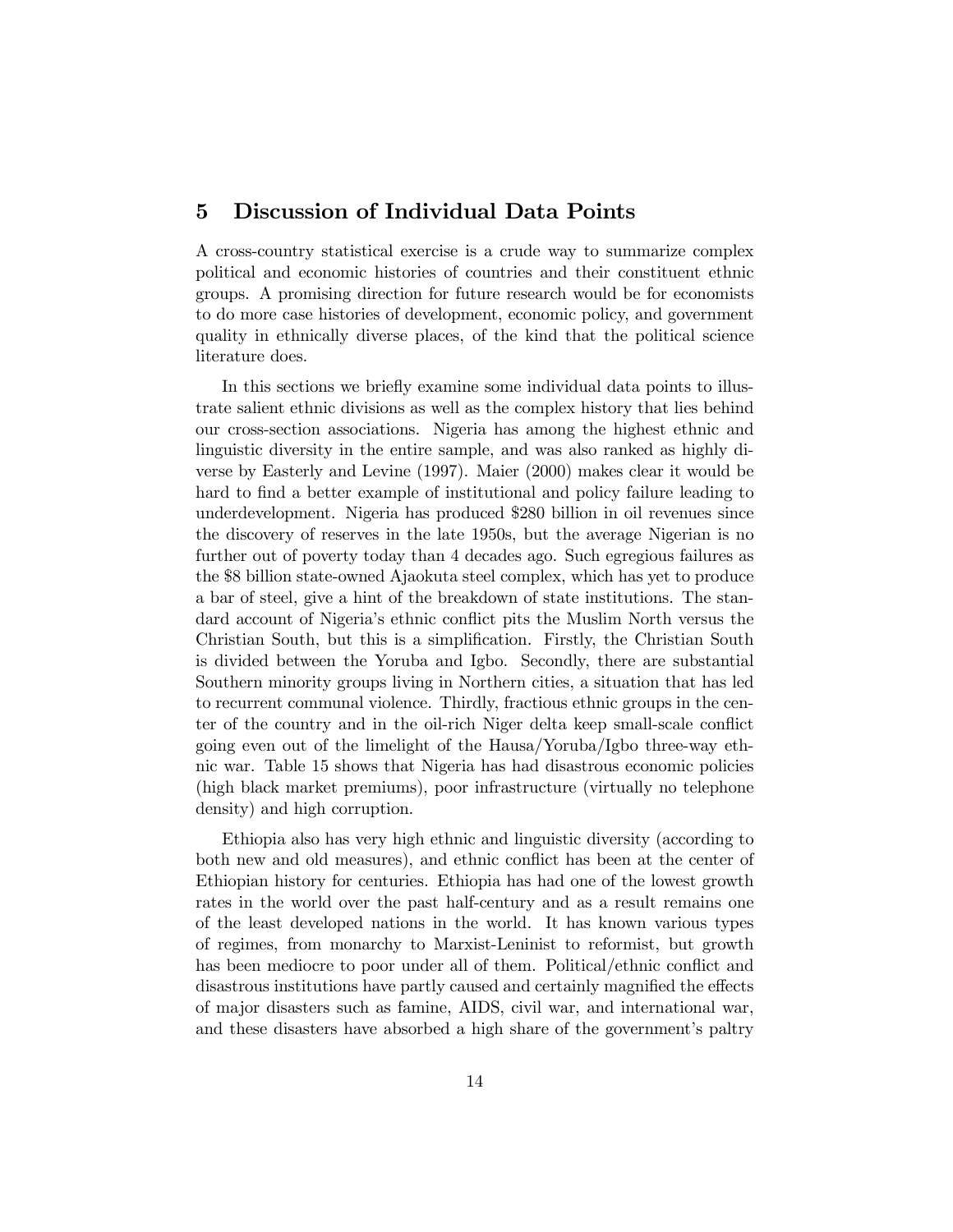aid and tax revenues.

The current government is dominated by the Tigray Peoples's Liberation Front, representing an ethnic group making up only 6 percent of the population. The latter is alleged to own a large number of agricultural, industrial and financial businesses under the umbrella of the Endowment Fund for the Rehabilitation of Tigray.<sup>14</sup> The current government is attempting to prevent ethnic conflicts by decentralizing power to ethnically defined regions, including the promotion of local languages. However, this strategy remains deeply controversial. At one extreme, some observers see it as a ploy by the Tigrayan ruling elite to divide the potential opposition along ethnic lines, as well as to undercut the national government bureaucracy. The rulers are alleged to have coopted participants from other ethnic groups rather than allowed representative organizations to emerge. There are also accusations of a second level of oppression, this time by the dominant majority group in each region oppressing the regional minorities (on some accounts, there are over 80 ethnic groups in Ethiopia, but only 9 regions). Some Ethiopians decry the threat to the unity and identity of the country and the "ethnicization" of politics. Of course, ethnicization is far from new, given the long-standing Amhara dominance of the state, and its "colonialization" of other "nationalities". Some see the current government as simply substituting Tigray dominance for Amhara dominance (see Tronvoll (2000)).

More charitable observers see government policy as an honest attempt to address the ethnic divisions that have bedeviled Ethiopia for much of its history (today there continues to be an armed insurgency by the Oromo Liberation Front). <sup>15</sup> These observers see the current government as responding to this history of domination by the Amhara by granting autonomy to the "nationalities."

Botswana is an interesting exception to the poor economic outcomes and low quality government in most of Africa. The table shows it had high growth, a low black market premium, a government surplus, and low corruption. While we do not mean to give a monocausal explanation for this success, it is notable that it has relatively low ethnic diversity for Africa. Acemoglu, Johnson, and Robinson (2001) describe how the Tswana tribes had a long history of cooperation amongst themselves before independence, as well as generally inclusive institutions since.

Ethiopia and Nigeria were already highly diverse relative to Botswana

 $14$ Abegaz (2001), p. 207.

<sup>&</sup>lt;sup>15</sup> See Marcus 1994 on the complicated history of ethnic groups in Ethiopia.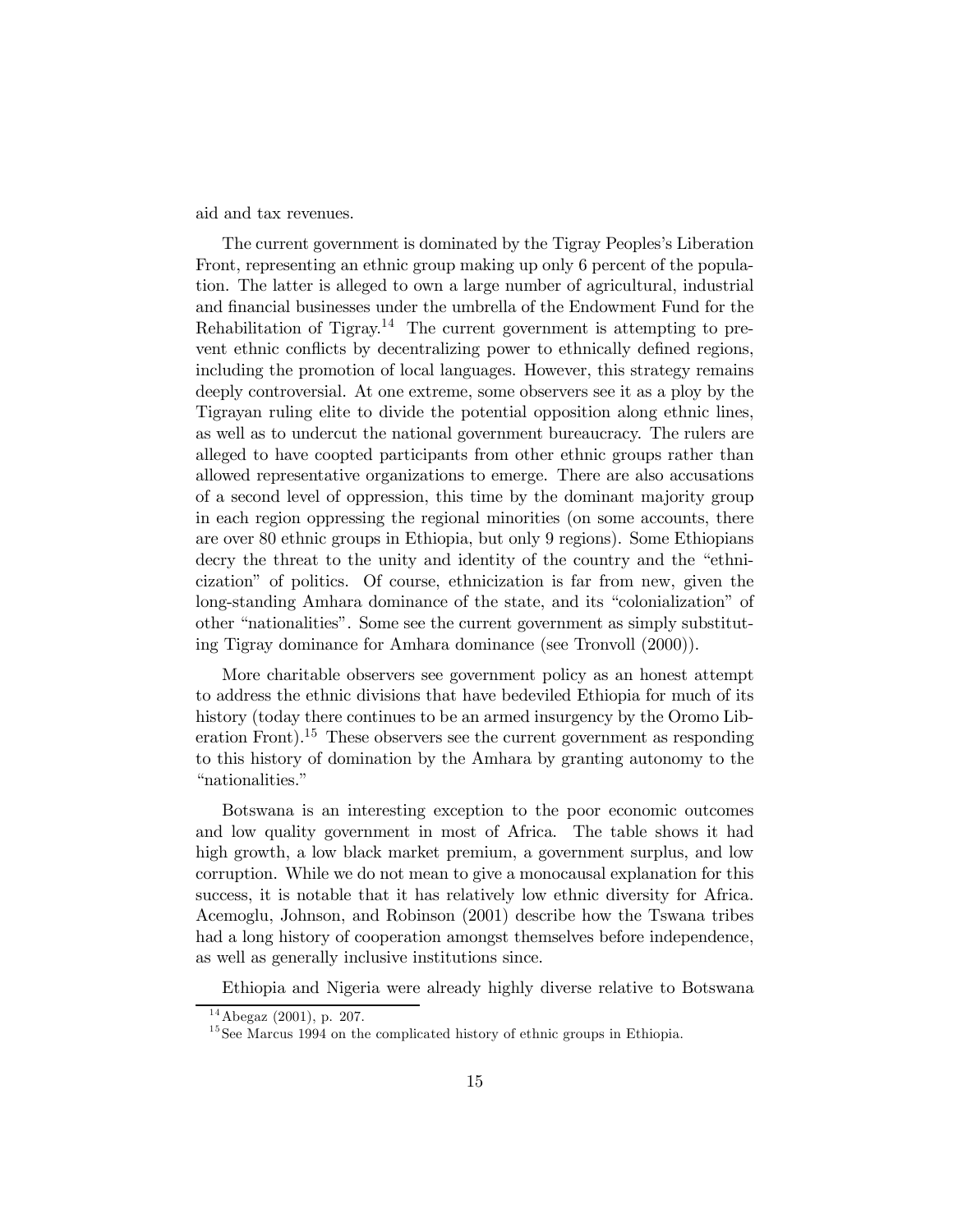in the old Easterly and Levine (1997) dataset. Even more interesting is the much higher degree of ethnic diversity in some Latin American and Caribbean countries according to our new ethnic fractionalization measure. Among the poorest, most institutionally underdeveloped, and most conflictridden societies in this region are Bolivia, Ecuador, and Guyana. All of these score lower on linguistic fractionalization (and hence did not show up as very ethnically diverse in Easterly and Levine (1997)) than on ethnic fractionalization, because of racial differences. A Latin American success story, Chile, continues to show up as relatively homogeneous.

To take Bolivia as an example, whites (about 10 percent of the population) dominated the governments of Bolivia with systematic exploitation of mestizos, Aymara, and Quechua peoples from colonial times to 1952 (Klein (1992)). Six percent of landowners owned 92 percent of the land in 1950. There were feudal anachronisms such as an obligation for Indian tenants to spend part of their time as unpaid servants in the landowner's household. A literacy requirement prevented the majority of the population from voting. The Indians successfully revolted in 1952, redistributed land towards the peasants, and abolished the more obvious exclusionary laws. However, whites continued to dominate politics and economics. Political instability remained endemic after 1952, with frequent military coups overthrowing democratic regimes. Democracy has been restored since 1982, but racial conflict continues. When one of the authors visited Bolivia in early 2002, Indian activists were blockading the main roads surrounding La Paz to articulate various grievances. A meeting of the leaders of the 1952 revolutionary party was conspicuous for its lack of Indian representation. Anecdotally, it appeared that racist sentiments towards the Indians still existed amongst the white elite. Bolivia still has poor growth, high corruption, poor social service delivery, and predatory police and judges.

Guyana shows up as ethnically diverse in our data because of its racial breakdown between Africans, East Indians, Europeans, and others. The Afro-Guyanese and Indo-Guyanese are the predominant groups and are almost numerically equal. Since they have mobilized politically along ethnic lines (supporting two different parties since before independence), any consensus for development has been torn apart by competition for rents between the two groups.<sup>16</sup> As Table 15 shows, Guyana is rated as one of the most corrupt countries in the world, has followed distortionary economic policies, and has had very poor growth outcomes.

<sup>16</sup> See Library of Congress (1994).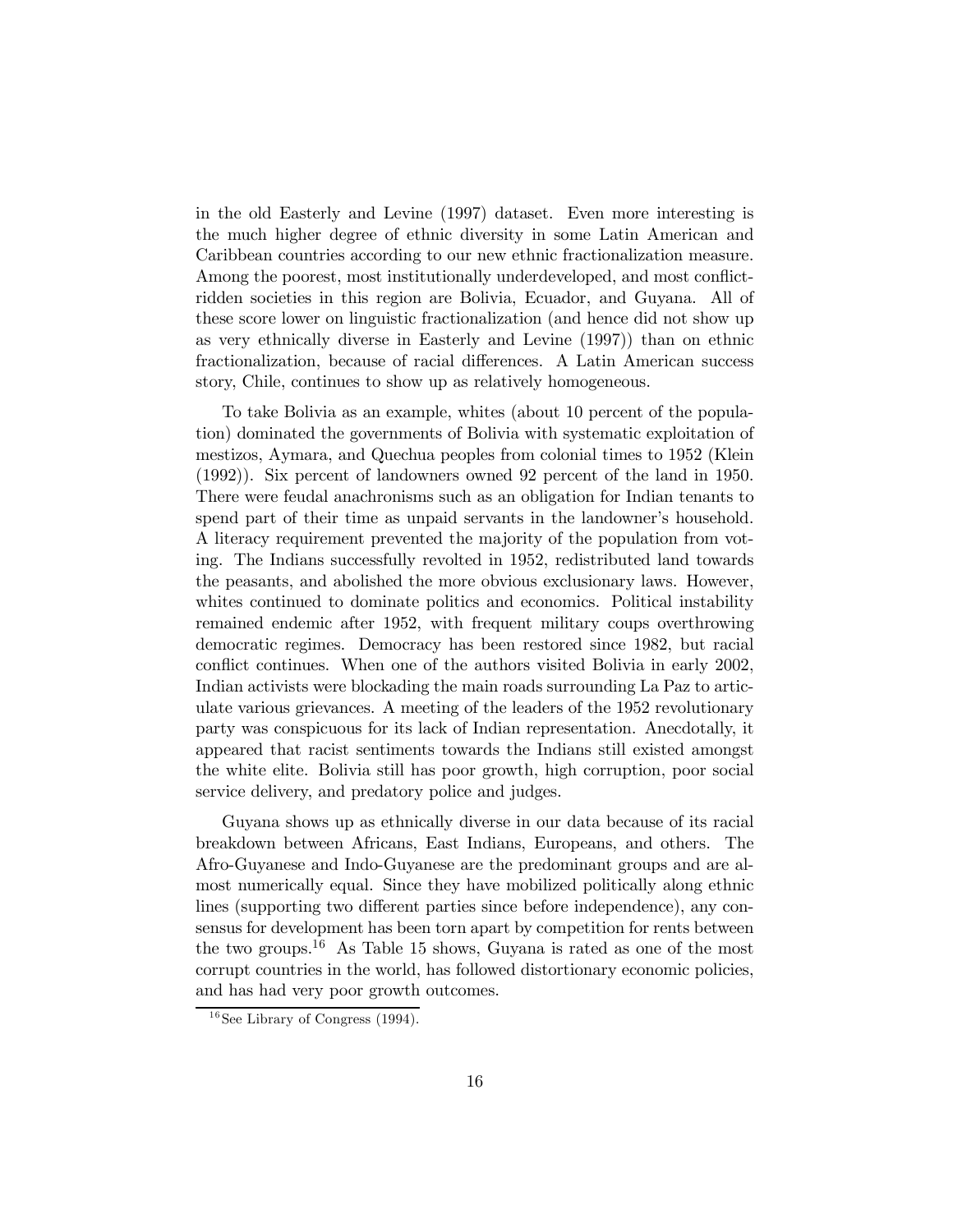Chile, in contrast, is a well known Latin American success story. It has pursued free market reforms since the 1970s under first military and later democratically elected governments. Although it did have political and economic gyrations under Allende in the early 1970s and then a debt crisis and severe political repression under Pinochet in the early 1980s, the last twenty years have shown a high degree of political and economic stability and sustained growth. By the 1980s, Chile had also achieved a high level of schooling and infrastructure (Table 15). There are certainly many causes explaining why reforms were made possible, in particular the authoritarian and repressive nature of the Pinochet regime, which made it easier to eliminate opposition to reform. After the period of repression a considerable amount of consensus emerged on policy. Many other developing countries experienced bloody coups, and did not evolve into peaceful and rapidly growing economies. The difference in Chile was probably due to its higher level of homogeneity. In fact, after Pinochet's departure.from power the new democratic regime showed remarkable stability by Latin American standards. The relative ethnic homogeneity of the society may have made achieving support for reform and economic development easier than in Bolivia or Guyana.

#### 6 Conclusion

The question of what makes different countries more or less successful economically and what explains their quality of policies is one of the most fascinating that economists can ask, but it is also one of the most difficult to answer. Different authors have their own "favorite" explanatory variables: from purely "economic" ones, to geographic ones, to legal ones, to political, cultural, religious and historical ones. In this paper we have considered closely one such set of variables: measures of ethnic, linguistic and religious fractionalization.

Dealing with this type of variables raises two problems. One is a measurement: how to measure ethnicity is a delicate and difficult matter. Secondly, the patterns of correlations between potential explanatory factors makes it difficult to unambiguously answer the question of why certain countries have better policies than others. In this paper we have made some progress on both fronts. Firstly, on the measurement issue we provided a new set of fractionalization variables for a much larger sample of countries than was available before, and we put much effort into solving classification issues using consistent criteria across countries. Secondly, using these new variables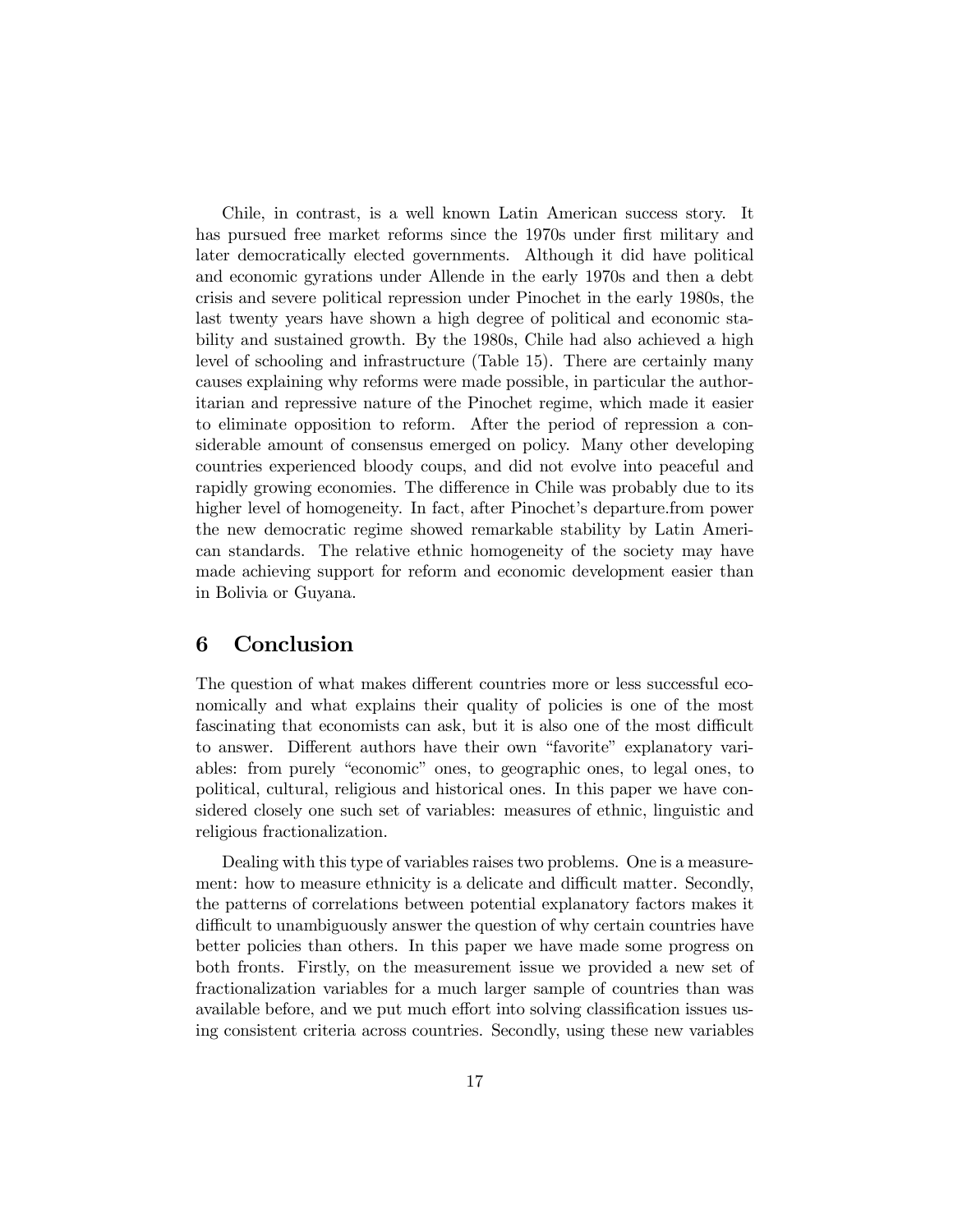we revisited empirical issues concerning the determinants of growth and of quality of policies and institutions. We concluded that ethnic and linguistic fractionalization variables, but not religious ones, are likely to be important determinants of economic success, both in terms of output (GDP growth), the quality of policies (such as the literacy rate, infant mortality etc.) and the quality of institutions (measured by the extent of corruption, political freedom, etc.). However, it is difficult to evaluate precisely the size of these effects because of the strong correlation of ethnolinguistic fractionalization variables with other potential explanatory variables, especially geographical ones. In the end one has to use theory and priors to evaluate our results.

#### References

- [1] Abegaz, Berhanu (2001), "Ethiopia" in Devarajan, S., D. Dollar, and T. Holmgren, eds. Aid and Reform in Africa, World Bank.
- [2] Acemoglu D. , S. Johnson, and J. Robinson (2001), "The Colonial Origins of Comparative Development" American Economic Review, vol. 91, no. 5, December, 1369-1401.
- [3] Acemoglu D. , S. Johnson, and J. Robinson (2001), "An African Success Story: Botswana", in D. Rodrik, ed., Analytical Country Narratives of Economic Growth, forthcoming.
- [4] Aghion P., Alesina A. and F. Trebbi (2002), "Endogenous Political Institutions" unpublished, Harvard University.
- [5] Alesina A., R. Baqir and W. Easterly (1999), "Public Goods and Ethnic Divisions" *Quarterly Journal of Economics*, vol. 114, no. 4, November, pp. 1243-1284.
- [6] Alesina A. and E. La Ferrara (2000), "Participation in Heterogeneous Communities", Quarterly Journal of Economics, vol. 115, no. 3, August, pp. 847-904.
- [7] Alesina A. and E. La Ferrara (2002), "Who Trust Others?" Journal of Public Economics, forthcoming.
- [8] Alesina A. E. Glaeser and B. Sacerdote (2001), "Why Doesn't the US Have a European Style Welfare State?" Brookings Papers on Economic Activity, Fall.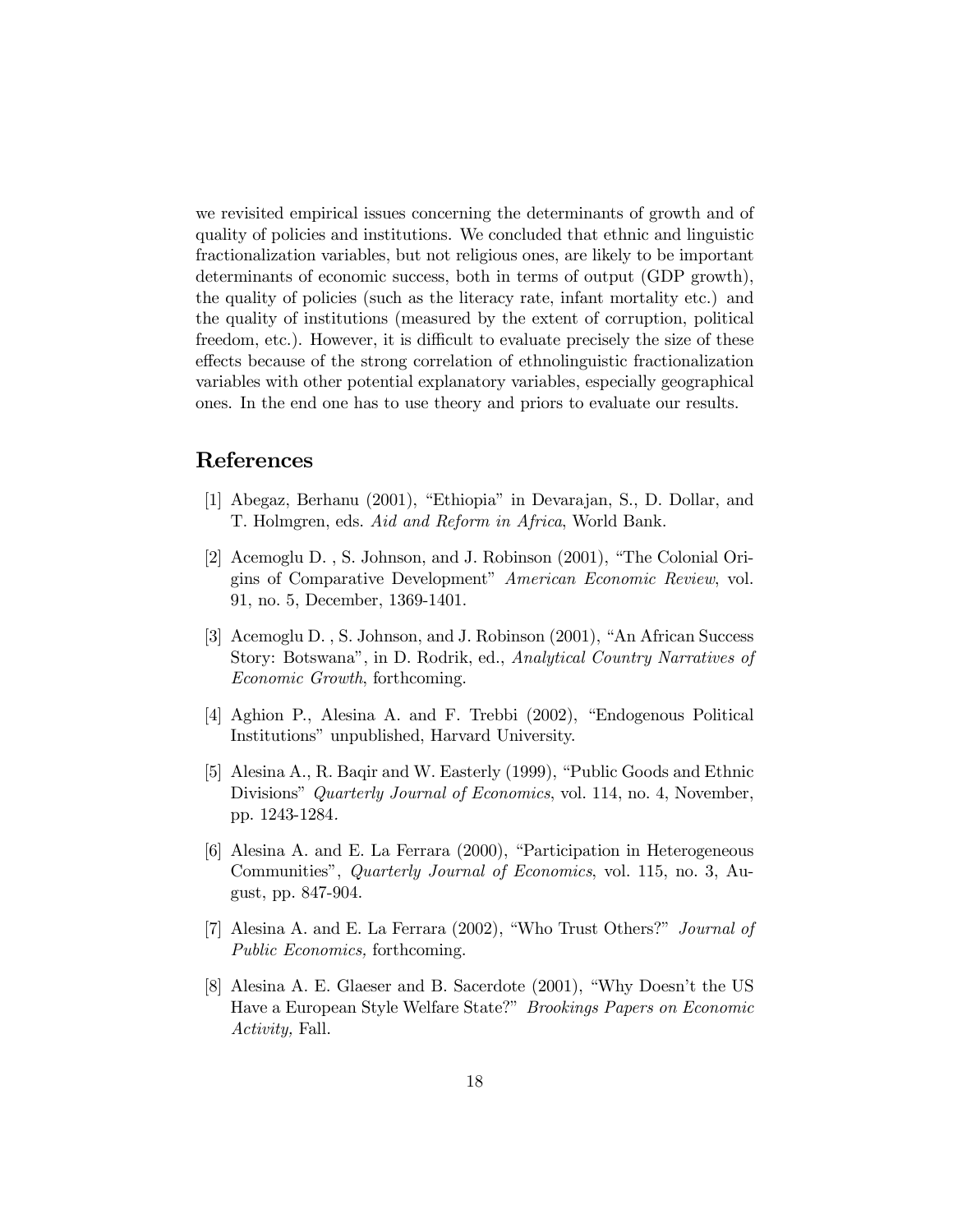- [9] Alesina A. and R. Wacziarg (1998), "Openness, Country Size and Government", Journal of Public Economics, vol. 69, no. 3, September, p. 305-321.
- [10] Atlas Narodov Mira, Moscow: Miklukho-Maklai Ethnological Institute at the Department of Geodesy and Cartography of the State Geological Committee of the Soviet Union, 1964.
- [11] Barro Robert J. and Rachel McLeary (2002), "Religion and Political Economy in an International Panel", NBER Working Paper No. 8931, May.
- [12] Brock, S. and S. Durlauf (2001), "Growth Empirics and Reality", World Bank Economic Review, vol. 15, No. 2, pp. 229-272.
- [13] Canning, David and Marianne Fay (1993), "The Effects of Transportation Networks on Economic Growth" Columbia University Working Paper.
- [14] Caselli, Francesco and John Coleman (2002), "On the Theory of Ethnic Conflict", unpublished, Harvard University.
- [15] Doppelhofer, Gernot, Ronald I. Miller and Xavier Sala-i-Martin (2000), "Determinants of Long-Term Growth: A Bayesian Averaging of Classical Estimates (BACE) Approach", NBER Working Paper No. 7750, June.
- [16] Easterly W. and R. Levine (1997), "Africa's Growth Tragedy: Policies and Ethnic Divisions", Quarterly Journal of Economics, vol. 111, no. 4, November, pp. 1203-1250.
- [17] Fearon, James D. and David D. Laitin (2000), "Ethnicity, Insurgency and Civil War", unpublished, Stanford University, August.
- [18] Glaeser, Edward L. (2002), "The Political Economy of Hatred", unpublished, Harvard University, June.
- [19] Glaeser E. and A. Shleifer (2002), "Legal Origins", Quarterly Journal of Economics, forthcoming.
- [20] Hammersley, M. and P. Atkinson (1995), Ethnography: Principles in Practice (2nd edition), Routledge.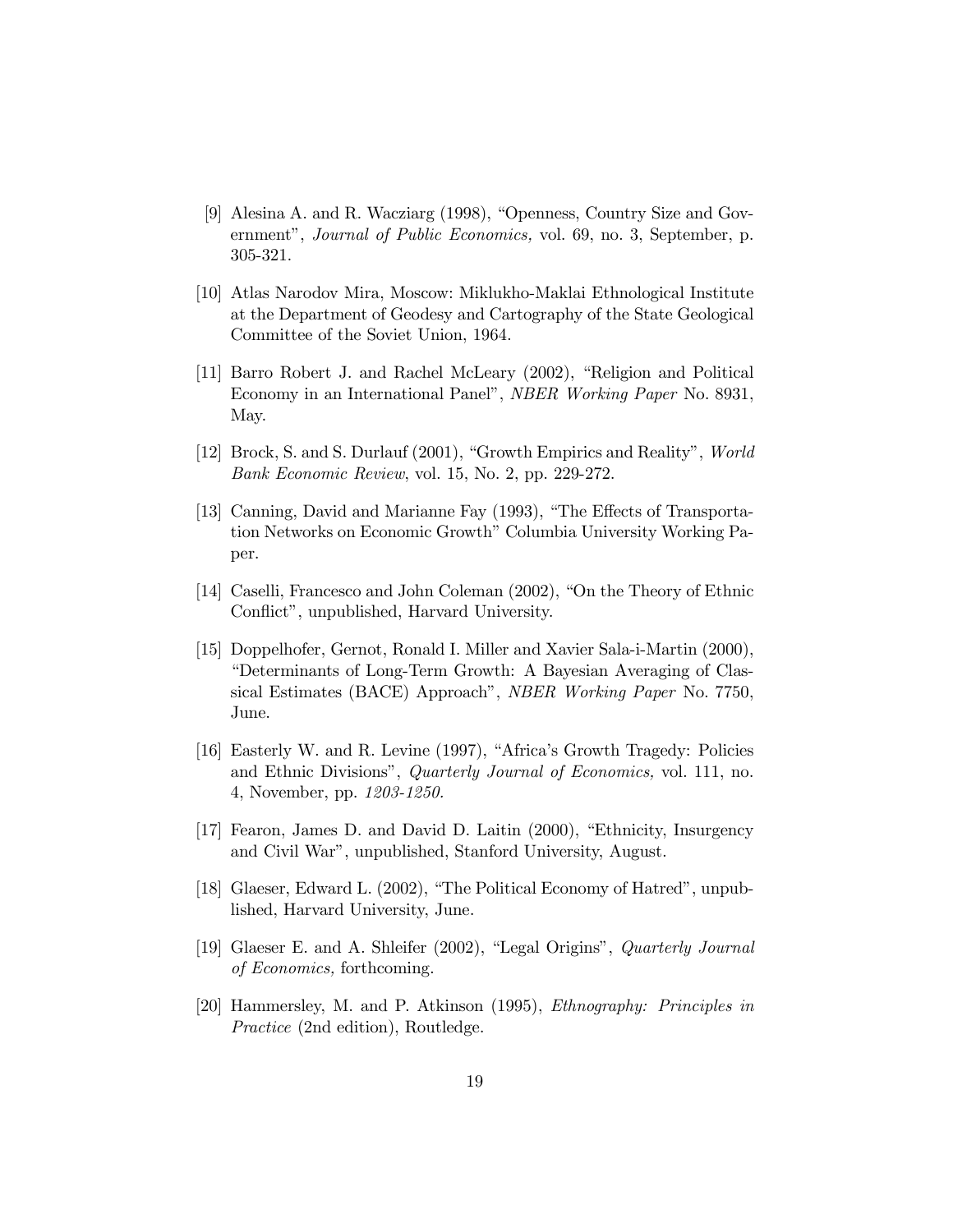- [21] Klein, Herbert S. (1992), Bolivia: the Evolution of a Multi-Ethnic Society, 2nd Edition, Oxford: Oxford University Press.
- [22] La Porta R., F. Lopez de Silanes, A. Shleifer and R. Vishny (1999), "The Quality of Government", Journal of Law, Economics and Organization, vol. 15, no. 1, March, pp. 222-279.
- [23] Levinson D. (1998) Ethnic Groups Worldwide, A Ready Reference Handbook, Phoenix: Oryx Press.
- [24] Marcus, H. (1994), A History of Ethiopia, Berkeley: University of California Press.
- [25] Maier, Karl. (2000), This House Has Fallen: Midnight in Nigeria, New York: Public Affairs.
- [26] Mauro P. (1995), "Corruption and Growth" Quarterly Journal of Economics, vol. 110, no. 3, August, pp. 681-712.
- [27] Minority Rights Group International (1997), World Directory of Minorities, London: Minority Rights Group International.
- [28] INSEE (2000), Recensement de la population 1999.
- [29] Israel Central Bureau of Statistics (2001), 1995 Census of Population and Housing, (available on-line).
- [30] Rodrik D. (1998), "Why Do More Open Economies Have Bigger Governments?" Journal of Political Economy, vol. 106, no. 5, October, pp. 997-1032.
- [31] Scarrit James R. and Shaheen Mozaffar (1999), "The Specification of Ethnic Cleavages and Ethnopolitical Groups for the Analysis of Democratic Competition in Contemporary Africa", Nationalism and Ethnic Politics, vol. 5, no.1, Spring, pp. 82-117.
- [32] Statistics New Zealand (2001), 1996 Census (available on-line).
- [33] Tronvoll, Kjetil (2000), Ethiopia: A New Start? Minority Rights Group International Report.
- [34] United States Census Bureau (2001), 2000 Census (available on-line).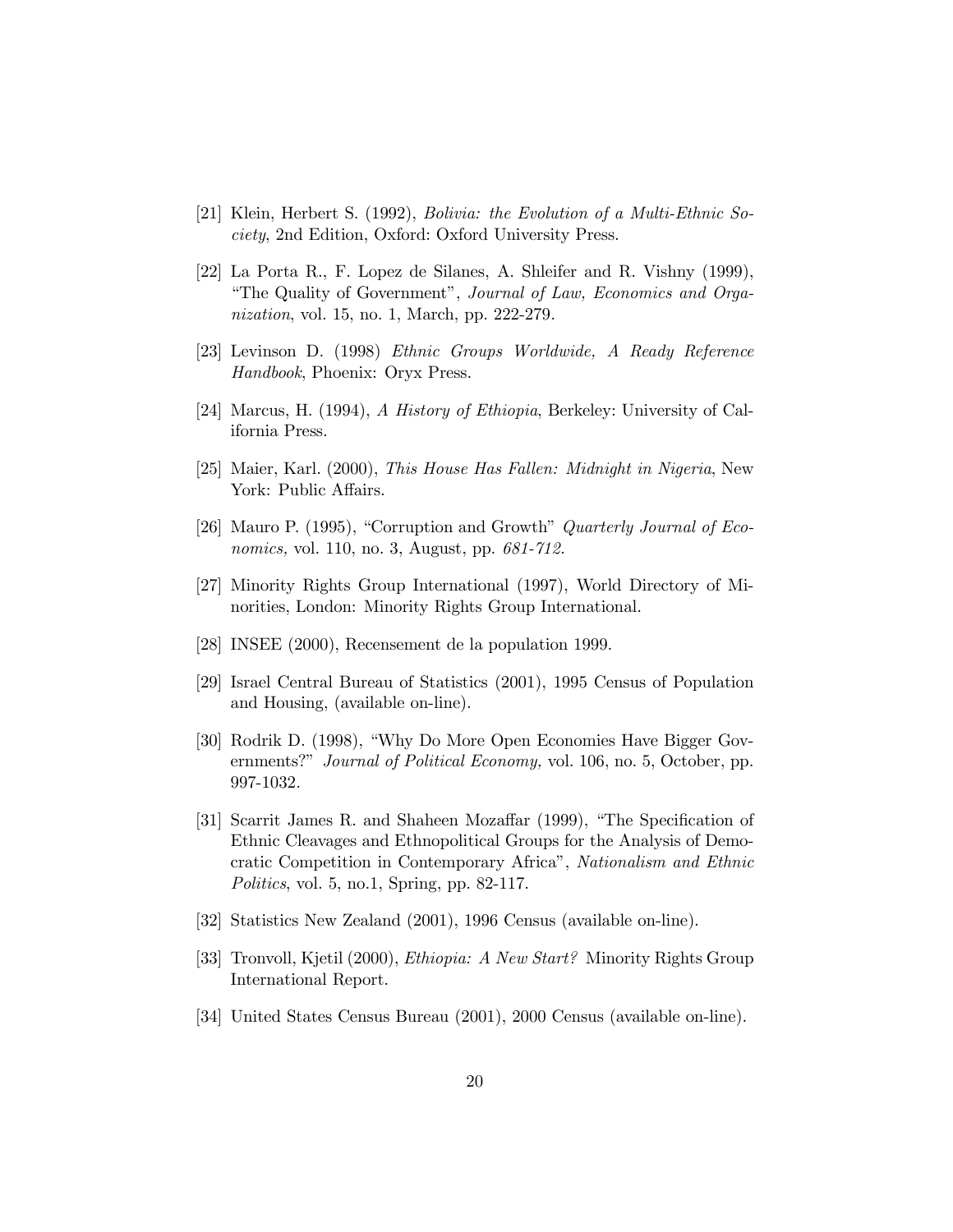| 1                      | $\overline{2}$      | 3                   | $\overline{\mathbf{4}}$                            | 5                          | 6                          |
|------------------------|---------------------|---------------------|----------------------------------------------------|----------------------------|----------------------------|
| <b>Country</b>         | <b>Source</b>       | <b>Date</b>         | <b>Ethnic</b>                                      | Language                   | <b>Religion</b>            |
|                        | (Ethnicity<br>Data) | (Ethnicity<br>Data) |                                                    |                            |                            |
|                        |                     |                     | Source: see<br>column 2.<br>Date: see<br>column 3. | Source: eb.<br>Date: 2001. | Source: eb.<br>Date: 2001. |
| Afghanistan            | wdm                 | 1995                | 0.7693                                             | 0.6141                     | 0.2717                     |
| Albania                | wdm                 | 1989                | 0.2204                                             | 0.0399                     | 0.4719                     |
| Algeria                | eb                  | 1992                | 0.3394                                             | 0.4427                     | 0.0091                     |
| American Samoa         |                     |                     |                                                    | 0.1733                     | 0.6395                     |
| Andorra                | eb                  | 1997                | 0.7139                                             | 0.6848                     | 0.2326                     |
| Angola                 | eb                  | 1983                | 0.7867                                             | 0.7870                     | 0.6276                     |
| Antigua and Barbuda    | eb                  | 1994                | 0.1643                                             | 0.1063                     | 0.6840                     |
| Argentina              | eb                  | 1986                | 0.2550                                             | 0.0618                     | 0.2236                     |
| Armenia                | eb                  | 1989                | 0.1272                                             | 0.1291                     | 0.4576                     |
| Aruba                  |                     |                     |                                                    | 0.3889                     | 0.4107                     |
| Australia              | eb                  | 1986                | 0.0929                                             | 0.3349                     | 0.8211                     |
| Austria                | lev                 | 1998                | 0.1068                                             | 0.1522                     | 0.4146                     |
| Azerbaijan             | eb                  | 1995                | 0.2047                                             | 0.2054                     | 0.4899                     |
| <b>Bahamas</b>         | lev                 | 1989                | 0.4228                                             | 0.1855                     | 0.6815                     |
| Bahrain                | eb                  | 1991                | 0.5021                                             | 0.4344                     | 0.5528                     |
| Bangladesh             | eb                  | 1997                | 0.0454                                             | 0.0925                     | 0.2090                     |
| <b>Barbados</b>        | eb                  | 1990                | 0.1423                                             | 0.0926                     | 0.6934                     |
| <b>Belarus</b>         | cia                 | 2001                | 0.3222                                             | 0.4666                     | 0.6116                     |
| Belgium                | cia                 | 2001                | 0.5554                                             | 0.5409                     | 0.2127                     |
| <b>Belize</b>          | eb                  | 1991                | 0.7015                                             | 0.6303                     | 0.5813                     |
| Benin                  | eb                  | 1992                | 0.7872                                             | 0.7905                     | 0.5544                     |
| Bermuda                |                     |                     |                                                    |                            | 0.7112                     |
| <b>Bhutan</b>          | eb                  | 1993                | 0.6050                                             | 0.6056                     | 0.3787                     |
| <b>Bolivia</b>         | lev                 | 1998                | 0.7396                                             | 0.2240                     | 0.2085                     |
| Bosnia and Herzegovina | eb                  | 1991                | 0.6300                                             | 0.6751                     | 0.6851                     |
| <b>Botswana</b>        | eb                  | 1983                | 0.4102                                             | 0.4110                     | 0.5986                     |
| <b>Brazil</b>          | eb                  | 1995                | 0.5408                                             | 0.0468                     | 0.6054                     |
| <b>Brunei</b>          | wdm                 | 1995                | 0.5416                                             | 0.3438                     | 0.4404                     |
| Bulgaria               | wdm                 | 1992                | 0.4021                                             | 0.3031                     | 0.5965                     |
| <b>Burkina Faso</b>    | eb                  | 1983                | 0.7377                                             | 0.7228                     | 0.5798                     |
| Burundi                | eb                  | 1983                | 0.2951                                             | 0.2977                     | 0.5158                     |
| Cambodia               | eb                  | 1994                | 0.2105                                             | 0.2104                     | 0.0965                     |
| Cameroon               | ${\rm e} {\rm b}$   | 1983                | 0.8635                                             | 0.8898                     | 0.7338                     |

#### **Appendix 1 – Fractionalization Data**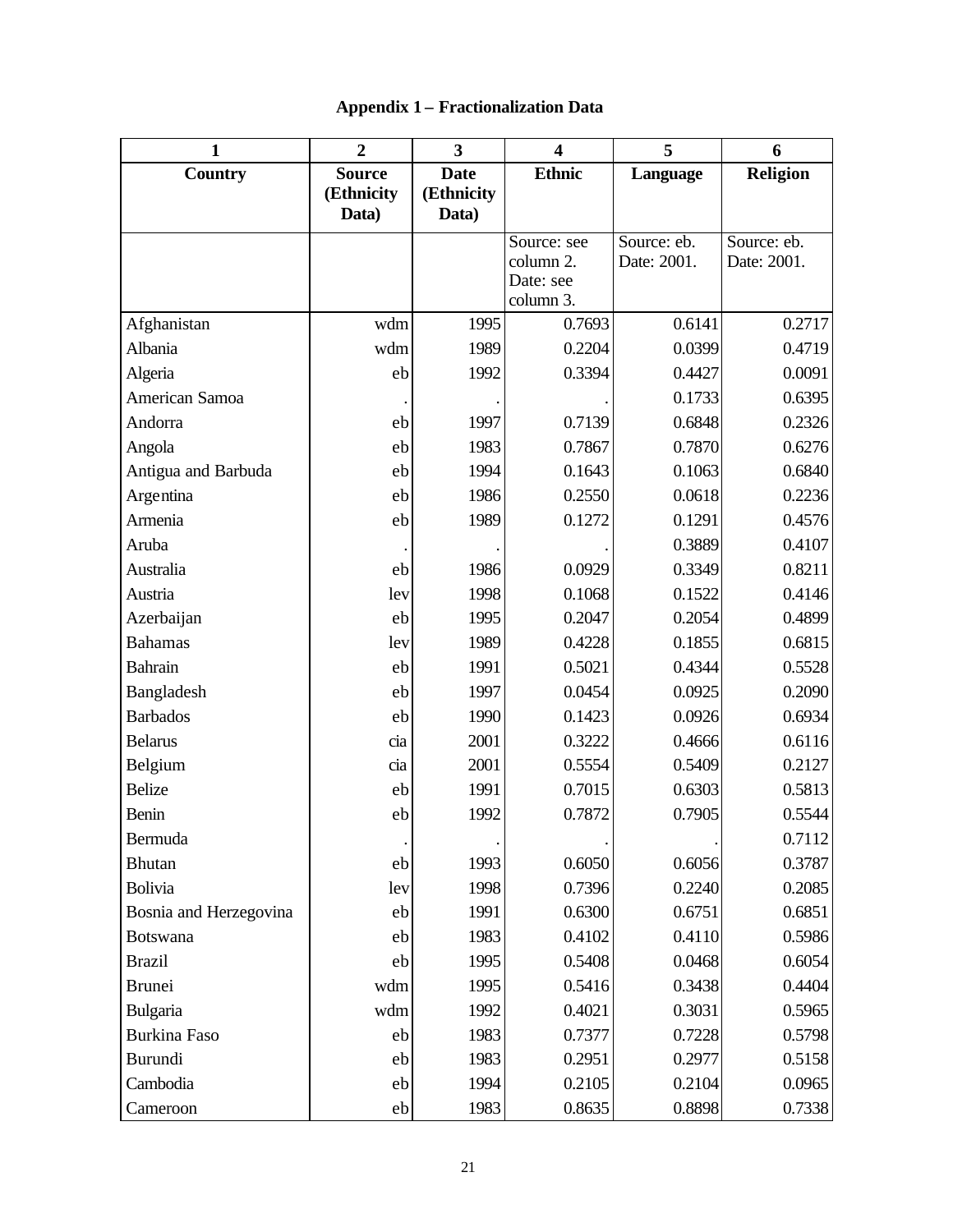| $\mathbf{1}$             | $\overline{2}$      | 3                   | $\overline{\mathbf{4}}$ | 5        | 6               |
|--------------------------|---------------------|---------------------|-------------------------|----------|-----------------|
| <b>Country</b>           | <b>Source</b>       | <b>Date</b>         | Ethnic                  | Language | <b>Religion</b> |
|                          | (Ethnicity<br>Data) | (Ethnicity<br>Data) |                         |          |                 |
| Canada                   | eb                  | 1991                | 0.7124                  | 0.5772   | 0.6958          |
| Cape Verde               | eb                  | 1986                | 0.4174                  |          | 0.0766          |
| Central African Republic | eb                  | 1988                | 0.8295                  | 0.8334   | 0.7916          |
| Chad                     | eb                  | 1993                | 0.8620                  | 0.8635   | 0.6411          |
| Chile                    | eb                  | 1992                | 0.1861                  | 0.1871   | 0.3841          |
| China                    | eb                  | 1990                | 0.1538                  | 0.1327   | 0.6643          |
| Colombia                 | eb                  | 1985                | 0.6014                  | 0.0193   | 0.1478          |
| Comoros                  | eb                  | 1995                | 0.0000                  | 0.0103   | 0.0137          |
| Congo, Dem. Rep. (Zaire) | eb                  | 1983                | 0.8747                  | 0.8705   | 0.7021          |
| Congo                    | eb                  | 1983                | 0.8747                  | 0.6871   | 0.6642          |
| Costa Rica               | eb                  | 1993                | 0.2368                  | 0.0489   | 0.2410          |
| Cote d'Ivoire            | lev                 | 1998                | 0.8204                  | 0.7842   | 0.7551          |
| Croatia                  | eb                  | 1991                | 0.3690                  | 0.0763   | 0.4447          |
| Cuba                     | eb                  | 1994                | 0.5908                  |          | 0.5059          |
| Cyprus                   | eb                  | 1992                | 0.0939                  | 0.3962   | 0.3962          |
| Czech Republic           | eb                  | 1991                | 0.3222                  | 0.3233   | 0.6591          |
| Denmark                  | eb                  | 1996                | 0.0819                  | 0.1049   | 0.2333          |
| Djibouti                 | eb                  | 1983                | 0.7962                  | 0.6558   | 0.0435          |
| Dominica                 | eb                  | 1991                | 0.2003                  |          | 0.4628          |
| Dominican Republic       | eb                  | 1993                | 0.4294                  | 0.0395   | 0.3118          |
| <b>East Timor</b>        |                     |                     |                         | 0.5261   | 0.4254          |
| Ecuador                  | eb                  | 1989                | 0.6550                  | 0.1308   | 0.1417          |
| Egypt                    | lev                 | 1998                | 0.1836                  | 0.0237   | 0.1979          |
| El Salvador              | eb                  | 1993                | 0.1978                  |          | 0.3559          |
| <b>Equatorial Guinea</b> | lev                 | 1998                | 0.3467                  | 0.3220   | 0.1195          |
| Eritrea                  | lev                 | 1998                | 0.6524                  | 0.6530   | 0.4253          |
| Estonia                  | eb                  | 1994                | 0.5062                  | 0.4944   | 0.4985          |
| Ethiopia                 | eb                  | 1983                | 0.7235                  | 0.8073   | 0.6249          |
| Faroe Islands            |                     |                     |                         |          | 0.3147          |
| Fiji                     | eb                  | 1996                | 0.5479                  | 0.5479   | 0.5682          |
| Finland                  | cia                 | 2001                | 0.1315                  | 0.1412   | 0.2531          |
| France                   | census              | 1999                | 0.1032                  | 0.1221   | 0.4029          |
| French Guiana            |                     |                     |                         | 0.1154   | 0.4959          |
| French Polynesia         |                     |                     |                         | 0.6078   | 0.5813          |
| Gabon                    | eb                  | 1983                | 0.7690                  | 0.7821   | 0.6674          |
| Gambia, The              | eb                  | 1993                | 0.7864                  | 0.8076   | 0.0970          |
| Gaza Strip               |                     |                     |                         | 0.0104   | 0.0342          |
| Georgia                  | eb                  | 1989                | 0.4923                  | 0.4749   | 0.6543          |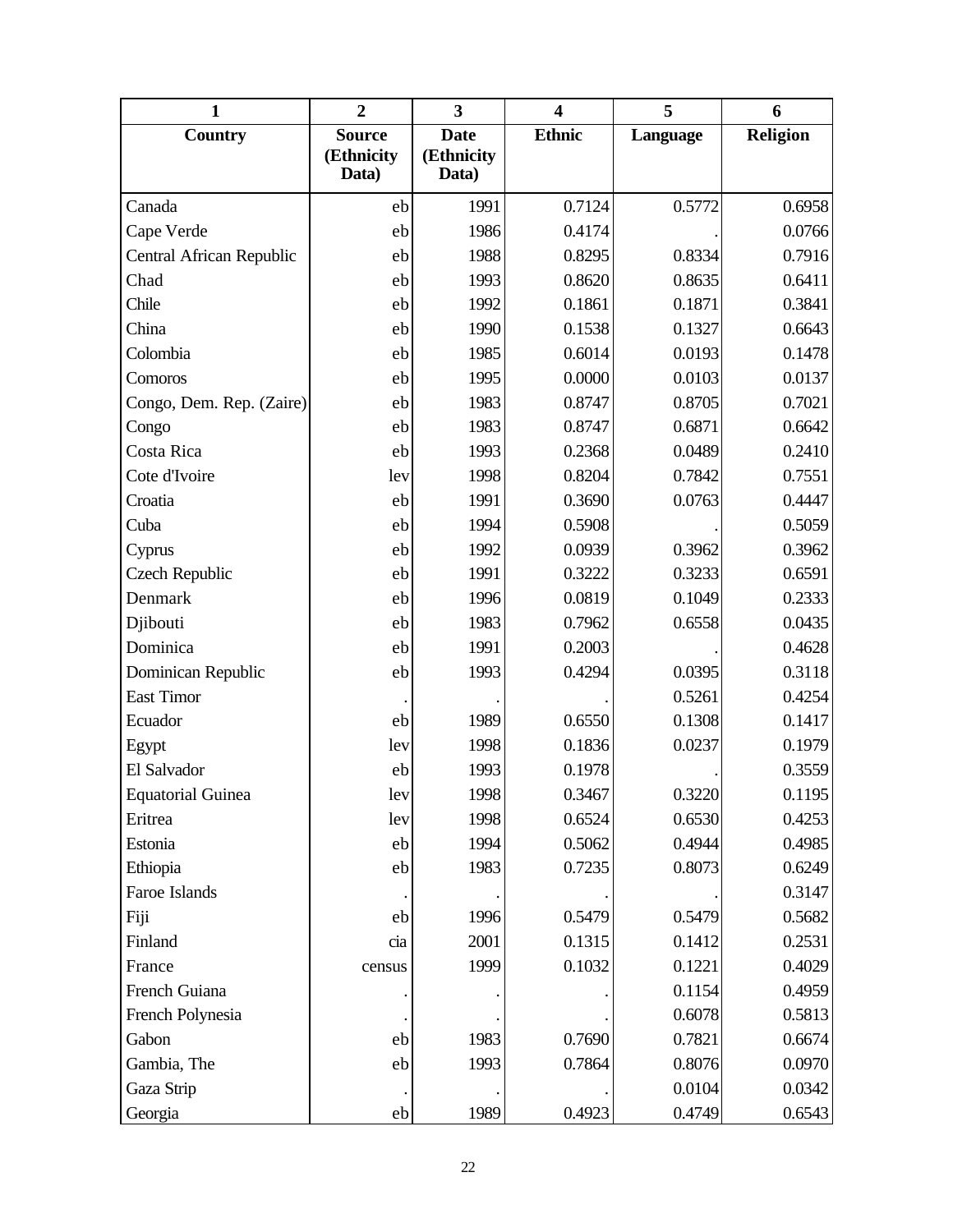| $\mathbf{1}$         | $\overline{2}$      | 3                   | $\overline{\mathbf{4}}$ | 5        | 6               |
|----------------------|---------------------|---------------------|-------------------------|----------|-----------------|
| <b>Country</b>       | <b>Source</b>       | <b>Date</b>         | <b>Ethnic</b>           | Language | <b>Religion</b> |
|                      | (Ethnicity<br>Data) | (Ethnicity<br>Data) |                         |          |                 |
| Germany              | eb                  | 1997                | 0.1682                  | 0.1642   | 0.6571          |
| Ghana                | eb                  | 1983                | 0.6733                  | 0.6731   | 0.7987          |
| Greece               | lev                 | 1998                | 0.1576                  | 0.0300   | 0.1530          |
| Greenland            |                     |                     |                         | 0.2188   | 0.4592          |
| Grenada              | eb                  | 1991                | 0.2661                  |          | 0.5898          |
| Guadeloupe           |                     |                     |                         | 0.0933   | 0.3069          |
| Guam                 |                     |                     |                         | 0.7320   | 0.4082          |
| Guatemala            | cia                 | 2001                | 0.5122                  | 0.4586   | 0.3753          |
| Guinea               | eb                  | 1990                | 0.7389                  | 0.7725   | 0.2649          |
| Guinea-Bissau        | eb                  | 1979                | 0.8082                  | 0.8141   | 0.6128          |
| Guyana               | eb                  | 1993                | 0.6195                  | 0.0688   | 0.7876          |
| Haiti                | eb                  | 1993                | 0.0950                  |          | 0.4704          |
| Honduras             | eb                  | 1987                | 0.1867                  | 0.0553   | 0.2357          |
| Hong Kong            | wdm                 | 1994                | 0.0620                  | 0.2128   | 0.4191          |
| Hungary              | eb                  | 1993                | 0.1522                  | 0.0297   | 0.5244          |
| Iceland              | eb                  | 1995                | 0.0798                  | 0.0820   | 0.1913          |
| India                | eb                  | 2000                | 0.4182                  | 0.8069   | 0.3260          |
| Indonesia            | eb                  | 1990                | 0.7351                  | 0.7680   | 0.2340          |
| Iran                 | eb                  | 1995                | 0.6684                  | 0.7462   | 0.1152          |
| Iraq                 | eb                  | 1983                | 0.3689                  | 0.3694   | 0.4844          |
| Ireland              | eb                  | 1995                | 0.1206                  | 0.0312   | 0.1550          |
| Isle of Man          |                     |                     |                         |          | 0.4729          |
| Israel               | census              | 1995                | 0.3436                  | 0.5525   | 0.3469          |
| Italy                | eb                  | 1983                | 0.1145                  | 0.1147   | 0.3027          |
| Jamaica              | eb                  | 1982                | 0.4129                  | 0.1098   | 0.6160          |
| Japan                | cia                 | 1999                | 0.0119                  | 0.0178   | 0.5406          |
| Jersey               |                     |                     |                         |          | 0.5479          |
| Jordan               | wdm                 | 1993                | 0.5926                  | 0.0396   | 0.0659          |
| Kazakhstan           | cia                 | 1999                | 0.6171                  | 0.6621   | 0.5898          |
| Kenya                | cia                 | 2001                | 0.8588                  | 0.8860   | 0.7765          |
| Kiribati             | eb                  | 1990                | 0.0511                  | 0.0237   | 0.5541          |
| Korea, North         | eb                  | 1995                | 0.0392                  | 0.0028   | 0.4891          |
| Korea, South         | eb                  | 1990                | 0.0020                  | 0.0021   | 0.6604          |
| Kyrgyzstan           | cia                 | 2001                | 0.6752                  | 0.5949   | 0.4470          |
| Kuwait               | cia                 | 2001                | 0.6604                  | 0.3444   | 0.6745          |
| Lao People's Dem Rep | eb                  | 1983                | 0.5139                  | 0.6382   | 0.5453          |
| Latvia               | eb                  | 1996                | 0.5867                  | 0.5795   | 0.5556          |
| Lebanon              | eb                  | 1996                | 0.1314                  | 0.1312   | 0.7886          |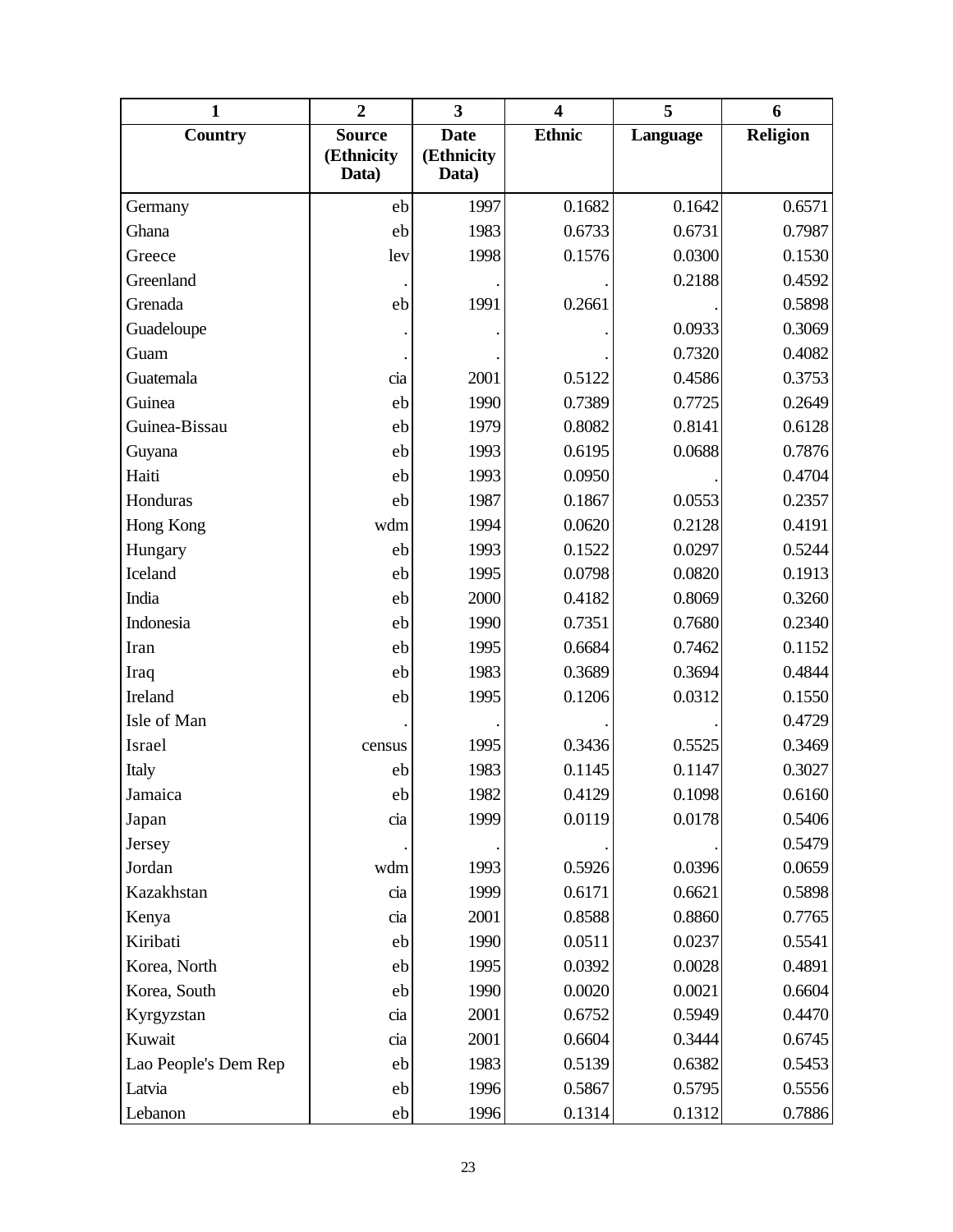| $\mathbf{1}$                    | $\overline{2}$      | 3                   | $\overline{\mathbf{4}}$ | 5        | 6               |
|---------------------------------|---------------------|---------------------|-------------------------|----------|-----------------|
| <b>Country</b>                  | <b>Source</b>       | <b>Date</b>         | <b>Ethnic</b>           | Language | <b>Religion</b> |
|                                 | (Ethnicity<br>Data) | (Ethnicity<br>Data) |                         |          |                 |
| Lesotho                         | eb                  | 1986                | 0.2550                  | 0.2543   | 0.7211          |
| Liberia                         | wdm                 | 1992                | 0.9084                  | 0.9038   | 0.4883          |
| Libya                           | eb                  | 1995                | 0.7920                  | 0.0758   | 0.0570          |
| Liechtenstein                   | eb                  | 1997                | 0.5726                  | 0.2246   | 0.3343          |
| Lithuania                       | eb                  | 1996                | 0.3223                  | 0.3219   | 0.4141          |
| Luxembourg                      | eb                  | 1996                | 0.5302                  | 0.6440   | 0.0911          |
| Macau<br>Macedonia (Former Yug. |                     |                     |                         | 0.2519   | 0.5511          |
| Rep)                            | eb                  | 1994                | 0.5023                  | 0.5021   | 0.5899          |
| Madagascar                      | lev                 | 1985                | 0.8791                  | 0.0204   | 0.5191          |
| Malawi                          | lev                 | 1998                | 0.6744                  | 0.6023   | 0.8192          |
| Malaysia                        | eb                  | 1996                | 0.5880                  | 0.5970   | 0.6657          |
| Mali                            | cia                 | 1996                | 0.6906                  | 0.8388   | 0.1820          |
| Malta                           | lev                 | 1996                | 0.0414                  | 0.0907   | 0.1223          |
| Marshall Islands                | eb                  | 1988                | 0.0603                  | 0.0734   | 0.5207          |
| Martinique                      |                     |                     |                         |          | 0.2336          |
| Mauritania                      | wdm                 | 1992                | 0.6150                  | 0.3260   | 0.0149          |
| Mauritius                       | eb                  | 1992                | 0.4634                  | 0.4547   | 0.6385          |
| Mayotte                         |                     |                     |                         | 0.7212   | 0.0620          |
| Mexico                          | eb                  | 1990                | 0.5418                  | 0.1511   | 0.1796          |
| Micronesia                      | eb                  | 1994                | 0.7005                  | 0.7483   | 0.6469          |
| Moldova                         | eb                  | 1989                | 0.5535                  | 0.5533   | 0.5603          |
| Monaco                          | cia                 | 2001                | 0.6838                  | 0.7305   | 0.3047          |
| Mongolia                        | eb                  | 1989                | 0.3682                  | 0.3734   | 0.0799          |
| Morocco                         | wdm                 | 1994                | 0.4841                  | 0.4683   | 0.0035          |
| Mozambique                      | eb                  | 1983                | 0.6932                  | 0.8125   | 0.6759          |
| Myanmar (Burma)                 | eb                  | 1983                | 0.5062                  | 0.5072   | 0.1974          |
| Namibia                         | wdm                 | 1995                | 0.6329                  | 0.7005   | 0.6626          |
| Nauru                           | cia                 | 1995                | 0.5832                  | 0.6161   | 0.6194          |
| Nepal                           | eb                  | 1991                | 0.6632                  | 0.7167   | 0.1417          |
| <b>Netherlands Antilles</b>     |                     |                     |                         | 0.2508   | 0.3866          |
| Netherlands                     | lev                 | 1995                | 0.1054                  | 0.5143   | 0.7222          |
| New Caledonia                   |                     |                     |                         | 0.6633   | 0.5462          |
| New Zealand                     | census              | 1996                | 0.3969                  | 0.1657   | 0.8110          |
| Nicaragua                       | eb                  | 1991                | 0.4844                  | 0.0473   | 0.4290          |
| Niger                           | eb                  | 1988                | 0.6518                  | 0.6519   | 0.2013          |
| Nigeria                         | eb                  | 1983                | 0.8505                  | 0.8316   | 0.7421          |
| Northern Mariana Islands        |                     |                     |                         | 0.7754   | 0.4811          |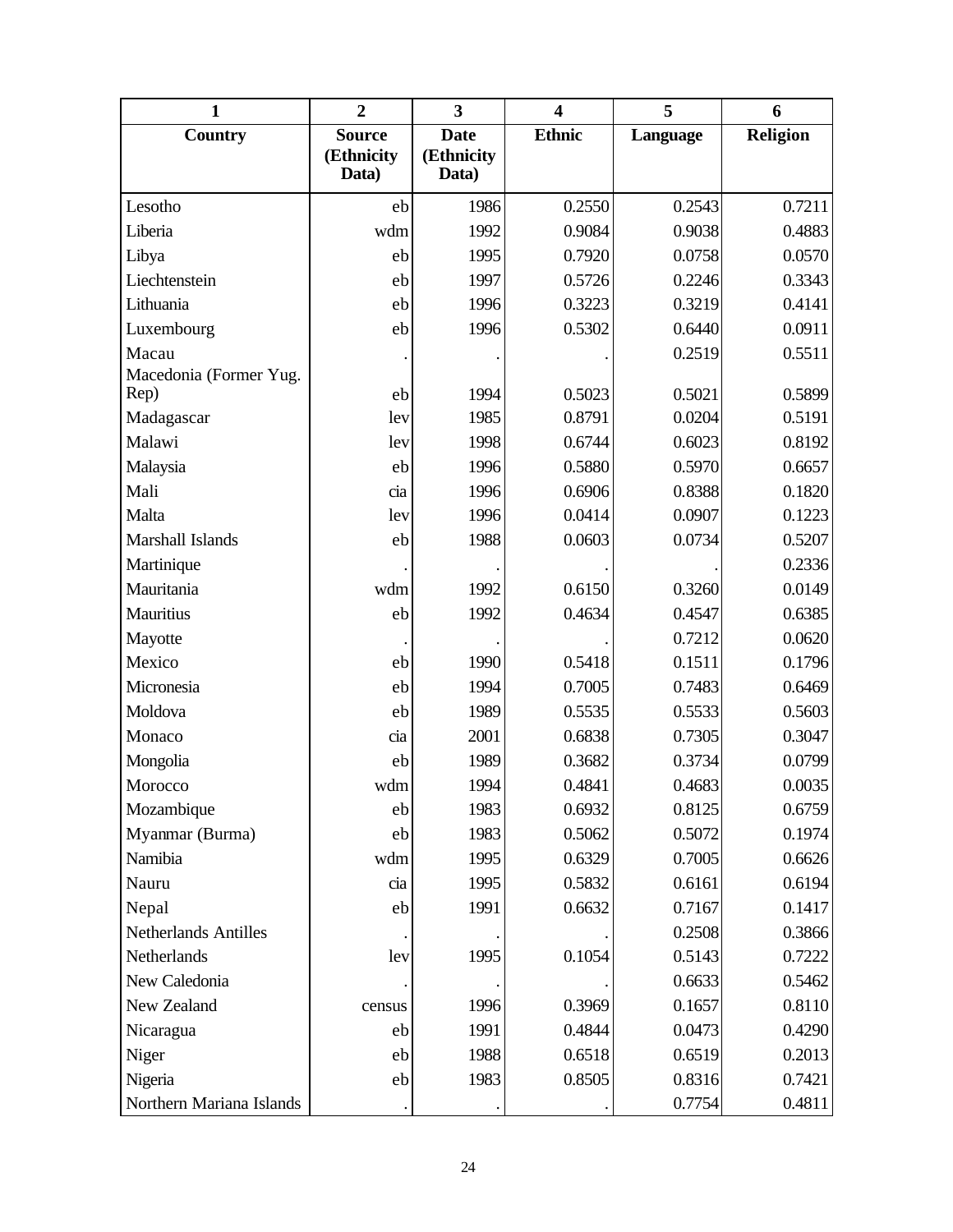| $\mathbf{1}$                    | $\overline{2}$      | 3                   | $\overline{\mathbf{4}}$ | 5        | 6               |
|---------------------------------|---------------------|---------------------|-------------------------|----------|-----------------|
| <b>Country</b>                  | <b>Source</b>       | <b>Date</b>         | <b>Ethnic</b>           | Language | <b>Religion</b> |
|                                 | (Ethnicity<br>Data) | (Ethnicity<br>Data) |                         |          |                 |
| Norway                          | lev                 | 1998                | 0.0586                  | 0.0673   | 0.2048          |
| Oman                            | eb                  | 1993                | 0.4373                  | 0.3567   | 0.4322          |
| Pakistan                        | wdm                 | 1995                | 0.7098                  | 0.7190   | 0.3848          |
| Palau                           | cia                 | 2000                | 0.4312                  | 0.3157   | 0.7147          |
| Panama                          | eb                  | 1992                | 0.5528                  | 0.3873   | 0.3338          |
| Papua New Guinea                | eb                  | 1993                | 0.2718                  | 0.3526   | 0.5523          |
| Paraguay                        | lev                 | 1998                | 0.1689                  | 0.5975   | 0.2123          |
| Peru                            | eb                  | 1981                | 0.6566                  | 0.3358   | 0.1988          |
| Philippines                     | lev                 | 1998                | 0.2385                  | 0.8360   | 0.3056          |
| Poland                          | lev                 | 1998                | 0.1183                  | 0.0468   | 0.1712          |
| Portugal                        | lev                 | 1998                | 0.0468                  | 0.0198   | 0.1438          |
| Puerto Rico                     |                     |                     |                         | 0.0352   | 0.4952          |
| Qatar                           | cia                 | 2001                | 0.7456                  | 0.4800   | 0.0950          |
| Reunion                         |                     |                     |                         | 0.1578   | 0.1952          |
| Romania                         | lev                 | 1998                | 0.3069                  | 0.1723   | 0.2373          |
| <b>Russian Federation</b>       | eb                  | 1997                | 0.2452                  | 0.2485   | 0.4398          |
| Rwanda                          | eb                  | 1996                | 0.3238                  |          | 0.5066          |
| Saint Lucia                     | eb                  | 1990                | 0.1769                  | 0.3169   | 0.3320          |
| Saint Vincent and<br>Grenadines | eb                  | 1995                | 0.3066                  | 0.0175   | 0.7028          |
| Western Samoa                   | eb                  | 1995                | 0.1376                  | 0.0111   | 0.7871          |
| San Marino                      | eb                  | 1997                | 0.2927                  |          | 0.1975          |
| Sao Tome and Principe           |                     |                     |                         | 0.2322   | 0.1866          |
| Saudi Arabia                    | eb                  | 1995                | 0.1800                  | 0.0949   | 0.1270          |
| Senegal                         | eb                  | 1988                | 0.6939                  | 0.7081   | 0.1497          |
| Serbia/Montenegro               |                     |                     |                         |          |                 |
| (Yugoslavia)                    | eb                  | 1991                | 0.5736                  |          |                 |
| Seychelles                      | eb                  | 1983                | 0.2025                  | 0.1606   | 0.2323          |
| Sierra Leone                    | wdm                 | 1993                | 0.8191                  | 0.7634   | 0.5395          |
| Singapore                       | cia                 | 2001                | 0.3857                  | 0.3835   | 0.6561          |
| Slovak Republic                 | eb                  | 1996                | 0.2539                  | 0.2551   | 0.5655          |
| Slovenia                        | cia                 | 1991                | 0.2216                  | 0.2201   | 0.2868          |
| Solomon Islands                 | eb                  | 1986                | 0.1110                  | 0.5254   | 0.6708          |
| Somalia                         | sm                  | 1999                | 0.8117                  | 0.0326   | 0.0028          |
| South Africa                    | lev                 | 1998                | 0.7517                  | 0.8652   | 0.8603          |
| Spain                           | eb                  | 1991                | 0.4165                  | 0.4132   | 0.4514          |
| Sri Lanka                       | cia                 | 2001                | 0.4150                  | 0.4645   | 0.4853          |
| St Kitts & Nevis                | lev                 | 1998                | 0.1842                  |          | 0.6614          |
| Sudan                           | eb                  | 1983                | 0.7147                  | 0.7190   | 0.4307          |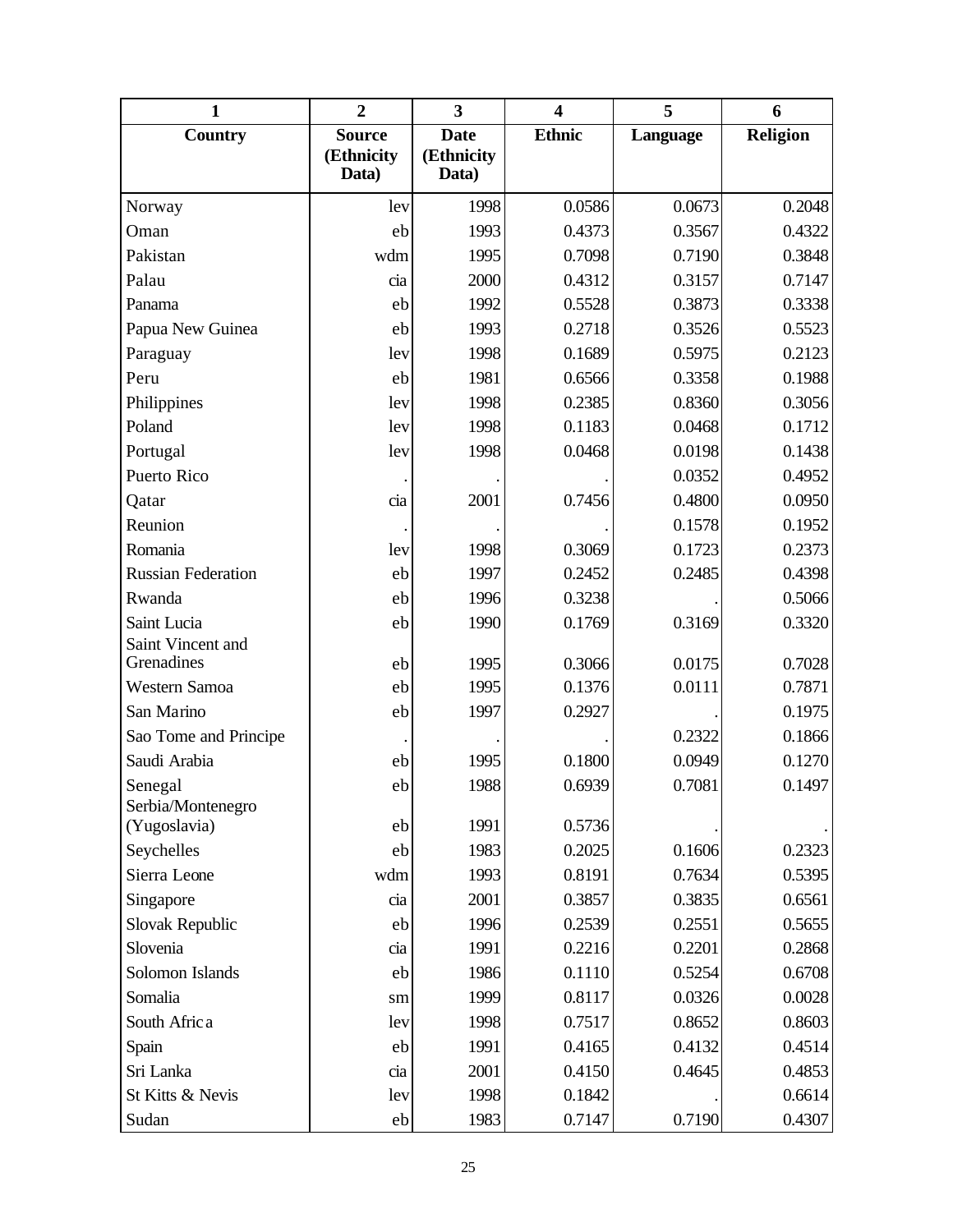| $\mathbf{1}$                | $\overline{2}$              | 3                         | 4             | 5        | 6               |
|-----------------------------|-----------------------------|---------------------------|---------------|----------|-----------------|
| <b>Country</b>              | <b>Source</b><br>(Ethnicity | <b>Date</b><br>(Ethnicity | <b>Ethnic</b> | Language | <b>Religion</b> |
|                             | Data)                       | Data)                     |               |          |                 |
| Suriname                    | cia                         | 2001                      | 0.7332        | 0.3310   | 0.7910          |
| Swaziland                   | cia                         | 2001                      | 0.0582        | 0.1722   | 0.4444          |
| Sweden                      | lev                         | 1998                      | 0.0600        | 0.1968   | 0.2342          |
| Switzerland                 | cia                         | 2001                      | 0.5314        | 0.5441   | 0.6083          |
| Syria                       | wdm                         | 1993                      | 0.5399        | 0.1817   | 0.4310          |
| Taiwan                      | cia                         | 2001                      | 0.2744        | 0.5028   | 0.6845          |
| Tajikistan                  | cia                         | 2001                      | 0.5107        | 0.5473   | 0.3386          |
| Tanzania                    | eb                          | 1995                      | 0.7353        | 0.8983   | 0.6334          |
| Thailand                    | eb                          | 1983                      | 0.6338        | 0.6344   | 0.0994          |
| Togo                        | eb                          | 1995                      | 0.7099        | 0.8980   | 0.6596          |
| Tonga                       | eb                          | 1995                      | 0.0869        | 0.3782   | 0.6214          |
| Trinidad and Tobago         | cia                         | 2001                      | 0.6475        | 0.1251   | 0.7936          |
| Tunisia                     | cia                         | 2001                      | 0.0394        | 0.0124   | 0.0104          |
| Turkey                      | cia                         | 2001                      | 0.3200        | 0.2216   | 0.0049          |
| Turkmenistan                | eb                          | 1997                      | 0.3918        | 0.3984   | 0.2327          |
| Tuvalu                      | eb                          | 1979                      | 0.1629        | 0.1372   | 0.2524          |
| Uganda                      | eb                          | 1983                      | 0.9302        | 0.9227   | 0.6332          |
| <b>Ukraine</b>              | eb                          | 1998                      | 0.4737        | 0.4741   | 0.6157          |
| <b>United Arab Emirates</b> | eb                          | 1993                      | 0.6252        | 0.4874   | 0.3310          |
| <b>United Kingdom</b>       | eb                          | 1994                      | 0.1211        | 0.0532   | 0.6944          |
| <b>United States</b>        | census                      | 2000                      | 0.4901        | 0.5647   | 0.8241          |
| Uruguay                     | eb                          | 1990                      | 0.2504        | 0.0817   | 0.3548          |
| Uzbekistan                  | eb                          | 1995                      | 0.4125        | 0.4120   | 0.2133          |
| Vanuatu                     | eb                          | 1989                      | 0.0413        | 0.5794   | 0.7044          |
| Venezuela                   | eb                          | 1993                      | 0.4966        | 0.0686   | 0.1350          |
| Vietnam                     | eb                          | 1995                      | 0.2383        | 0.2377   | 0.5080          |
| Virgin Islands (U.S.)       |                             |                           |               | 0.3140   | 0.6359          |
| West Bank                   |                             |                           |               | 0.1438   | 0.3095          |
| Yemen                       |                             |                           |               | 0.0080   | 0.0023          |
| Yugoslavia (pre 1991)       | eb                          | 1995                      | 0.8092        | 0.6064   | 0.5530          |
| Zambia                      | lev                         | 1998                      | 0.7808        | 0.8734   | 0.7359          |
| Zimbabwe                    | lev                         | 1998                      | 0.3874        | 0.4472   | 0.7363          |

Source Key: eb=Encyclopedia Brit, cia=CIA, sm=Scarrit and Mozaffar

lev=Levinson, wdm=World Directory of Minorities, census=national census data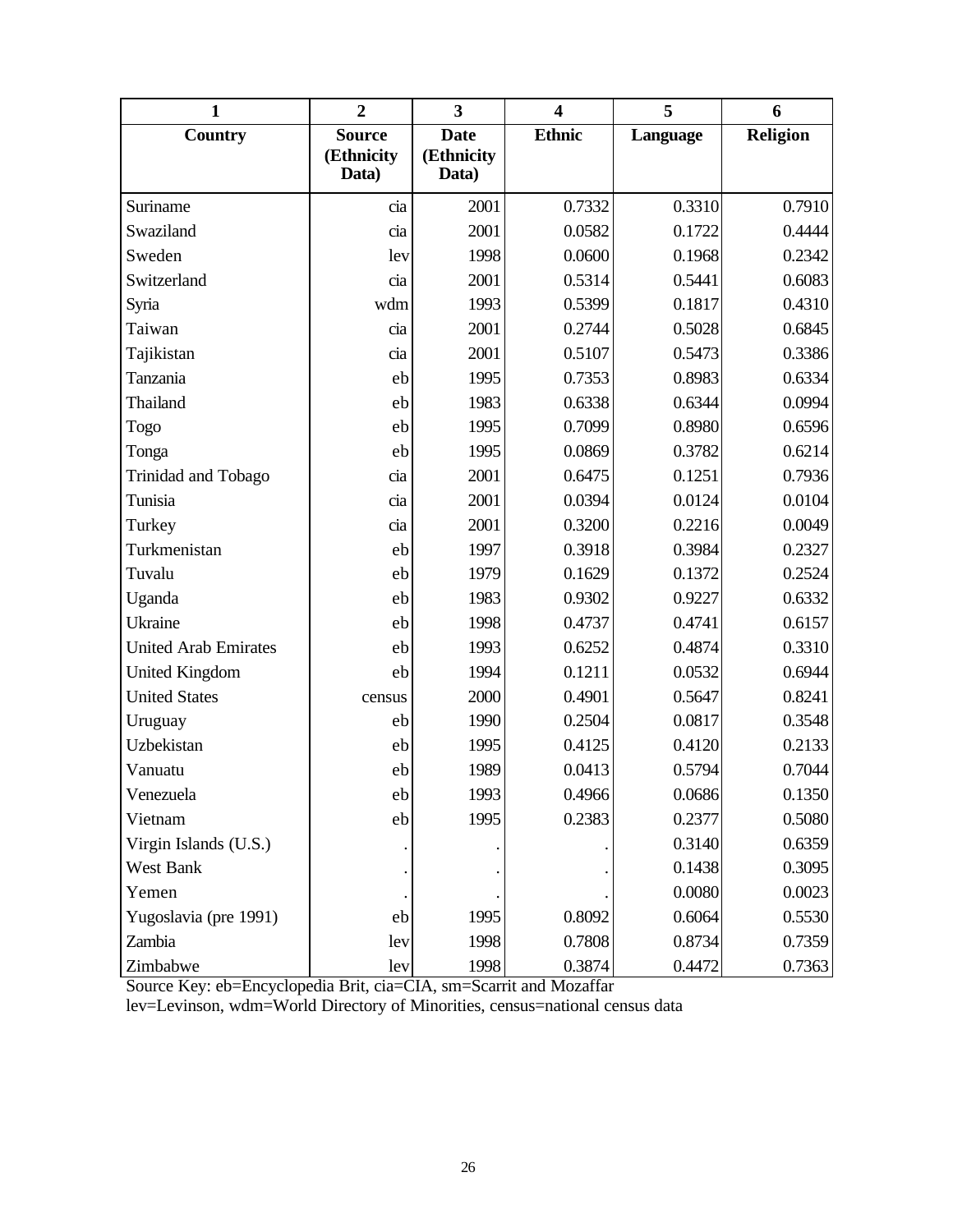| Appendix 2 – Description of Data from Easterly and Levine, 1997 |  |  |  |  |
|-----------------------------------------------------------------|--|--|--|--|
|                                                                 |  |  |  |  |

| Growth of Per Capita Real<br><b>GDP</b>               | Growth rate of real per capita GDP, World Bank {various years}                                                                                                                                                                                                                                     |
|-------------------------------------------------------|----------------------------------------------------------------------------------------------------------------------------------------------------------------------------------------------------------------------------------------------------------------------------------------------------|
| Dummy for the 1960s, 1970s,<br>1980s                  | Dummy variable for 1960s, 1970s, 1980s                                                                                                                                                                                                                                                             |
| Dummy variable for Sub-<br>Saharan Africa             | Dummy variable for Sub-Saharan African countries. World Bank.                                                                                                                                                                                                                                      |
| Dummy variable for Latin<br>America and the Caribbean | Dummy variable for Latin America and the Caribbean                                                                                                                                                                                                                                                 |
| Log of initial income                                 | Log of initial income: log of real per capita GDP measured at the<br>start of each decade (1960, 1970, 1980). Summers and Heston<br>${1988}$                                                                                                                                                       |
| Log of initial income squared                         | Log of initial income squared: log of initial real per capita GDP<br>squared. Summers and Heston {1988}                                                                                                                                                                                            |
| Log of schooling                                      | Log of schooling: log of 1+average years of school attainment,<br>beginning of each decade (1960, 1970, and 1980). Barro and Lee<br>${1993}$                                                                                                                                                       |
| Assassinations                                        | Assassinations: number of assassinations per thousand<br>population, decade average. Banks {1994}                                                                                                                                                                                                  |
| Financial depth                                       | Financial depth: ratio of liquid liabilities of the financial system<br>to GDP, decade average. Liquid liabilities consist of currency<br>held outside the banking system 1 demand and interest-bearing<br>liabilities of banks and nonbank financial intermediaries. King<br>and Levine ${1993b}$ |
| Black market premium                                  | Black market premium: log of 1+black market premium, decade<br>average. World Bank {1991} and Pick's Currency Yearbook<br>{various years}                                                                                                                                                          |
| Fiscal surplus/GDP                                    | Fiscal surplus/GDP: decade average of ratio of central<br>government surplus to GDP, both in local currency, current<br>prices. IMF {various years} International Financial Statistics<br>(line 80), and IMF {various years} Government Finance<br><i>Statistics</i> (line L80)                    |
| Log of telephones per worker                          | Log of telephones per worker: log of telephones per 1000<br>workers. Canning and Fay {1993}                                                                                                                                                                                                        |
| <b>ELF</b>                                            | index of ethnolinguistic fractionalization, 1960. Measures<br>probability that two randomly selected people from a given<br>country will not belong to the same ethnolinguistic group. Atlas<br>Narodov Mira {1964}                                                                                |

Source: This table was extracted from Easterly and Levine (1997)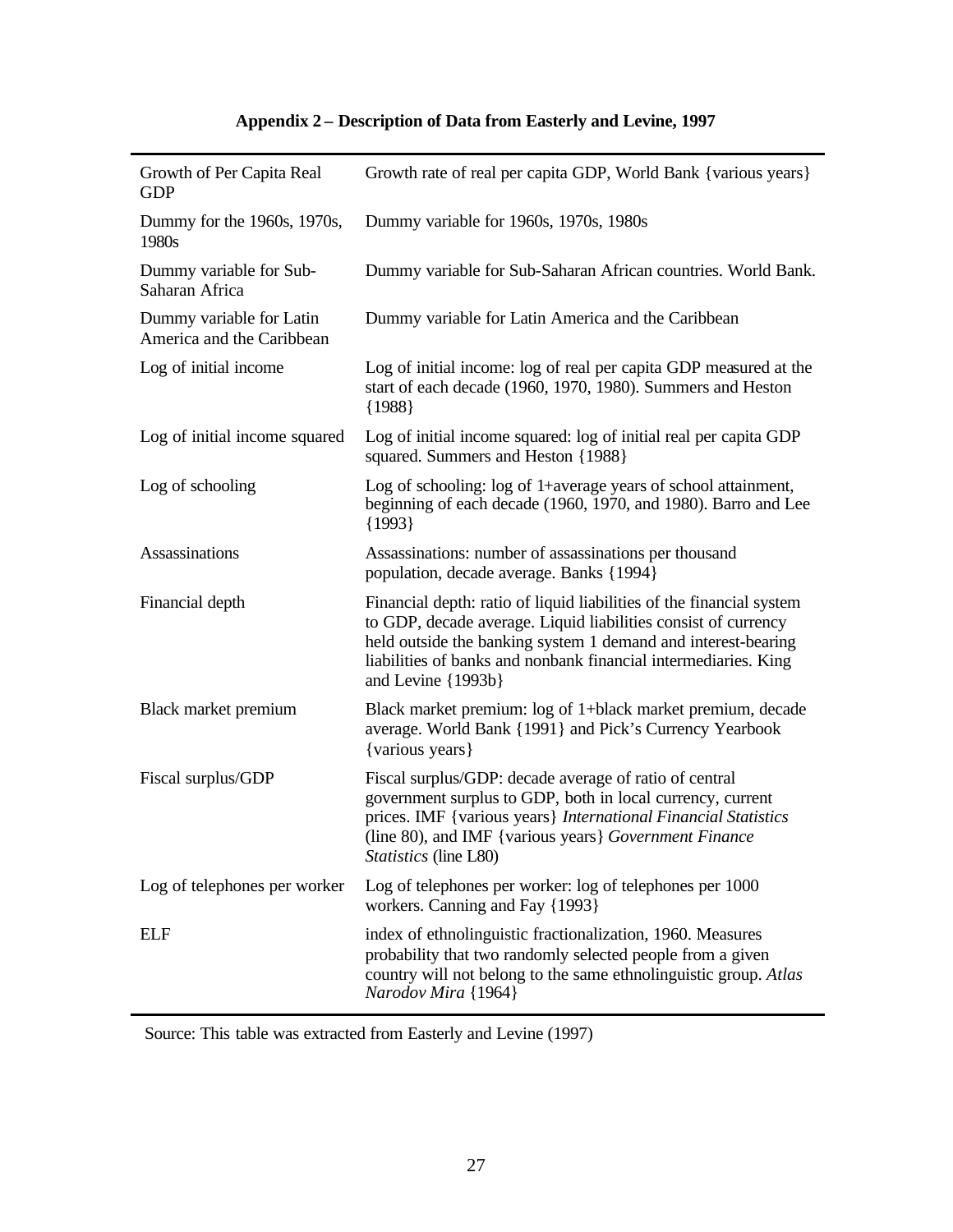| Appendix 2 (continued) – Description for the Data from La Porta et al., 1999 |  |  |  |  |  |
|------------------------------------------------------------------------------|--|--|--|--|--|
|------------------------------------------------------------------------------|--|--|--|--|--|

|  |  | Table 1. Description of the Variables |  |  |
|--|--|---------------------------------------|--|--|
|--|--|---------------------------------------|--|--|

| Variable Name Description and Source  |                                                      | Number of<br>Observations |
|---------------------------------------|------------------------------------------------------|---------------------------|
| Interference with the private sector: |                                                      |                           |
| Property                              | A rating of property rights in each country (on a    | 149                       |
| rights                                | scale of 1 to 5). The more protection private        |                           |
| index                                 | property receives, the higher the score. The score   |                           |
|                                       | is based, broadly, on the degree of legal protection |                           |
|                                       | of private property, the extent to which the         |                           |
|                                       | government protects and enforces laws that           |                           |
|                                       | protect private property, the probability that the   |                           |
|                                       | government will expropriate private property, and    |                           |
|                                       | the country's legal protection to private property.  |                           |
|                                       | Source: Holmes, Johnson, and Kirkpatrick, 1997.      |                           |
| <b>Business</b>                       | A rating of regulation policies related to opening a | 149                       |
| Regulation                            | business and keeping open a business (on a scale     |                           |
| index                                 | of 1 to 5). Higher score means that regulations      |                           |
|                                       | are straight-forward and applied uniformly to all    |                           |
|                                       | businesses and that regulations are less of a        |                           |
|                                       | burden to business. Source: Holmes, Johnson and      |                           |
|                                       | Kirkpatrick, 1997.                                   |                           |
| Top tax rate                          | Top marginal tax rate for each country in 1994.      | 82                        |
|                                       | Source: Gwartney, Lawson, and Block, 1996.           |                           |
| <i>Efficiency:</i>                    |                                                      |                           |
| Corruption                            | Corruption in government index. Low ratings          | 126                       |
|                                       | indicate "high government officials are likely to    |                           |
|                                       | demand special payments" and "illegal payments       |                           |
|                                       | are generally expected thought lower levels of       |                           |
|                                       | government" in the form of "bribes connected         |                           |
|                                       | with import and export licenses, exchange            |                           |
|                                       | controls, tax assessment, policy protection, or      |                           |
|                                       | loans." Scale from 0 to 10. Average of the           |                           |
|                                       | months of April and October in the monthly index     |                           |
|                                       | between 1982 and 1995. Source: Political Risk        |                           |
|                                       | Services, various years.                             |                           |
| Bureaucratic                          | An indicator of bureaucratic delays (red tape).      | 60                        |
| delays                                | Low ratings indicate lower levels of red tape in     |                           |
|                                       | the bureaucracy of the country. Scale from 0 to      |                           |
|                                       | 10. The index is published three times per year.     |                           |
|                                       | The data is the average of the years between 1972    |                           |
|                                       | and 1995. Source: Business Environmental Risk        |                           |
|                                       | Intelligence's (BERI) Operation Risk Index.          |                           |
| Tax Compliance                        | Assessment of the level of tax compliance. Scale     | 49                        |
|                                       | from 0 to 6, where higher scores indicate higher     |                           |
|                                       | compliance. Data is for 1995. Source: World          |                           |
|                                       |                                                      |                           |

*Continued*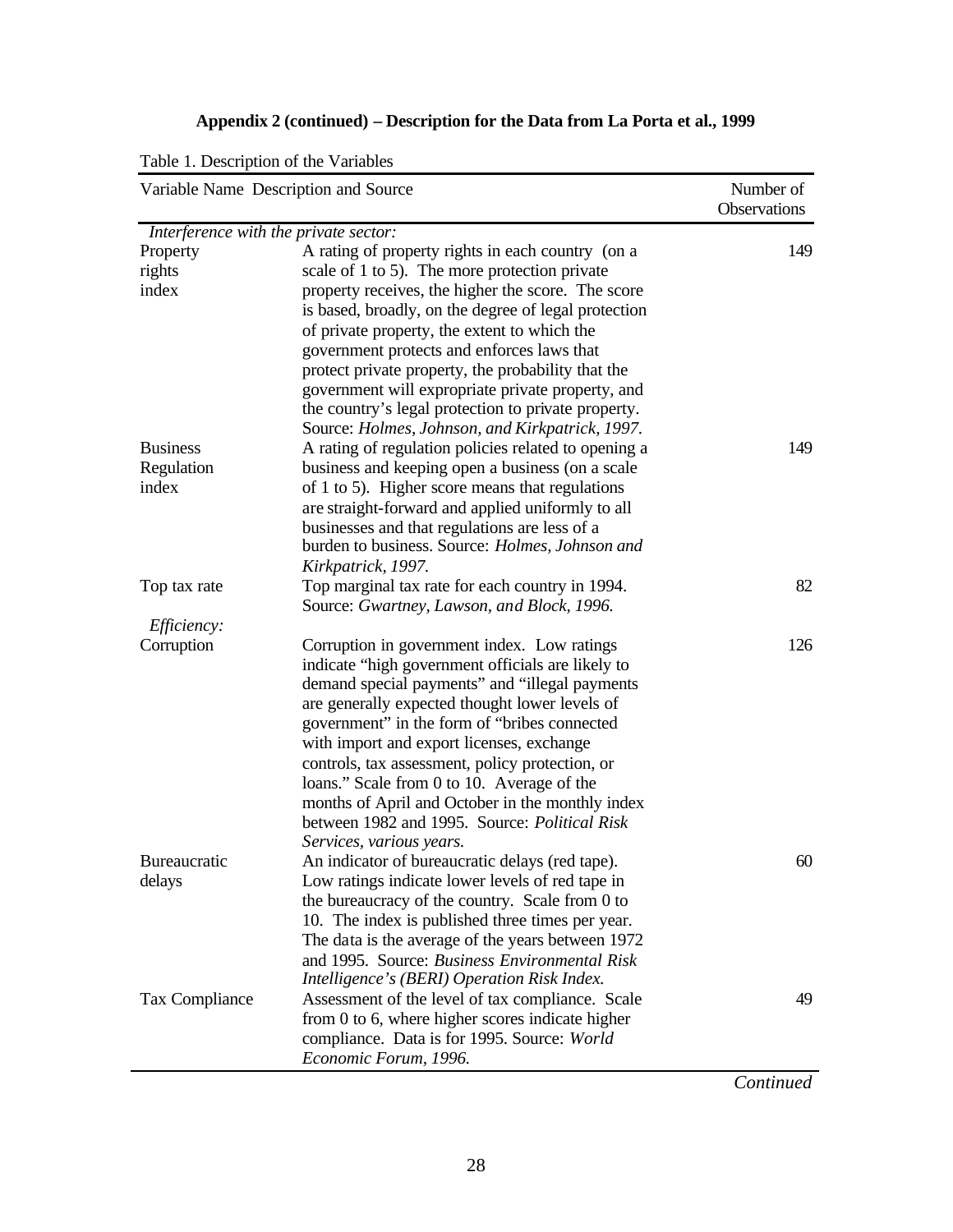| Table 1. Continued                                              |                                                                                                                                                                                                                                                                                                                                                |     |
|-----------------------------------------------------------------|------------------------------------------------------------------------------------------------------------------------------------------------------------------------------------------------------------------------------------------------------------------------------------------------------------------------------------------------|-----|
| Avg. government<br>wagers/GDP per<br>capita                     | The ratio of average wages of central government<br>to per capita GSP in each country. Certain non-<br>wage benefits are not included in the estimate of<br>the average central government wage. Source:<br>Schiavo-Campo, de Tommaso and Mukherjee,<br>1997.                                                                                  | 63  |
| Output of public goods:                                         |                                                                                                                                                                                                                                                                                                                                                |     |
| Log of infant<br>mortality                                      | Logarithm of the number of deaths of infants<br>under one year of age per one thousand live births<br>for the years 1970-1995. Source: World Bank,<br>World Development Indicators 1997 (WDI).                                                                                                                                                 | 196 |
| Log of school<br>attainment                                     | Log of schooling taken over five year periods<br>(1960-65, 1970-75, and 1980-85). Each value is<br>obtained as the logarithm of $(1 + \text{average years of})$<br>school attainment during the respective period).<br>Source: Barro and Lee, 1994.                                                                                            | 106 |
| Illiteracy rate                                                 | Average of adult illiteracy rate for the years 1990-<br>1995. Adult illiteracy rate is the proportion of<br>adults aged 15 and above who cannot, with<br>understanding, read and write a short, simple<br>statement of their everyday life. 1990-1995.<br>Scale 0 to 100. Source: WDI.                                                         | 128 |
| Infrastructure<br>quality                                       | Assessment of the "facilities for and ease of<br>communications between headquarters and the<br>operation, and within the country," as well as the<br>quality of the transportation. Average data for the<br>years 1972 to 1995. Scale from 0 to 10 with<br>higher scores for superior quality. Source: BERI's<br><b>Operation Risk Index.</b> | 60  |
| Size of public sector:<br><b>Transfers and</b><br>subsidies/GDP | Total government transfers and subsidies as a<br>percentage of GDP (scale from 0 to 100).<br>Average for the years 1975-1995. Source:<br>Gwartney, Lawson, and Block, 1996 (with data<br>from the World Bank and International Montetary<br>Fund).                                                                                             | 90  |

*Continued*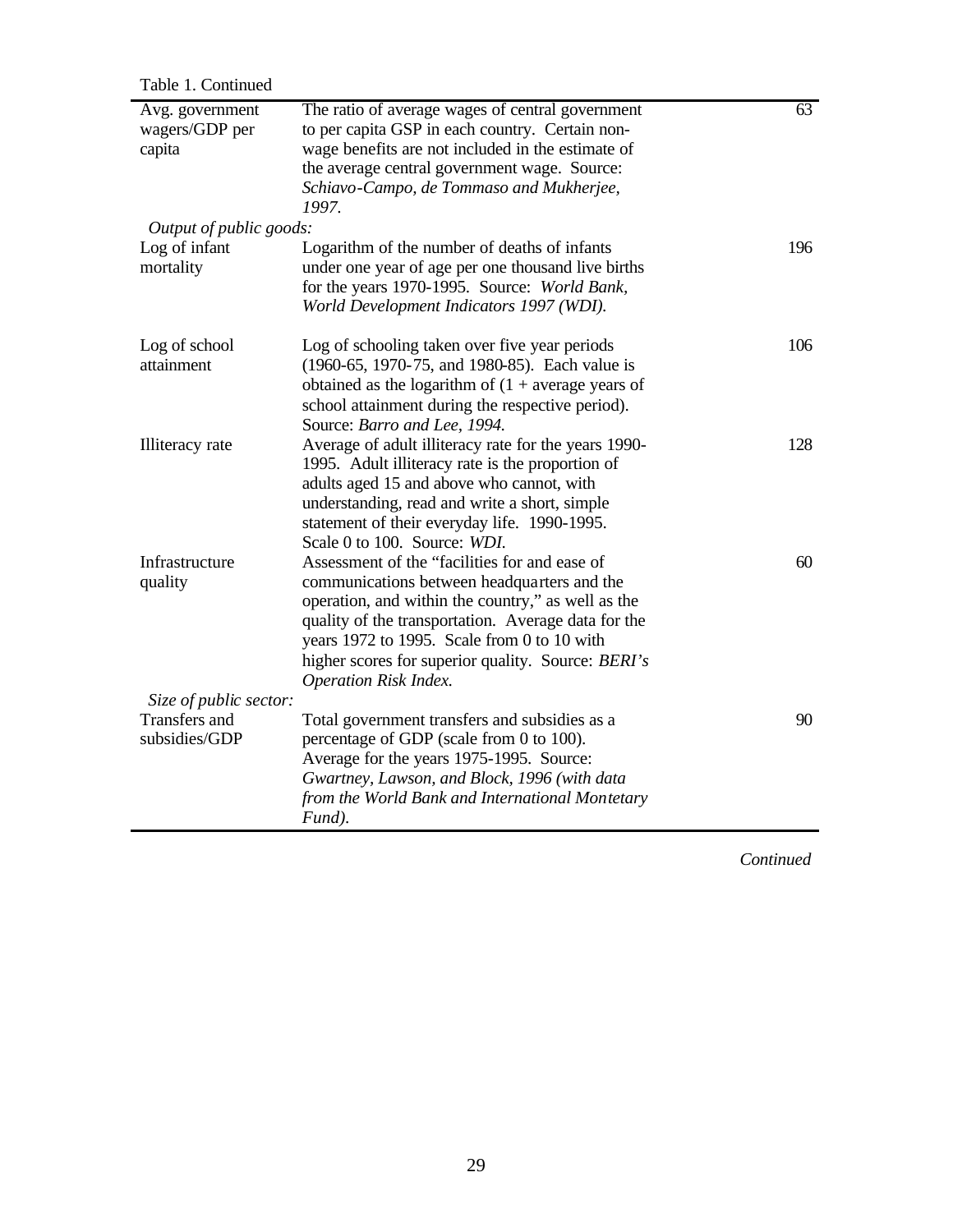| Taon T. Communi           |                                                                                                   |     |
|---------------------------|---------------------------------------------------------------------------------------------------|-----|
| Government                | Government consumption expenditures as a                                                          | 104 |
| consumption/GDP           | percentage of GDP (scale from 0 to 100). Average                                                  |     |
|                           | for the years 1975-1995. Government                                                               |     |
|                           | consumption expenditures "include all spending"                                                   |     |
|                           | on goods and services purchased by the                                                            |     |
|                           | government—things like national defense, road                                                     |     |
|                           | maintenance, wages and salaries, office space, and                                                |     |
|                           | government-owned vehicles. Since it is obtained                                                   |     |
|                           | from the national income accounts, it includes all                                                |     |
|                           | levels of government spending. It does not                                                        |     |
|                           | include direct transfers and subsidies, since these                                               |     |
|                           | do not enter into the national income accounts."                                                  |     |
|                           | Source: Gwartney, Lawson, and Block, 1996 (with                                                   |     |
|                           | data from the World Bank and International                                                        |     |
|                           | Monetary Fund).                                                                                   |     |
| SOEs in the               | Index of State-Owned Enterprises as a share of the                                                | 104 |
| economy                   | economy (scale from 0 to 10). Higher scores                                                       |     |
|                           | include countries with les government-owned                                                       |     |
|                           | enterprises which are estimated to produce less of                                                |     |
|                           | the country's output. As the estimated size and                                                   |     |
|                           | breadth of the SOE sector increases, countries are                                                |     |
|                           | assigned lower ratings. Average of the score for<br>the years 1975-1995. Source: Gwartney, Lawson |     |
|                           | and Block, 1996.                                                                                  |     |
| Public sector             | Average of the ratio of public sector employment                                                  | 124 |
| employment/total          | in general government to total population for the                                                 |     |
| population                | years 1976-1996. General government                                                               |     |
|                           | employment includes employment in "all                                                            |     |
|                           | government department offices, organizations and                                                  |     |
|                           | other bodies which are agencies or instruments of                                                 |     |
|                           | the central or local authorities whether accounted                                                |     |
|                           | for or financed in, ordinary or extraordinary                                                     |     |
|                           | budgets or extra-budgetary funds. They are not                                                    |     |
|                           | solely engaged in administration but also in                                                      |     |
|                           | defense and public order, in the promotion of                                                     |     |
|                           | economic growth and in the provision of                                                           |     |
|                           | education, health and cultural and social services."                                              |     |
|                           | Source: Schiavo-Campo, de Tommaso, and                                                            |     |
|                           | Mukherjee, 1997.                                                                                  |     |
| <b>Political Freedom:</b> |                                                                                                   |     |
| Democracy index           | Average of democracy score for the period 1970-                                                   | 161 |
|                           | 1994. Scale from 0 to 10, with lower values                                                       |     |
|                           | indicating a less democratic environment. Source:                                                 |     |
|                           | Jaggers and Gurr, 1996.                                                                           |     |
| Political rights index    | Index of political rights. Higher ratings indicate                                                | 209 |
|                           | countries that come closer "to the ideals suggested                                               |     |
|                           | by the checklist questions of: (1) free and fair                                                  |     |
|                           | elections; $(2)$ those elected rule; $(3)$ there are                                              |     |
|                           | competitive parties or other competitive political                                                |     |
|                           | groupings; (4) the opposition has an important                                                    |     |
|                           | role and power; and (5) the entities have self-                                                   |     |
|                           | determination or an extremely high degree of                                                      |     |
|                           | autonomy." Source: Freedom House, 1996.                                                           |     |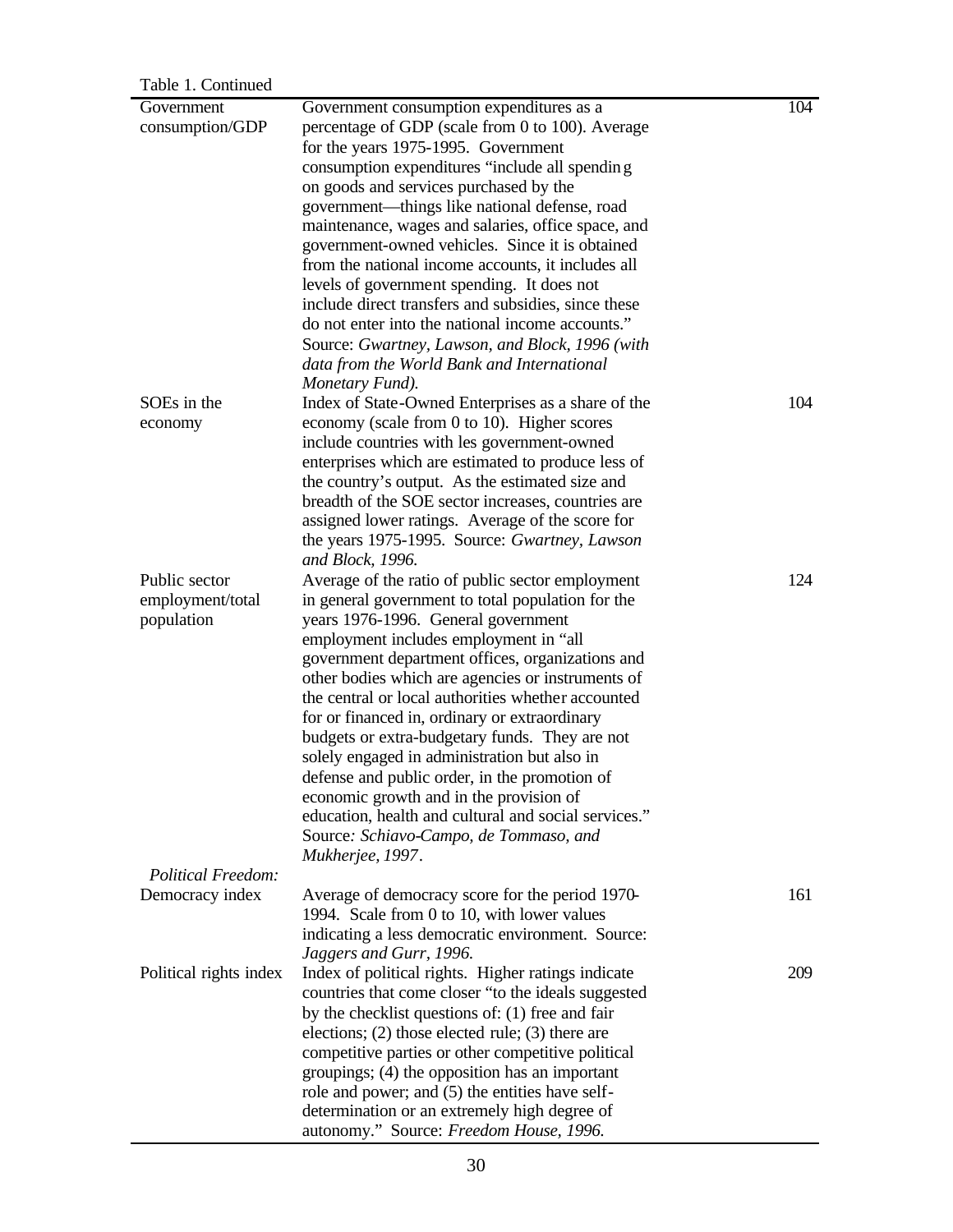| Table 1. Continued                |                                                             |     |
|-----------------------------------|-------------------------------------------------------------|-----|
| Determinants:                     |                                                             |     |
| Ethnolinguistic                   | Average value of five different indices of                  | 161 |
| fractionalization                 | ethonolinguistic fractionalization. Its value ranges        |     |
|                                   | from 0 to 1. The five component indices are: $(1)$          |     |
|                                   | index of ethonolinguistic fractionalization in              |     |
|                                   | 1960, which measures the probability that two               |     |
|                                   | randomly selected people from a given country               |     |
|                                   | will not belong to the same ethonolinguistic                |     |
|                                   | group(the index is based on the number and size             |     |
|                                   | of population groups as distinguished by their              |     |
|                                   | ethnic and linguistic status); (2) probability of two       |     |
|                                   | randomly selected individuals speaking different            |     |
|                                   | languages; (3) probability of two randomly                  |     |
|                                   | selected individuals do not speak the same                  |     |
|                                   | language; (4) percent of the population not                 |     |
|                                   | speaking the official language; and (5) percent of          |     |
|                                   | the population not speaking the most widely used            |     |
|                                   | language. Sources: Easterly and Levine, 1997.               |     |
|                                   | The sources of the components of the average                |     |
|                                   | index are (1) Atlas Narodov Mira, 1964;                     |     |
|                                   | $(2)$ Muller, 1964; (3) Roberts, 1962; (4) and (5)          |     |
|                                   | Gunnemark, 1991.                                            |     |
| Legal origin                      | Identifies the legal origin of the Company law or           | 212 |
|                                   | Commercial Code of each country. There are five             |     |
|                                   | possible origins: (1) English Common Law; (2)               |     |
|                                   | French Commercial Code; (3) German                          |     |
|                                   | Commercial Code; (4) Scandinavian Commercial                |     |
|                                   | Code; and (5) Socialist/Communist laws. Source:             |     |
|                                   | La Porta et al., 1998, extended using "Foreign              |     |
|                                   | Laws: Current Sources of Basic Legislation in               |     |
|                                   | Jurisdictions of the World," 1989; and CIA World            |     |
|                                   | Factbook 1996.                                              |     |
| Religion                          | Identifies the percentage of the population of each         | 209 |
|                                   | country that belonged to the three most widely              |     |
|                                   | spread religions in the world in 1980. For                  |     |
|                                   | countries of recent formation, the data is available        |     |
|                                   | for 1990-1995. The numbers are in percent (scale            |     |
|                                   | from $0$ to $100$ ). The three religions identified here    |     |
|                                   | are: (1) Roman Catholic; (2) Protestant; and (3)            |     |
|                                   | Muslim. The residual is called "other religions".           |     |
|                                   | Sources: Barrett, 1982, Worldmark Encyclopedia              |     |
|                                   | of Nations 1995, Statistical Abstract of the World          |     |
|                                   | 1995, United Nations, 1995, CIA 1996.                       |     |
| Economic Development:<br>Latitude |                                                             | 209 |
|                                   | The absolute value of the latitude of the country,          |     |
|                                   | scaled to take values between 0 and 1. Source:<br>CIA 1996. |     |
| Log GNP per                       | Logarithm of GNP per capita expressed in current            | 186 |
| capita                            | U.S. dollars for the period 1970-1995. Source:              |     |
|                                   | WDI.                                                        |     |
|                                   |                                                             |     |

Source: This table was extracted from La Porta et al, 1999.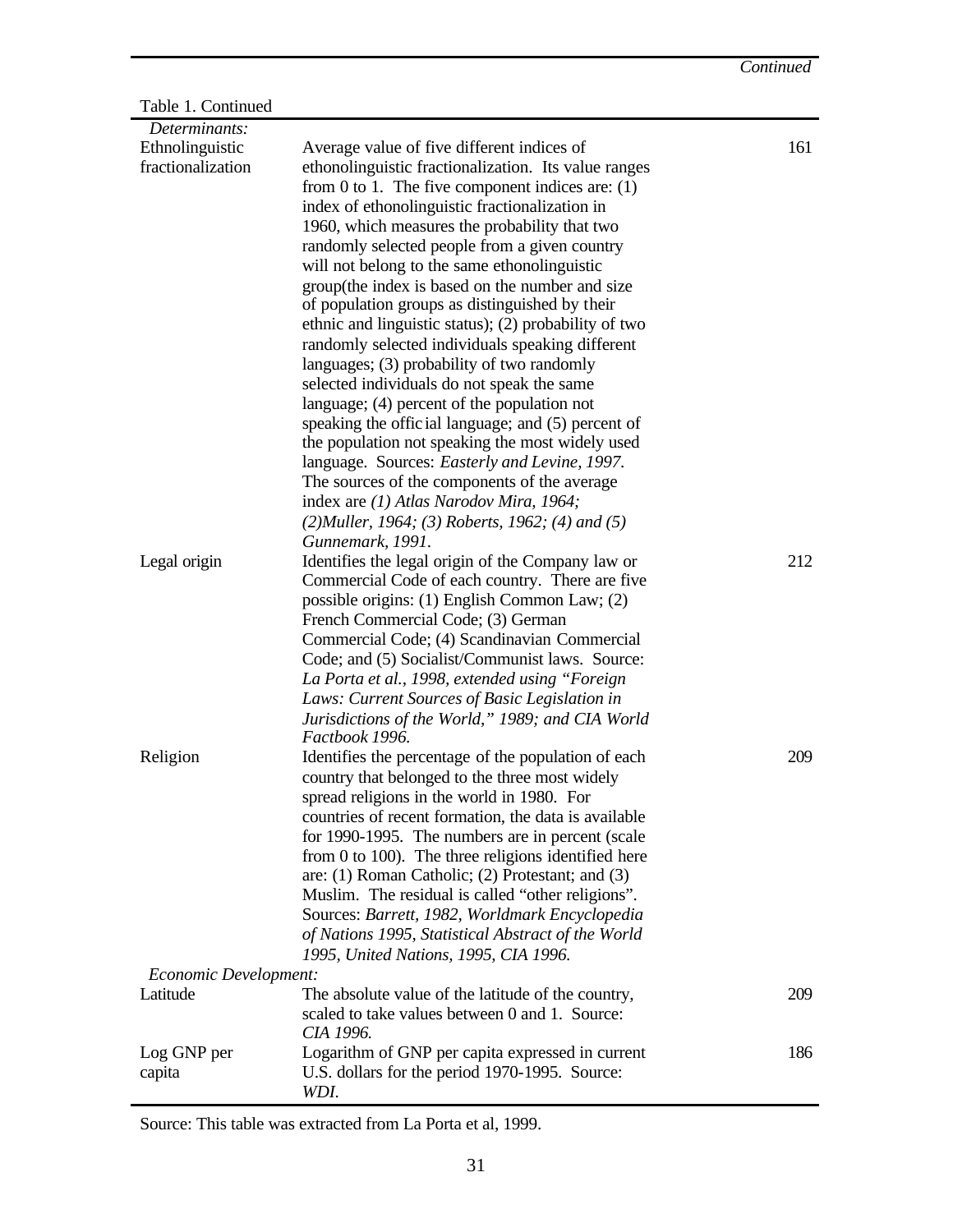| <b>Variable</b> | # of Observations | <b>Sample Mean</b> |
|-----------------|-------------------|--------------------|
| Religion        | 198               |                    |
| Ethnic          | 18C               | 0.43.              |
| Language        | 185               |                    |
|                 | $\sqrt{2}$        |                    |

#### **Table 1 – Sample Means of the Fractionalization Measures**

#### **Table 2 - Pairwise Correlations of the Fractionalization Measures**

|            | <b>Religion</b> | <b>Ethnic</b> | Language | <b>ELF</b> |
|------------|-----------------|---------------|----------|------------|
| Religion   |                 |               |          |            |
|            | (198)           |               |          |            |
| Ethnic     | 0.142           |               |          |            |
|            | (180)           | (180)         |          |            |
| Language   | 0.269           | 0.697         |          |            |
|            | (185)           | (171)         | (185)    |            |
| <b>ELF</b> | 0.372           | 0.759         | 0.878    |            |
|            | (111)           | (110)         | (108)    | (112)      |

Number of observations in parentheses

|  | Table 3 - Sample Means by Region |  |  |
|--|----------------------------------|--|--|
|  |                                  |  |  |

|                                    | Sample restricted to countries available in |        |          | <b>Unrestricted Sample</b> |        |          |          |
|------------------------------------|---------------------------------------------|--------|----------|----------------------------|--------|----------|----------|
|                                    | <b>Soviet Data</b>                          |        |          |                            |        |          |          |
|                                    | <b>ELF</b>                                  | ethnic | language | religion                   | ethnic | language | religion |
| Latin America and Carribean        | 0.265                                       | 0.418  | 0.159    | 0.367                      | 0.405  | 0.179    | 0.442    |
|                                    | (23)                                        | (23)   | (21)     | (23)                       | (33)   | (32)     | (40)     |
| Subsaharan Afric a                 | 0.651                                       | 0.711  | 0.689    | 0.560                      | 0.658  | 0.625    | 0.496    |
|                                    | (38)                                        | (38)   | (37)     | (38)                       | (47)   | (47)     | (49)     |
| <b>Eastern and Central Europe</b>  | 0.315                                       | 0.319  | 0.348    | 0.512                      | 0.366  | 0.320    | 0.491    |
|                                    | (2)                                         | (2)    | (2)      | (2)                        | (20)   | (20)     | (20)     |
| <b>Western and Southern Europe</b> | 0.147                                       | 0.170  | 0.198    | 0.285                      | 0.177  | 0.196    | 0.311    |
|                                    | (17)                                        | (16)   | (16)     | (16)                       | (18)   | (17)     | (20)     |
| Middle East                        | 0.244                                       | 0.431  | 0.304    | 0.294                      | 0.453  | 0.330    | 0.346    |
|                                    | (9)                                         | (8)    | (9)      | (9)                        | (13)   | (14)     | (14)     |
| East and South East Asia           | 0.462                                       | 0.365  | 0.460    | 0.460                      | 0.306  | 0.353    | 0.457    |
|                                    | (10)                                        | (10)   | (10)     | (10)                       | (16)   | (17)     | (17)     |

Number of observations in parentheses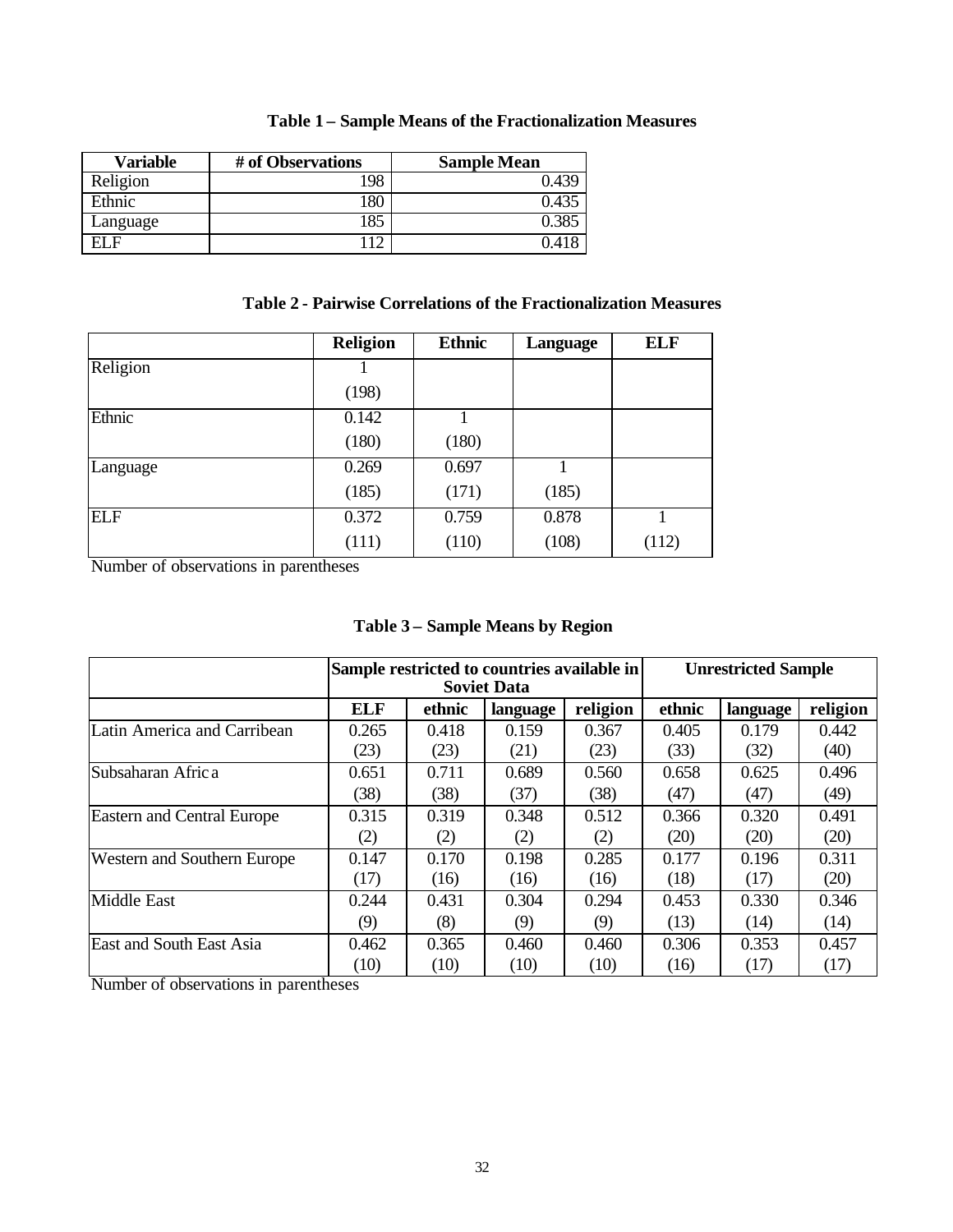|                                | ethnic   | language | religion | growth   | rgdpch60 | bmp      | assas    | human |
|--------------------------------|----------|----------|----------|----------|----------|----------|----------|-------|
| Language                       | 0.697    |          |          |          |          |          |          |       |
|                                | (171)    | (185)    |          |          |          |          |          |       |
| <b>Religion</b>                | 0.142    | 0.269    |          |          |          |          |          |       |
|                                | (180)    | (185)    | (198)    |          |          |          |          |       |
| <b>Growth</b>                  | $-0.471$ | $-0.305$ | $-0.103$ |          |          |          |          |       |
|                                | (119)    | (115)    | (119)    | (120)    |          |          |          |       |
| <b>Log Initial Income 1960</b> | $-0.330$ | $-0.293$ | 0.049    | 0.137    | 1        |          |          |       |
|                                | (118)    | (114)    | (118)    | (119)    | (119)    |          |          |       |
| <b>Black Market Premium</b>    | 0.102    | 0.096    | $-0.041$ | $-0.260$ | $-0.277$ |          |          |       |
|                                | (96)     | (93)     | (96)     | (91)     | (91)     | (97)     |          |       |
| <b>Assasinations</b>           | $-0.110$ | $-0.027$ | $-0.080$ | $-0.079$ | $-0.003$ | $-0.012$ |          |       |
|                                | (90)     | (89)     | (91)     | (87)     | (87)     | (79)     | (92)     |       |
| <b>Schooling</b>               | -0.459   | $-0.387$ | 0.122    | 0.328    | 0.816    | $-0.225$ | $-0.117$ |       |
|                                | (97)     | (94)     | (97)     | (91)     | (90)     | (81)     | (71)     | (98)  |
| Phones per capita              | $-0.356$ | $-0.248$ | 0.084    | 0.337    | 0.895    | $-0.271$ | $-0.080$ | 0.828 |
|                                | (133)    | (128)    | (134)    | (119)    | (118)    | (96)     | (91)     | (97)  |

**Table 4 – Correlations between Fractionalization, Growth and its Determinants**

Number of observations in parentheses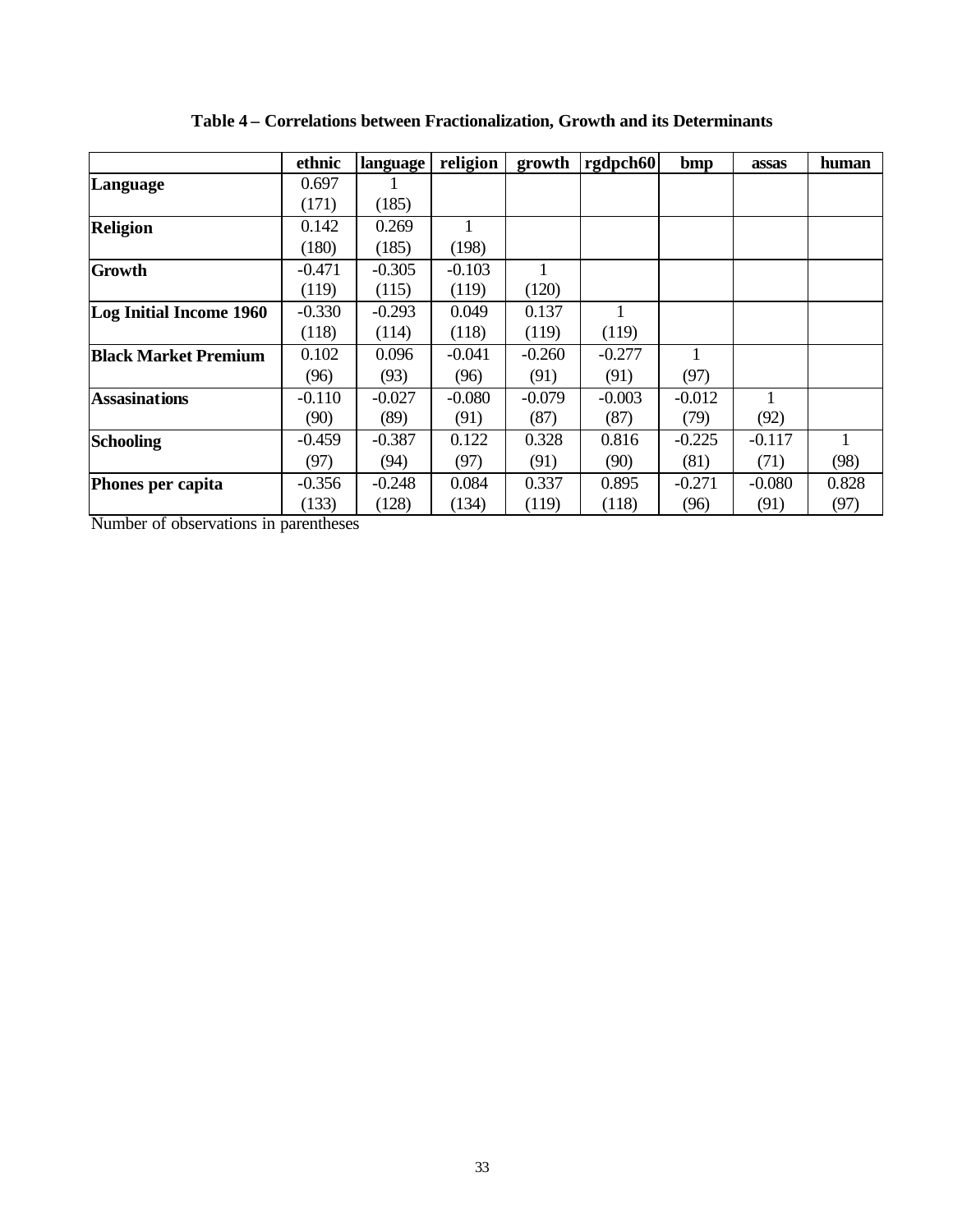**Table 5 - Ethnic Diversity and Long-Run Growth (Dependent variable is growth of per capita real GDP)**

| (1)           | (2)                                            | (3)                                             | (4)                                                                   |
|---------------|------------------------------------------------|-------------------------------------------------|-----------------------------------------------------------------------|
|               |                                                |                                                 | $-0.259$                                                              |
|               |                                                |                                                 | $(-2.47)$                                                             |
|               |                                                |                                                 | $-0.253$                                                              |
| $(-1.02)$     | $(-1.27)$                                      | $(-2.19)$                                       | $(-2.42)$                                                             |
| $-0.109$      | $-0.131$                                       | $-0.236$                                        | $-0.269$                                                              |
| $(-1.25)$     | $(-1.50)$                                      | $(-2.36)$                                       | $(-2.57)$                                                             |
| $-0.008$      | $-0.009$                                       | $-0.011$                                        | $-0.015$                                                              |
| $(-1.70)$     | $(-1.99)$                                      | $(-2.05)$                                       | $(-2.76)$                                                             |
| $-0.018$      | $-0.017$                                       | $-0.013$                                        | $-0.015$                                                              |
| $(-4.87)$     | $(-4.54)$                                      | $(-3.55)$                                       | $(-4.01)$                                                             |
| 0.035         | 0.041                                          | 0.073                                           | 0.088                                                                 |
| (1.55)        | (1.84)                                         | (2.85)                                          | (3.34)                                                                |
| $-0.003$      | $-0.003$                                       | $-0.005$                                        | $-0.007$                                                              |
| $(-1.77)$     | $(-2.09)$                                      | $(-3.24)$                                       | $(-4.06)$                                                             |
| 0.013         | 0.013                                          | 0.013                                           | 0.009                                                                 |
| (3.06)        | (3.16)                                         | (3.03)                                          | (1.84)                                                                |
|               | $-24.728$                                      | $-17.654$                                       | $-22.55$                                                              |
|               | $(-2.42)$                                      | $(-1.86)$                                       | $(-2.46)$                                                             |
|               |                                                | 0.017                                           | 0.013                                                                 |
|               |                                                | (2.89)                                          | (2.12)                                                                |
|               |                                                |                                                 | $-0.020$                                                              |
|               |                                                | $(-4.14)$                                       | $(-4.14)$                                                             |
|               |                                                | 0.101                                           | 0.163                                                                 |
|               |                                                |                                                 | (4.26)                                                                |
|               |                                                |                                                 | 0.007                                                                 |
|               |                                                |                                                 | (2.52)                                                                |
| $-0.019$      | $-0.018$                                       | $-0.009$                                        | $-0.005$                                                              |
|               | $(-2.84)$                                      | $(-1.41)$                                       | $(-0.68)$                                                             |
| 82; 88; 94    |                                                |                                                 | 40; 69; 66                                                            |
| .25; .22; .36 | .24: .22: .38                                  | .39: .45: .52                                   | .39: .51: .58                                                         |
|               | $-0.086$<br>$(-0.99)$<br>$-0.089$<br>$(-2.97)$ | $-0.109$<br>$(-1.24)$<br>$-0.111$<br>77; 87; 93 | $-0.222$<br>$(-2.22)$<br>$-0.218$<br>$-0.020$<br>(3.06)<br>44; 71; 74 |

(t-statistics are in parentheses)

Estimated using Seemingly Unrelated Regressions: a separate regression for each 10 year period. See the Data Appendix for definitions and sources.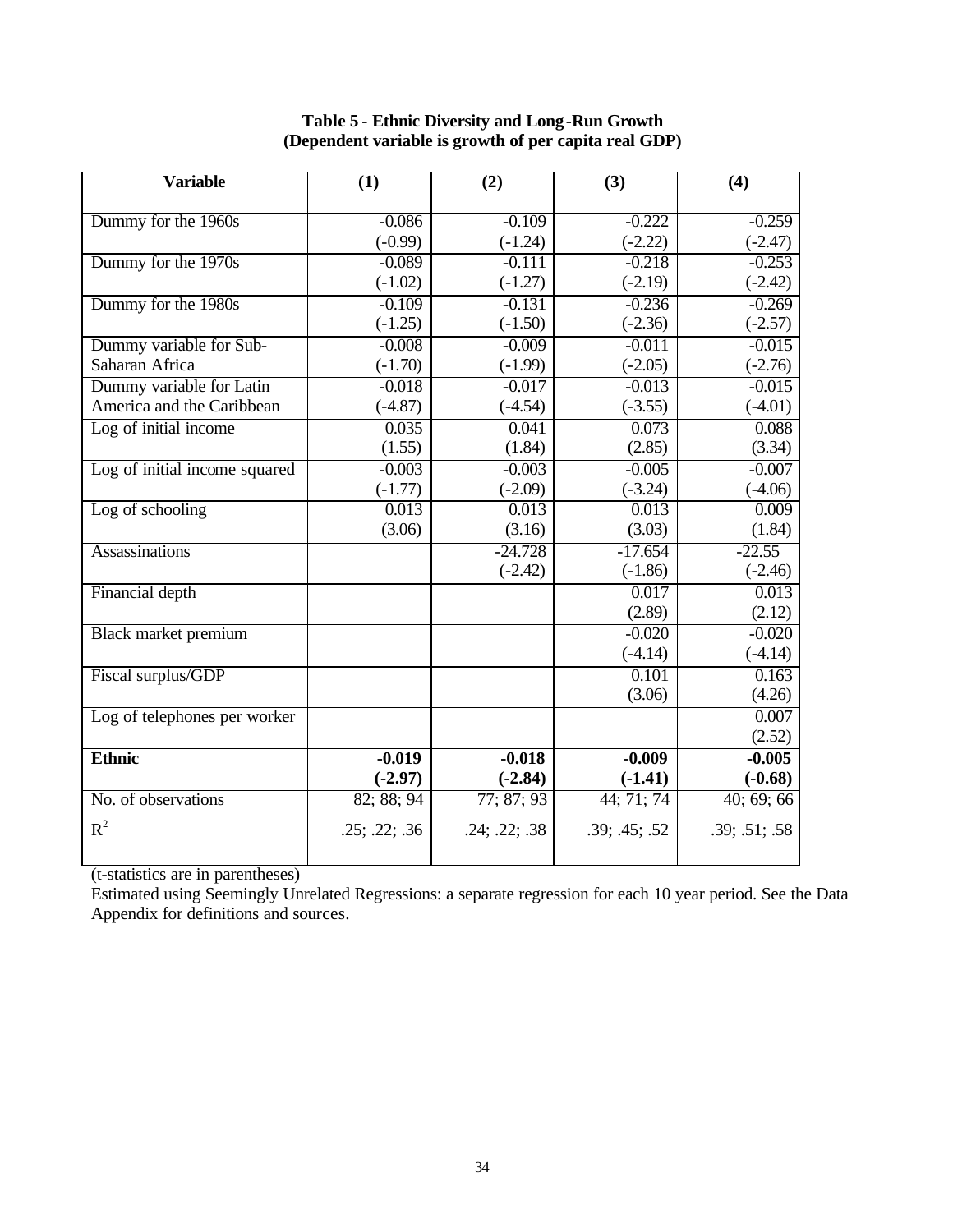| <b>Dependent</b>      |             |               |                       | <b>Number of</b> |
|-----------------------|-------------|---------------|-----------------------|------------------|
| <b>Variable</b>       | $\mathbf C$ | <b>ETHNIC</b> | $R^2$                 | observations     |
| Log of schooling      | 1.963       | $-1.394$      | 0.19; 0.23; 0.17      | 94:95:102        |
|                       | (26.85)     | $(-9.83)$     |                       |                  |
| Assassinations        | 9.79E-06    | 6.47E-06      | $-0.01; -0.06; -0.02$ | 99; 109; 109     |
|                       | (1.07)      | (0.38)        |                       |                  |
| Financial depth       | 0.465       | $-0.353$      | 0.22; 0.12; 0.03      | 95; 103; 106     |
|                       | (12.42)     | $(-5.03)$     |                       |                  |
| Black market premium  | 0.178       | 0.104         | $-0.01; 0.02; -0.03$  | 105; 119; 120    |
|                       | (3.61)      | (1.12)        |                       |                  |
| Fiscal surplus/GDP    | $-0.022$    | $-0.020$      | $-0.08; -0.01; -0.06$ | 56; 94; 100      |
|                       | $(-4.42)$   | $(-2.13)$     |                       |                  |
| Log of telephones per | 4.982       | $-3.909$      | 0.26; 0.31; 0.13      | 98; 105; 95      |
| worker                | (20.72)     | $(-9.29)$     |                       |                  |

#### **Table 6 – Ethnicity as a Determinant of Economic Indicators**

(t-statistics are in parentheses)

Equations estimated using Seemingly Unrelated Regression procedures.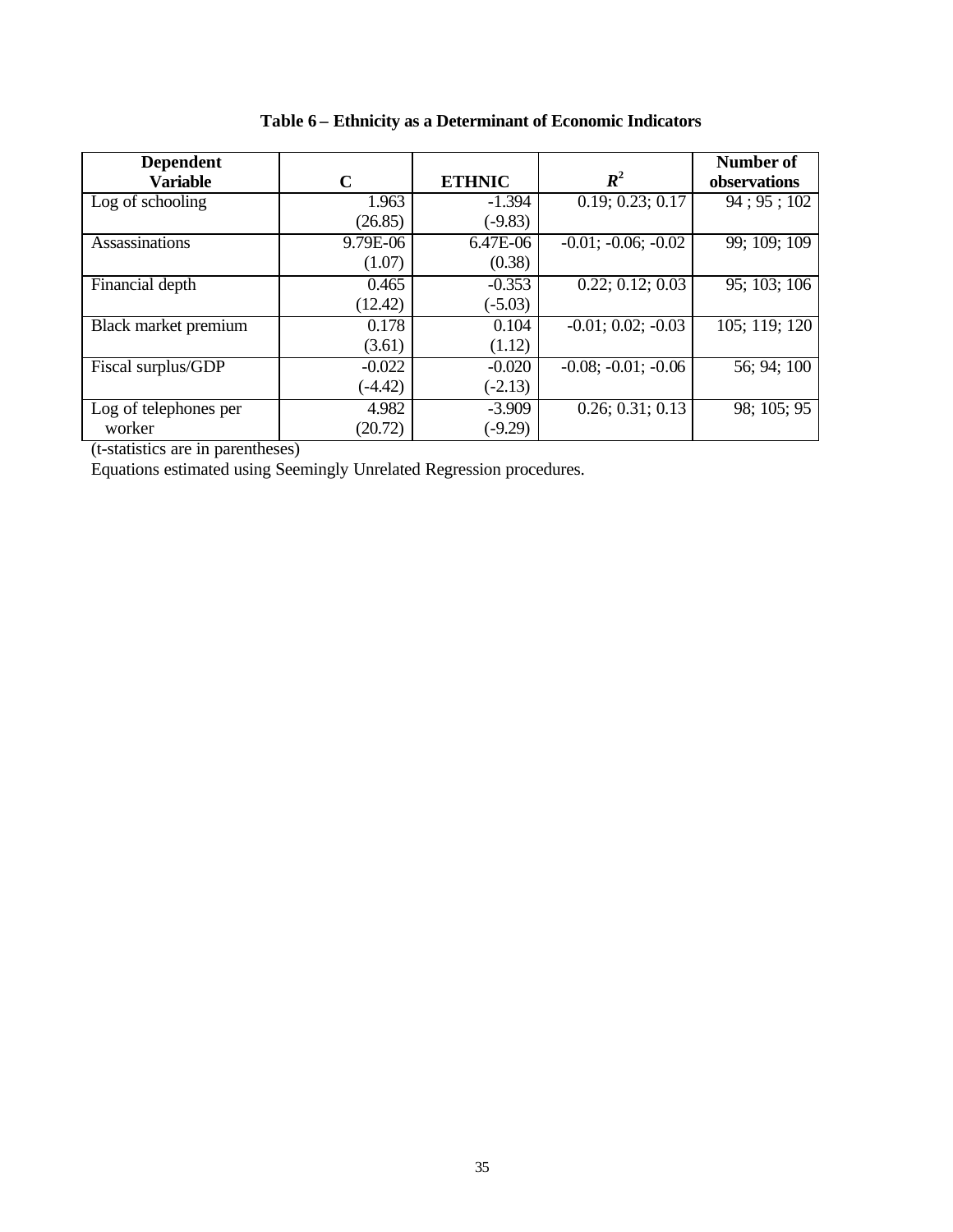**Table 7 - Language Diversity and Long-Run Growth (dependent variable is growth of per capita real GDP)**

| <b>Variable</b>               | (1)         | (2)         | (3)         | (4)         |
|-------------------------------|-------------|-------------|-------------|-------------|
| Dummy for the 1960s           | $-0.056$    | $-0.070$    | $-0.166$    | $-0.226$    |
|                               | $(-0.63)$   | $(-0.77)$   | $(-1.60)$   | $(-2.13)$   |
| Dummy for the 1970s           | $-0.058$    | $-0.072$    | $-0.162$    | $-0.219$    |
|                               | $(-0.66)$   | $(-0.80)$   | $(-1.57)$   | $(-2.07)$   |
| Dummy for the 1980s           | $-0.077$    | $-0.091$    | $-0.177$    | $-0.235$    |
|                               | $(-0.87)$   | $(-1.00)$   | $(-1.72)$   | $(-2.22)$   |
| Dummy variable for Sub-       | $-0.009$    | $-0.010$    | $-0.011$    | $-0.014$    |
| Saharan Africa                | $(-1.81)$   | $(-2.09)$   | $(-2.20)$   | $(-2.53)$   |
| Dummy variable for Latin      | $-0.023$    | $-0.022$    | $-0.018$    | $-0.019$    |
| America and the Caribbean     | $(-6.02)$   | $(-5.78)$   | $(-4.69)$   | $(-4.67)$   |
| Log of initial income         | 0.030       | 0.034       | 0.062       | 0.080       |
|                               | (1.29)      | (1.45)      | (2.36)      | (3.03)      |
| Log of initial income squared | $-0.002$    | $-0.003$    | $-0.005$    | $-0.006$    |
|                               | $(-1.58)$   | $(-1.75)$   | $(-2.81)$   | $(-3.75)$   |
| Log of schooling              | 0.012       | 0.012       | 0.011       | 0.010       |
|                               | (2.93)      | (2.92)      | (2.65)      | (2.19)      |
| <b>Assassinations</b>         |             | $-18.254$   | $-10.126$   | $-16.068$   |
|                               |             | $(-1.30)$   | $(-0.76)$   | $(-1.23)$   |
| Financial depth               |             |             | 0.015       | 0.012       |
|                               |             |             | (2.57)      | (1.98)      |
| Black market premium          |             |             | $-0.023$    | $-0.020$    |
|                               |             |             | $(-4.64)$   | $(-4.16)$   |
| Fiscal surplus/GDP            |             |             | 0.088       | 0.162       |
|                               |             |             | (2.68)      | (4.26)      |
| Log of telephones per worker  |             |             |             | 0.005       |
|                               |             |             |             | (1.99)      |
| <b>LANGUAGE</b>               | $-0.025$    | $-0.024$    | $-0.020$    | $-0.013$    |
|                               | $(-3.73)$   | $(-3.59)$   | $(-3.03)$   | $(-1.85)$   |
| No. of observations           | 80; 86; 92  | 75; 85; 91  | 43; 69; 73  | 39; 68; 65  |
| $R^2$                         | 0.24; 0.26; | 0.23; 0.26; | 0.42; 0.48; | 0.42; 0.53; |
|                               | 0.30        | 0.31        | 0.49        | 0.57        |
|                               |             |             |             |             |

(t-statistics are in parentheses.)

Estimated using Seemingly Unrelated Regressions: a separate regression for each period. See the Data Appendix for definitions and sources.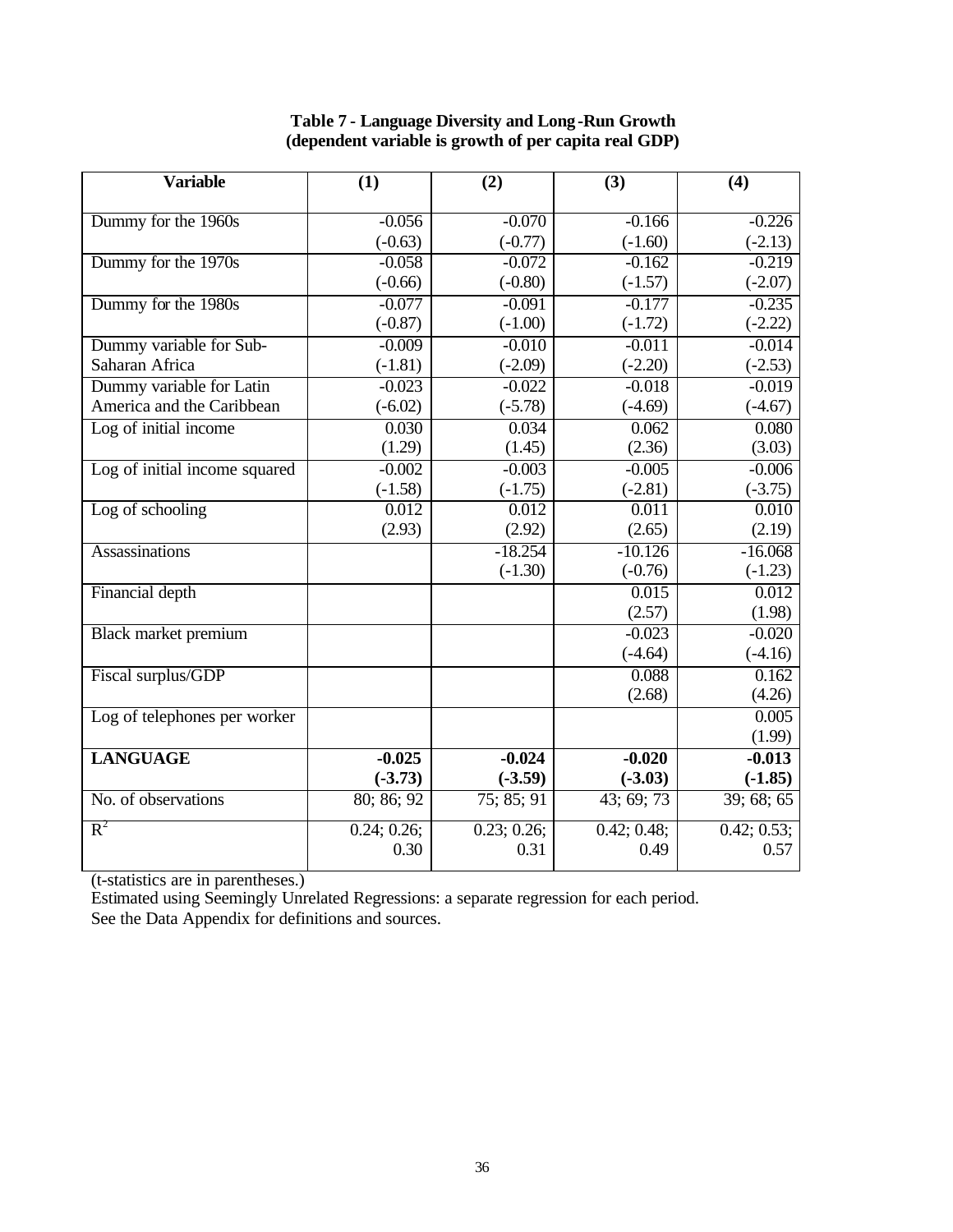| <b>Dependent</b>      |           |                 |                       | <b>Number of</b>          |
|-----------------------|-----------|-----------------|-----------------------|---------------------------|
| <b>Variable</b>       | C         | <b>LANGUAGE</b> | $R^2$                 | observations              |
| Log of schooling      | 1.796     | $-1.166$        | 0.19; 0.19; 0.09      | 91; 92; 99                |
|                       | (27.75)   | $(-9.08)$       |                       |                           |
| Assassinations        | 8.26E-06  | 7.44E-06        | $-0.02; -0.06; -0.02$ | $\overline{96; 107; 107}$ |
|                       | (1.10)    | (0.50)          |                       |                           |
| Financial depth       | 0.388     | $-0.205$        | $0.09; 0.04; -0.06$   | 92; 101; 104              |
|                       | (11.46)   | $(-3.01)$       |                       |                           |
| Black market premium  | 0.194     | 0.074           | $-0.01; 0.01; -0.04$  | 102; 117; 118             |
|                       | (4.58)    | (0.88)          |                       |                           |
| Fiscal surplus/GDP    | $-0.027$  | $-0.010$        | $-0.09; -0.02; -0.10$ | 55; 91; 98                |
|                       | $(-6.40)$ | $(-1.07)$       |                       |                           |
| Log of telephones per | 4.453     | $-3.118$        | 0.23; 0.24; 0.03      | 95; 103; 93               |
| worker                | (21.31)   | $(-8.05)$       |                       |                           |

#### **Table 8 - Determinants of Economic Indicators**

(t-statistics are in parentheses.)

Equations estimated using Seemingly Unrelated Regression procedures.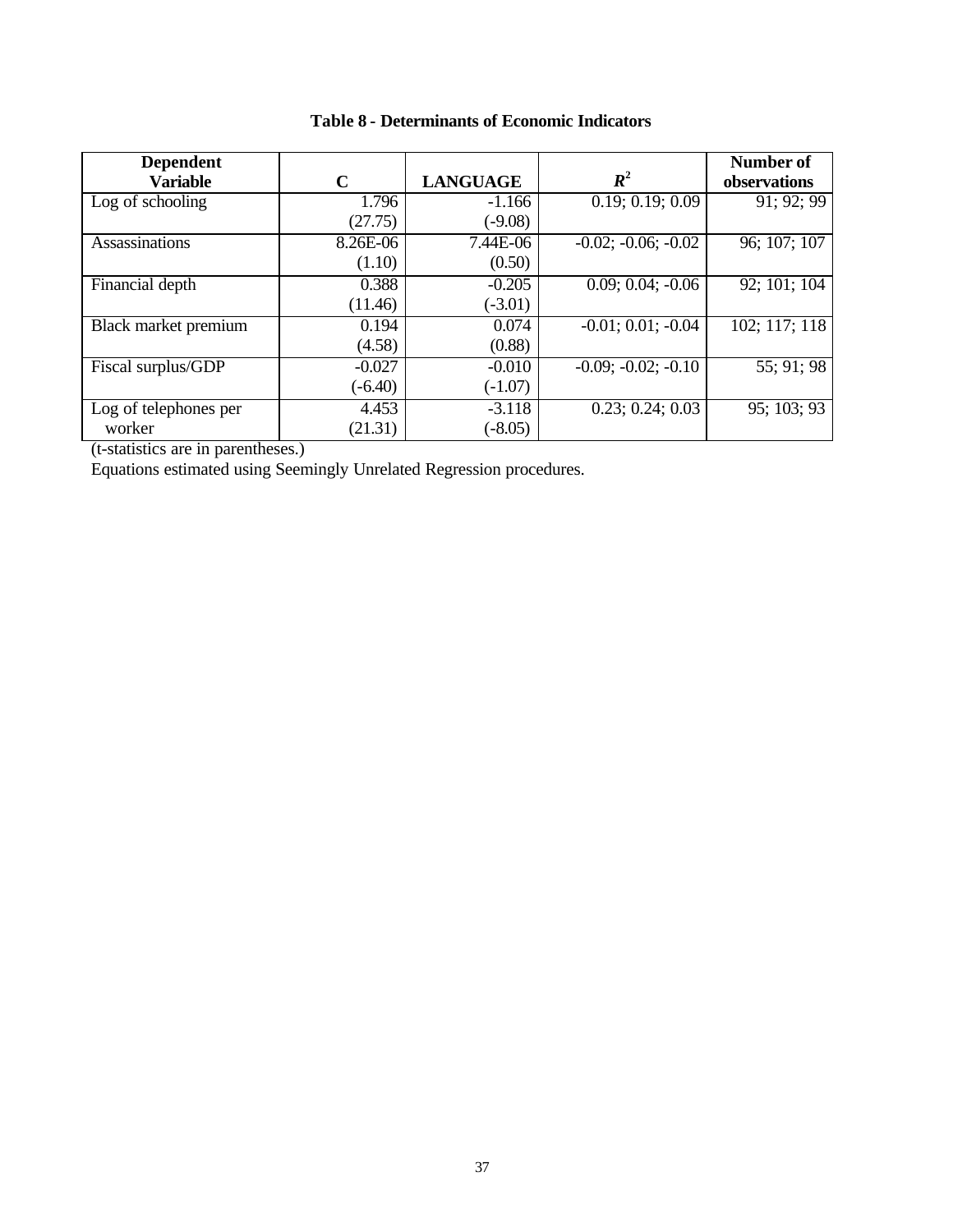**Table 9 - Religious Diversity and Long-Run Growth (Dependent variable is growth of per capita real GDP)**

| Variable                  | $\overline{(1)}$ | $\overline{(2)}$ | $\overline{(3)}$ | $\overline{(4)}$ |
|---------------------------|------------------|------------------|------------------|------------------|
|                           |                  |                  |                  |                  |
| Dummy for the 1960s       | $-0.108$         | $-0.138$         | $-0.273$         | $-0.307$         |
|                           | $(-1.19)$        | $(-1.51)$        | $(-2.67)$        | $(-3.00)$        |
| Dummy for the 1970s       | $-0.111$         | $-0.140$         | $-0.269$         | $-0.300$         |
|                           | $(-1.22)$        | $(-1.53)$        | $(-2.64)$        | $(-2.94)$        |
| Dummy for the 1980s       | $-0.131$         | $-0.160$         | $-0.285$         | $-0.316$         |
|                           | $(-1.45)$        | $(-1.75)$        | $(-2.80)$        | $(-3.10)$        |
| Dummy variable for Sub-   | $-0.014$         | $-0.015$         | $-0.017$         | $-0.019$         |
| Saharan Africa            | $(-2.68)$        | $(-2.98)$        | $(-3.14)$        | $(-3.30)$        |
| Dummy variable for Latin  | $-0.021$         | $-0.020$         | $-0.015$         | $-0.016$         |
| America and the Caribbean | $(-5.53)$        | $(-5.20)$        | $(-4.11)$        | $(-4.37)$        |
| Log of initial income     | 0.039            | 0.047            | 0.086            | 0.100            |
|                           | (1.65)           | (1.99)           | (3.26)           | (3.87)           |
| Log of initial income     | $-0.003$         | $-0.003$         | $-0.006$         | $-0.008$         |
| squared                   | $(-1.82)$        | $(-2.19)$        | $(-3.61)$        | $(-4.66)$        |
| Log of schooling          | 0.013            | 0.013            | 0.010            | 0.008            |
|                           | (2.92)           | (2.96)           | (2.37)           | (1.68)           |
| <b>Assassinations</b>     |                  | $-23.630$        | $-18.235$        | $-22.956$        |
|                           |                  | $(-2.22)$        | $(-1.84)$        | $(-2.49)$        |
| Financial depth           |                  |                  | 0.018            | 0.012            |
|                           |                  |                  | (3.05)           | (2.11)           |
| Black market premium      |                  |                  | $-0.022$         | $-0.021$         |
|                           |                  |                  | $(-4.48)$        | $(-4.20)$        |
| Fiscal surplus/GDP        |                  |                  | 0.089            | 0.172            |
|                           |                  |                  | (2.76)           | (4.58)           |
| Log of telephones per     |                  |                  |                  | 0.007            |
| worker                    |                  |                  |                  | (2.88)           |
| <b>RELIGION</b>           | $-0.004$         | $-0.002$         | 0.006            | 0.008            |
|                           | $(-0.52)$        | $(-0.24)$        | (0.92)           | (1.16)           |
| No. of observations       | 82; 88; 95       | 77; 87; 94       | 44; 71; 75       | 40; 69; 66       |
| $R^2$                     | 0.20; 0.18; 0.32 | 0.20; 0.18; 0.34 | 0.43; 0.44; 0.49 | 0.43; 0.51; 0.58 |
|                           |                  |                  |                  |                  |

t-statistics are in parentheses.

Estimated using Seemingly Unrelated Regressions: a separate regression for each period. See the Data Appendix for definitions and sources.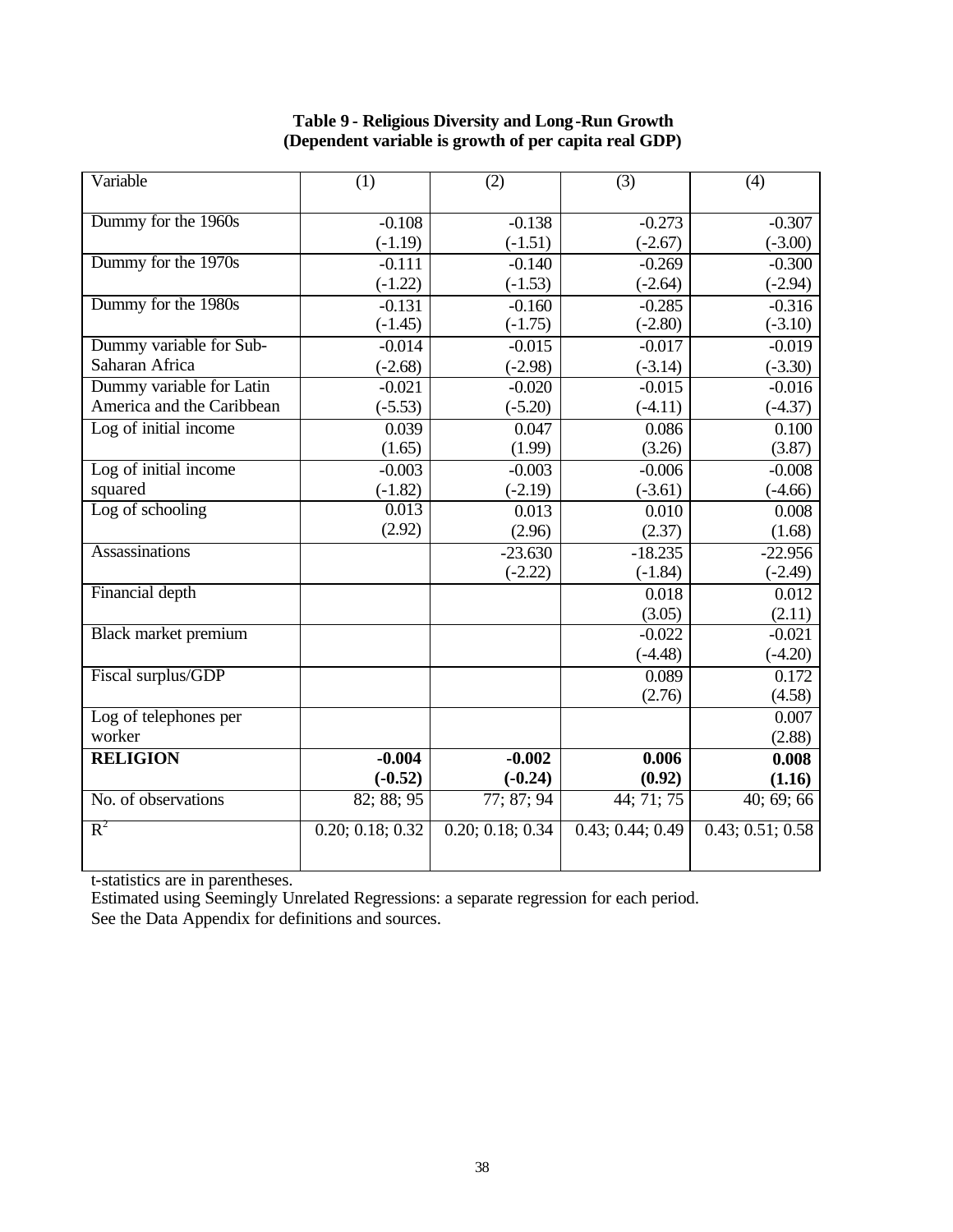| <b>Dependent</b>      |           |                 |                       | <b>Number of</b> |
|-----------------------|-----------|-----------------|-----------------------|------------------|
| <b>Variable</b>       | C         | <b>RELIGION</b> | $\boldsymbol{R}^2$    | observations     |
| Log of schooling      | 1.160     | 0.358           | $0.01; -0.01; -0.14$  | 94; 95; 103      |
|                       | (11.99)   | (1.91)          |                       |                  |
| Assassinations        | 1.77E-05  | $-1.13E-05$     | $-0.01; -0.06; -0.02$ | 99; 110; 110     |
|                       | (1.93)    | $(-0.61)$       |                       |                  |
| Financial depth       | 0.292     | 0.012           | $-0.01; -0.04; -0.17$ | 95; 104; 107     |
|                       | (7.06)    | (0.15)          |                       |                  |
| Black market premium  | 0.222     | 0.004           | $-0.01; 0.00; -0.05$  | 105; 120; 121    |
|                       | (4.29)    | (0.04)          |                       |                  |
| Fiscal surplus/GDP    | $-0.027$  | $-0.008$        | $-0.14; -0.02; -0.08$ | 56; 95; 101      |
|                       | $(-5.25)$ | $(-0.78)$       |                       |                  |
| Log of telephones per | 2.759     | 0.321           | $0.00; -0.12; -0.45$  | 98; 105; 95      |
| worker                | (9.77)    | (0.59)          |                       |                  |

#### **Table 10 – Religion as a Determinant of Economic Indicators**

t-statistics are in parentheses.

Equations estimated using Seemingly Unrelated Regression procedures.

|             | log gnp   |           |           |                                |           | leg_or    | leg_or    |        |          |
|-------------|-----------|-----------|-----------|--------------------------------|-----------|-----------|-----------|--------|----------|
|             | pc        | latitude  |           | leg_or uk leg_or soc leg_or fr |           | ger       | scan      | ethnic | language |
| Latitude    | 0.5314    |           |           |                                |           |           |           |        |          |
|             | (185)     |           |           |                                |           |           |           |        |          |
| leg_or uk   | $-0.0960$ | $-0.2758$ |           |                                |           |           |           |        |          |
|             | (184)     | (205)     |           |                                |           |           |           |        |          |
| leg_or soc  | $-0.0193$ | 0.4426    | $-0.3223$ |                                |           |           |           |        |          |
|             | (184)     | (205)     | (212)     |                                |           |           |           |        |          |
| leg_or fr   | $-0.1651$ | $-0.2429$ | $-0.6345$ | $-0.3894$                      |           |           |           |        |          |
|             | (184)     | (205)     | (212)     | (212)                          |           |           |           |        |          |
| leg_or ger  | 0.2687    | 0.1745    | $-0.1339$ | $-0.0822$                      | $-0.1618$ |           |           |        |          |
|             | (184)     | (205)     | (212)     | (212)                          | (212)     |           |           |        |          |
| leg_or scan | 0.2817    | 0.3382    | $-0.1126$ | $-0.0691$                      | $-0.1361$ | $-0.0287$ |           |        |          |
|             | (184)     | (205)     | (212)     | (212)                          | (212)     | (212)     |           |        |          |
| ethnic      | $-0.3929$ | $-0.3816$ | 0.0144    | $-0.1104$                      | 0.2085    | $-0.1561$ | $-0.2324$ |        |          |
|             | (173)     | (183)     | (185)     | (185)                          | (185)     | (185)     | (185)     |        |          |
| language    | $-0.3639$ | $-0.2679$ | 0.1483    | $-0.0741$                      | 0.0140    | $-0.1157$ | $-0.1629$ | 0.6981 |          |
|             | (174)     | (193)     | (191)     | (191)                          | (191)     | (191)     | (191)     | (176)  |          |
| religion    | 0.0269    | $-0.1138$ | 0.3632    | 0.0433                         | $-0.3656$ | 0.1012    | $-0.1481$ | 0.1520 | 0.2718   |
|             | (183)     | (205)     | (204)     | (204)                          | (204)     | (204)     | (204)     | (185)  | (195)    |

#### **Table 11 – Correlations of Fractionalization Measures and the Determinants of the Quality of Government**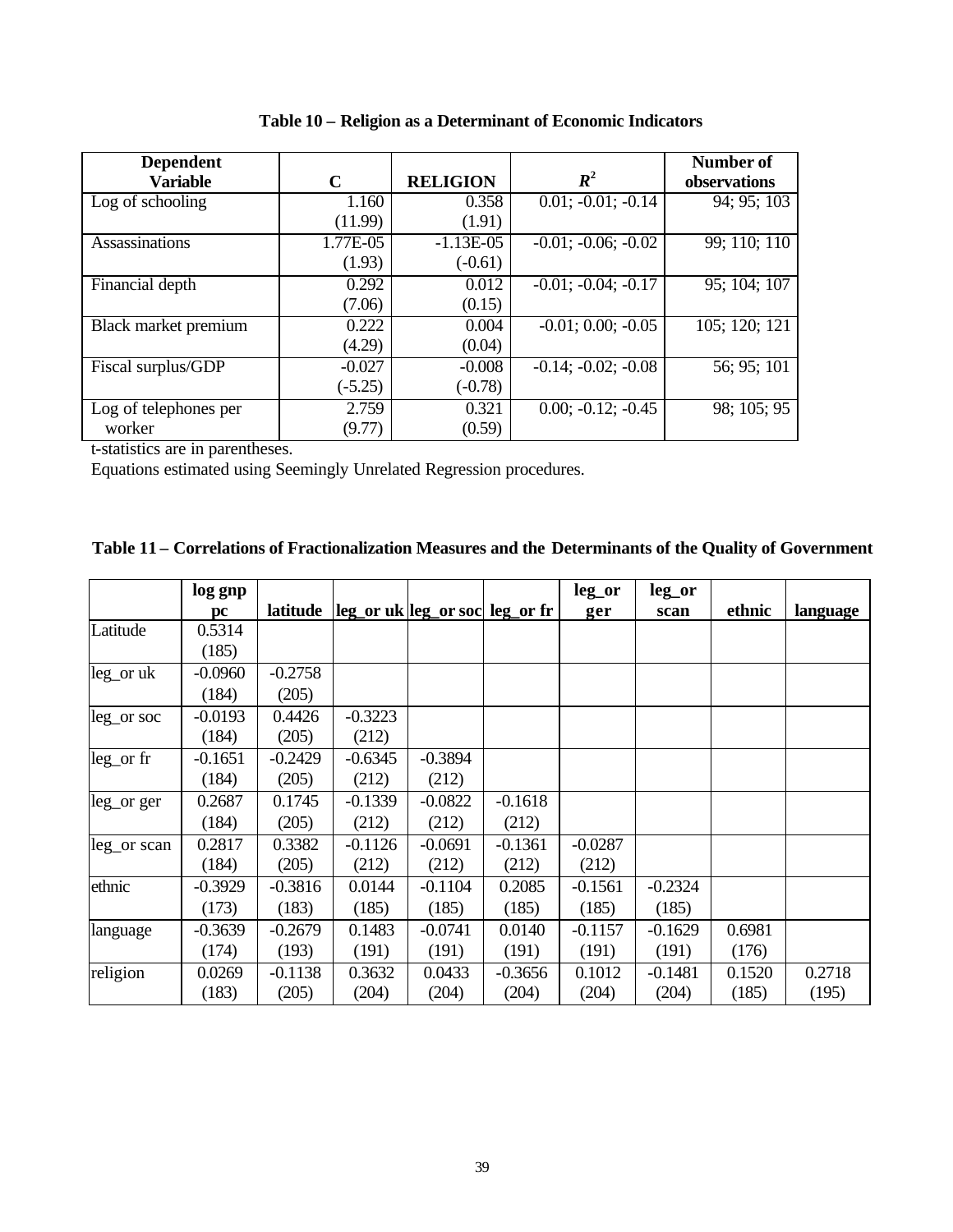|                   |             | <b>Property rights index</b> |             | <b>Business regulation index</b> |             |             |  |
|-------------------|-------------|------------------------------|-------------|----------------------------------|-------------|-------------|--|
| log(GNP 70-95)    | $0.403***$  |                              | $0.497***$  | $0.483***$                       |             | $0.447***$  |  |
|                   | (5.542)     |                              | (8.326)     | (7.073)                          |             | (6.512)     |  |
| log(pop60)        |             | $-0.102*$                    | $-0.003$    |                                  | $-0.122***$ | $-0.035$    |  |
|                   |             | (1.969)                      | (0.089)     |                                  | (2.670)     | (1.025)     |  |
| Subs. Africa      |             | $-0.867***$                  | $-0.003$    |                                  | $-0.908***$ | $-0.099$    |  |
|                   |             | (3.097)                      | (0.012)     |                                  | (4.272)     | (0.377)     |  |
| East Asia         |             | $-0.268$                     | 0.144       |                                  | $-0.225$    | 0.173       |  |
|                   |             | (0.594)                      | (0.575)     |                                  | (0.587)     | (0.699)     |  |
| Latin Am.         |             | $-0.522**$                   | $-0.067$    |                                  | $-0.452**$  | $-0.138$    |  |
|                   |             | (2.052)                      | (0.286)     |                                  | (2.125)     | (0.646)     |  |
| Socialist legal   | $-1.396***$ |                              | $-1.044***$ | $-0.676***$                      |             | $-0.609***$ |  |
| origin            | (6.279)     |                              | (5.156)     | (3.111)                          |             | (2.799)     |  |
| French legal      | $-0.656***$ |                              | $-0.600***$ | $-0.253$                         |             | $-0.301**$  |  |
| origin            | (3.542)     |                              | (3.754)     | (1.594)                          |             | (2.248)     |  |
| German legal      | $-0.037$    |                              | 0.064       | $-0.966***$                      |             | $-0.917***$ |  |
| origin            | (0.172)     |                              | (0.329)     | (5.021)                          |             | (3.671)     |  |
| Scandinavian      | $-0.447$    |                              | $-0.220$    | $-0.919**$                       |             | $-1.067***$ |  |
| legal origin      | (1.086)     |                              | (0.900)     | (1.995)                          |             | (4.312)     |  |
| Catholic 80       | 0.002       |                              |             | 0.000                            |             |             |  |
|                   | (0.478)     |                              |             | (0.091)                          |             |             |  |
| Muslim 80         | 0.000       |                              |             | 0.002                            |             |             |  |
|                   | (0.065)     |                              |             | (0.511)                          |             |             |  |
| Other religion 80 | 0.002       |                              |             | 0.005                            |             |             |  |
|                   | (0.460)     |                              |             | (0.880)                          |             |             |  |
| Latitude          | 1.383***    |                              |             | 0.004                            |             |             |  |
|                   | (3.029)     |                              |             | (0.008)                          |             |             |  |
| Ethnic frag.      | $-0.028$    | $-0.573$                     | $-0.262$    | $-0.429$                         | $-0.343$    | $-0.382$    |  |
|                   | (0.089)     | (1.189)                      | (0.676)     | (1.465)                          | (0.954)     | (1.239)     |  |
| Constant          | 0.421       | 5.505***                     | 0.331       | $-0.510$                         | $5.104***$  | 0.531       |  |
|                   | (0.607)     | (6.875)                      | (0.393)     | (0.753)                          | (7.331)     | (0.584)     |  |
| Observations      | 141         | 141                          | 141         | 141                              | 141         | 141         |  |
| Adj R2            | 0.582       | 0.140                        | 0.564       | 0.494                            | 0.196       | 0.489       |  |

**Table 12a – Ethnic Fractionalization and the Quality of Government – Business Climate**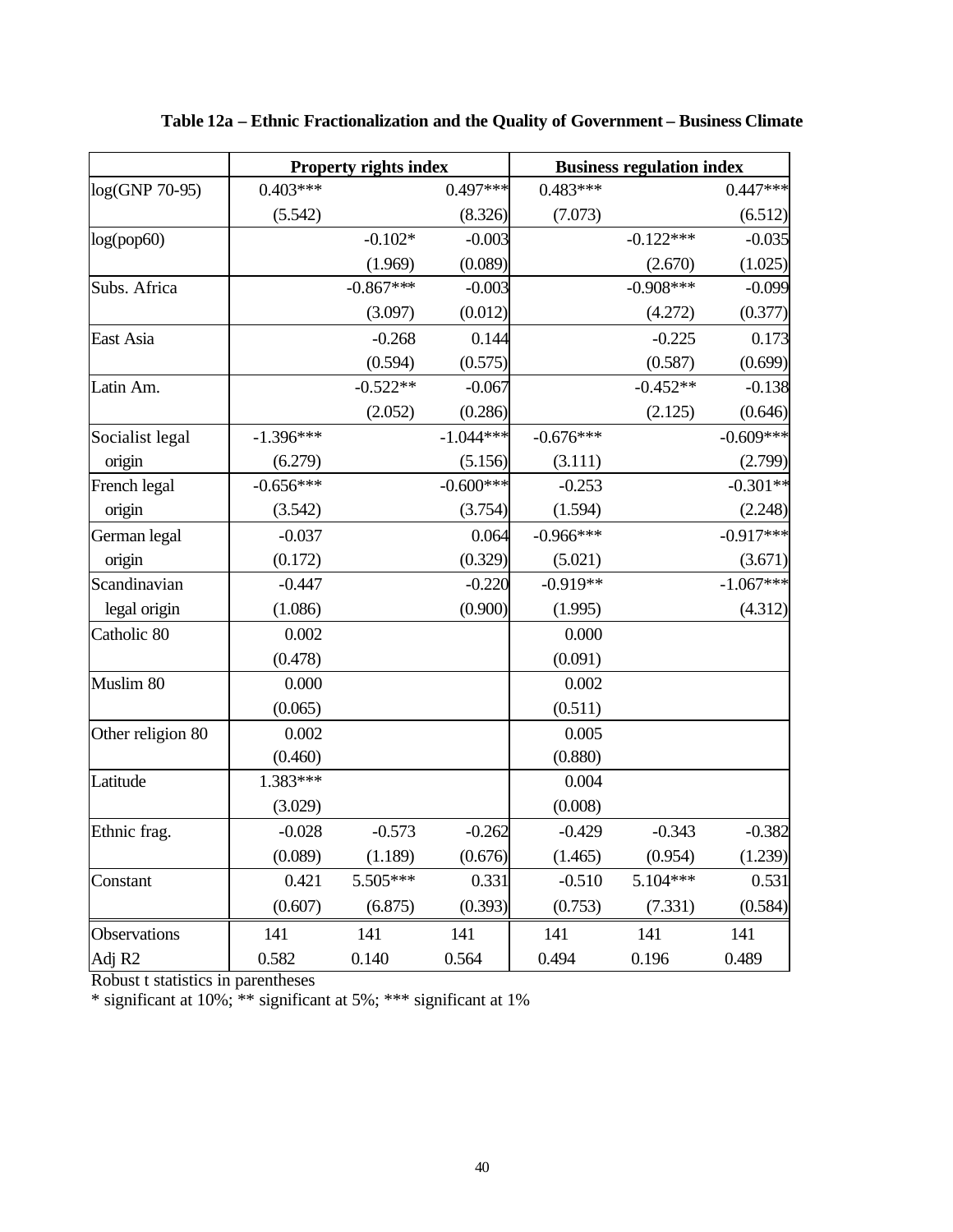|                   |            | Corruption  |            | <b>Bureaucratic delays</b> |            |            |
|-------------------|------------|-------------|------------|----------------------------|------------|------------|
| $log(GNP 70-95)$  | $0.549***$ |             | 1.083***   | $0.597***$                 |            | $0.794***$ |
|                   | (3.110)    |             | (6.111)    | (3.650)                    |            | (6.882)    |
| log(pop60)        |            | $-0.009$    | $0.246***$ |                            | $-0.179$   | 0.026      |
|                   |            | (0.083)     | (2.703)    |                            | (1.236)    | (0.233)    |
| Subs. Africa      |            | $-1.125*$   | $1.377**$  |                            | $-0.353$   | 1.039*     |
|                   |            | (1.855)     | (2.294)    |                            | (0.434)    | (1.808)    |
| East Asia         |            | $-1.165$    | $-0.108$   |                            | $-0.120$   | $0.610*$   |
|                   |            | (1.649)     | (0.201)    |                            | (0.207)    | (1.821)    |
| Latin Am.         |            | $-2.201***$ | $-0.530$   |                            | $-0.847**$ | 0.234      |
|                   |            | (4.282)     | (1.151)    |                            | (2.046)    | (0.670)    |
| Socialist legal   | $-0.595$   |             | $0.982*$   | $-0.842*$                  |            | $-0.628$   |
| origin            | (1.206)    |             | (1.913)    | (1.797)                    |            | (1.370)    |
| French legal      | $-0.296$   |             | $-0.170$   | $-0.608**$                 |            | $-0.779**$ |
| origin            | (0.762)    |             | (0.442)    | (2.218)                    |            | (2.507)    |
| German legal      | 0.053      |             | $-0.015$   | $-0.108$                   |            | $-0.033$   |
| origin            | (0.092)    |             | (0.023)    | (0.303)                    |            | (0.066)    |
| Scandinavian      | 1.086      |             | 1.979***   | $-2.010***$                |            | $-0.191$   |
| legal origin      | (0.925)    |             | (4.075)    | (3.092)                    |            | (0.544)    |
| Catholic 80       | 0.002      |             |            | $-0.026***$                |            |            |
|                   | (0.138)    |             |            | (2.975)                    |            |            |
| Muslim 80         | $-0.010$   |             |            | $-0.032***$                |            |            |
|                   | (0.768)    |             |            | (3.662)                    |            |            |
| Other religion 80 | 0.010      |             |            | $-0.022**$                 |            |            |
|                   | (0.790)    |             |            | (2.457)                    |            |            |
| Latitude          | 5.680***   |             |            | $-0.340$                   |            |            |
|                   | (3.925)    |             |            | (0.312)                    |            |            |
| Ethnic frag.      | 1.011      | $-2.487**$  | $-1.317*$  | $-0.896$                   | $-1.969**$ | $-1.023$   |
|                   | (1.332)    | (2.374)     | (1.704)    | (1.635)                    | (2.235)    | (1.460)    |
| Constant          | $-0.418$   | 7.771***    | $-5.858**$ | 3.191*                     | 8.583***   | $-1.385$   |
|                   | (0.243)    | (4.283)     | (2.583)    | (1.928)                    | (3.661)    | (0.633)    |
| Observations      | 121        | 121         | 121        | 59                         | 59         | 59         |
| Adj R2            | 0.540      | 0.252       | 0.517      | 0.734                      | 0.179      | 0.671      |

#### **Table 12b – Ethnic Fractionalization and the Quality of Government – Corruption and Bureaucratic Quality**

Robust t statistics in parentheses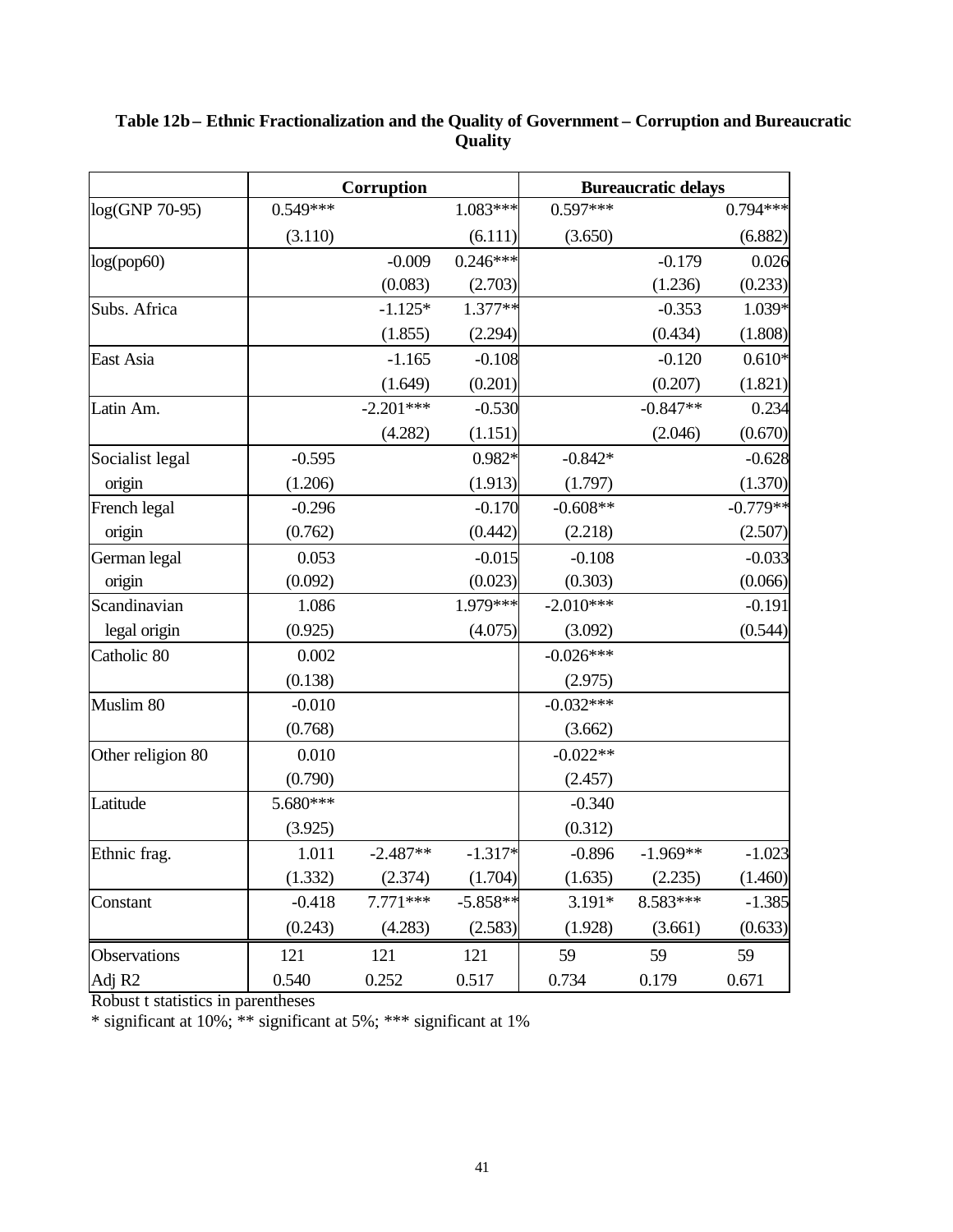|                    |             | <b>Tax compliance</b> |             | Top marginal tax rate |              |              |
|--------------------|-------------|-----------------------|-------------|-----------------------|--------------|--------------|
| $log(GNP 70-95)$   | $0.515***$  |                       | 0.218       | 1.953                 |              | 1.755        |
|                    | (4.009)     |                       | (1.342)     | (1.140)               |              | (1.624)      |
| log(pop60)         |             | $-0.151*$             | $-0.099$    |                       | 0.696        | 0.717        |
|                    |             | (1.717)               | (1.153)     |                       | (0.830)      | (0.799)      |
| Subs. Africa       |             | $-1.447**$            | $-1.055**$  |                       | $-2.814$     | 0.436        |
|                    |             | (2.682)               | (2.297)     |                       | (0.632)      | (0.085)      |
| East Asia          |             | 0.258                 | 0.117       |                       | $-12.463***$ | $-9.295***$  |
|                    |             | (0.684)               | (0.352)     |                       | (4.447)      | (2.898)      |
| Latin Am.          |             | $-0.716*$             | 0.013       |                       | $-16.816***$ | $-16.052***$ |
|                    |             | (1.743)               | (0.029)     |                       | (4.990)      | (4.496)      |
| Socialist legal    | $-0.877**$  |                       | $-1.448***$ | 9.629*                |              | $6.092*$     |
| origin             | (2.304)     |                       | (3.154)     | (1.925)               |              | (1.668)      |
| French legal       | $-1.020***$ |                       | $-1.273***$ | $7.443*$              |              | $6.461**$    |
| origin             | (4.339)     |                       | (3.916)     | (1.743)               |              | (2.493)      |
| German legal       | $-0.563**$  |                       | $-0.521$    | 6.222                 |              | 5.798        |
| origin             | (2.083)     |                       | (1.665)     | (1.026)               |              | (0.968)      |
| Scandinavian       | $-1.083*$   |                       | $-1.091***$ | 7.015                 |              | 12.153**     |
| legal origin       | (1.800)     |                       | (2.930)     | (0.841)               |              | (2.367)      |
| Catholic 80        | $-0.006$    |                       |             | $-0.115$              |              |              |
|                    | (0.824)     |                       |             | (1.045)               |              |              |
| Muslim 80          | 0.006       |                       |             | 0.007                 |              |              |
|                    | (0.661)     |                       |             | (0.074)               |              |              |
| Other religion 80  | $-0.003$    |                       |             | $-0.012$              |              |              |
|                    | (0.370)     |                       |             | (0.103)               |              |              |
| Latitude           | $-1.216*$   |                       |             | 18.991                |              |              |
|                    | (1.753)     |                       |             | (1.454)               |              |              |
| Ethnic frag.       | $-0.585$    | $-0.024$              | $-0.342$    | 10.369                | $-3.155$     | 3.260        |
|                    | (1.049)     | (0.038)               | (0.606)     | (1.495)               | (0.509)      | (0.445)      |
| Constant           | 0.506       | 5.756***              | 3.931       | 16.895                | 38.014***    | 15.877       |
|                    | (0.330)     | (4.001)               | (1.618)     | (1.143)               | (2.836)      | (0.925)      |
| Observations       | 49          | 49                    | 49          | 82                    | 82           | 82           |
| Adj R <sub>2</sub> | 0.530       | 0.127                 | 0.507       | 0.202                 | 0.360        | 0.414        |

**Table 12c – Ethnic Fractionalization and the Quality of Government – Taxation**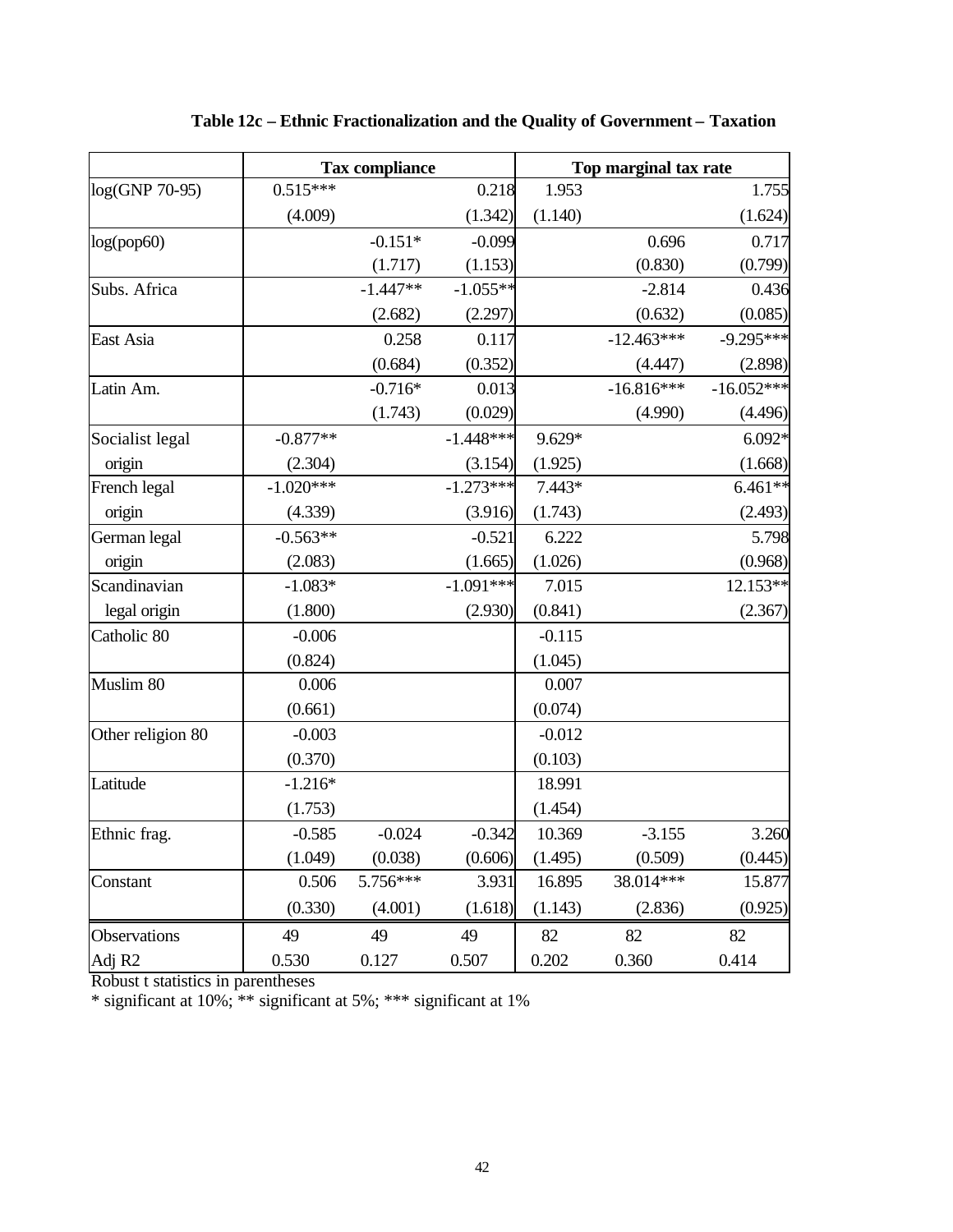|                    | <b>SOEs in the economy</b> |            |             | Public sector empl. / total pop. |             |            |
|--------------------|----------------------------|------------|-------------|----------------------------------|-------------|------------|
| log(GNP 70-95)     | 0.369                      |            | $0.374*$    | 1.392***                         |             | $1.186***$ |
|                    | (1.493)                    |            | (1.809)     | (5.345)                          |             | (6.269)    |
| log(pop60)         |                            | $-0.336**$ | $-0.351**$  |                                  | $-0.383**$  | $-0.180*$  |
|                    |                            | (2.155)    | (2.394)     |                                  | (2.250)     | (1.901)    |
| Subs. Africa       |                            | 0.268      | 0.505       |                                  | $-4.360***$ | $-1.077*$  |
|                    |                            | (0.421)    | (0.797)     |                                  | (6.666)     | (1.783)    |
| East Asia          |                            | 1.917***   | $1.435**$   |                                  | $-3.381***$ | $-1.365*$  |
|                    |                            | (2.759)    | (2.052)     |                                  | (5.793)     | (1.842)    |
| Latin Am.          |                            | 1.460***   | $1.351**$   |                                  | $-2.974***$ | $-0.532$   |
|                    |                            | (2.768)    | (2.254)     |                                  | (4.213)     | (0.908)    |
| Socialist legal    | $-3.127***$                |            | $-2.940***$ | 2.486***                         |             | $2.370***$ |
| origin             | (3.168)                    |            | (3.477)     | (3.600)                          |             | (4.059)    |
| French legal       | $-0.032$                   |            | $-0.185$    | $-0.544$                         |             | $-0.557$   |
| origin             | (0.054)                    |            | (0.380)     | (1.360)                          |             | (1.653)    |
| German legal       | 0.073                      |            | 0.314       | $-2.471**$                       |             | $-1.909**$ |
| origin             | (0.068)                    |            | (0.248)     | (2.558)                          |             | (2.017)    |
| Scandinavian       | $-2.189$                   |            | $-1.872**$  | $6.770***$                       |             | 6.875***   |
| legal origin       | (1.599)                    |            | (2.036)     | (4.565)                          |             | (5.695)    |
| Catholic 80        | $-0.009$                   |            |             | 0.000                            |             |            |
|                    | (0.528)                    |            |             | (0.040)                          |             |            |
| Muslim 80          | $-0.015$                   |            |             | 0.008                            |             |            |
|                    | (0.957)                    |            |             | (0.859)                          |             |            |
| Other religion 80  | $-0.013$                   |            |             | 0.003                            |             |            |
|                    | (0.750)                    |            |             | (0.243)                          |             |            |
| Latitude           | $-2.194$                   |            |             | 0.512                            |             |            |
|                    | (1.114)                    |            |             | (0.252)                          |             |            |
| Ethnic frag.       | $-1.815*$                  | $-1.539$   | $-1.480$    | 0.017                            | $-1.367$    | 0.422      |
|                    | (1.778)                    | (1.562)    | (1.517)     | (0.021)                          | (1.019)     | (0.477)    |
| Constant           | 4.440*                     | 9.780***   | 7.587**     | $-6.594***$                      | 12.829***   | $-1.628$   |
|                    | (1.926)                    | (4.075)    | (2.438)     | (3.210)                          | (4.379)     | (0.711)    |
| Observations       | 103                        | 103        | 103         | 116                              | 116         | 116        |
| Adj R <sub>2</sub> | 0.144                      | 0.155      | 0.264       | 0.709                            | 0.385       | 0.721      |

**Table 12d – Ethnic Fractionalization and the Quality of Government – Size of the Public Sector**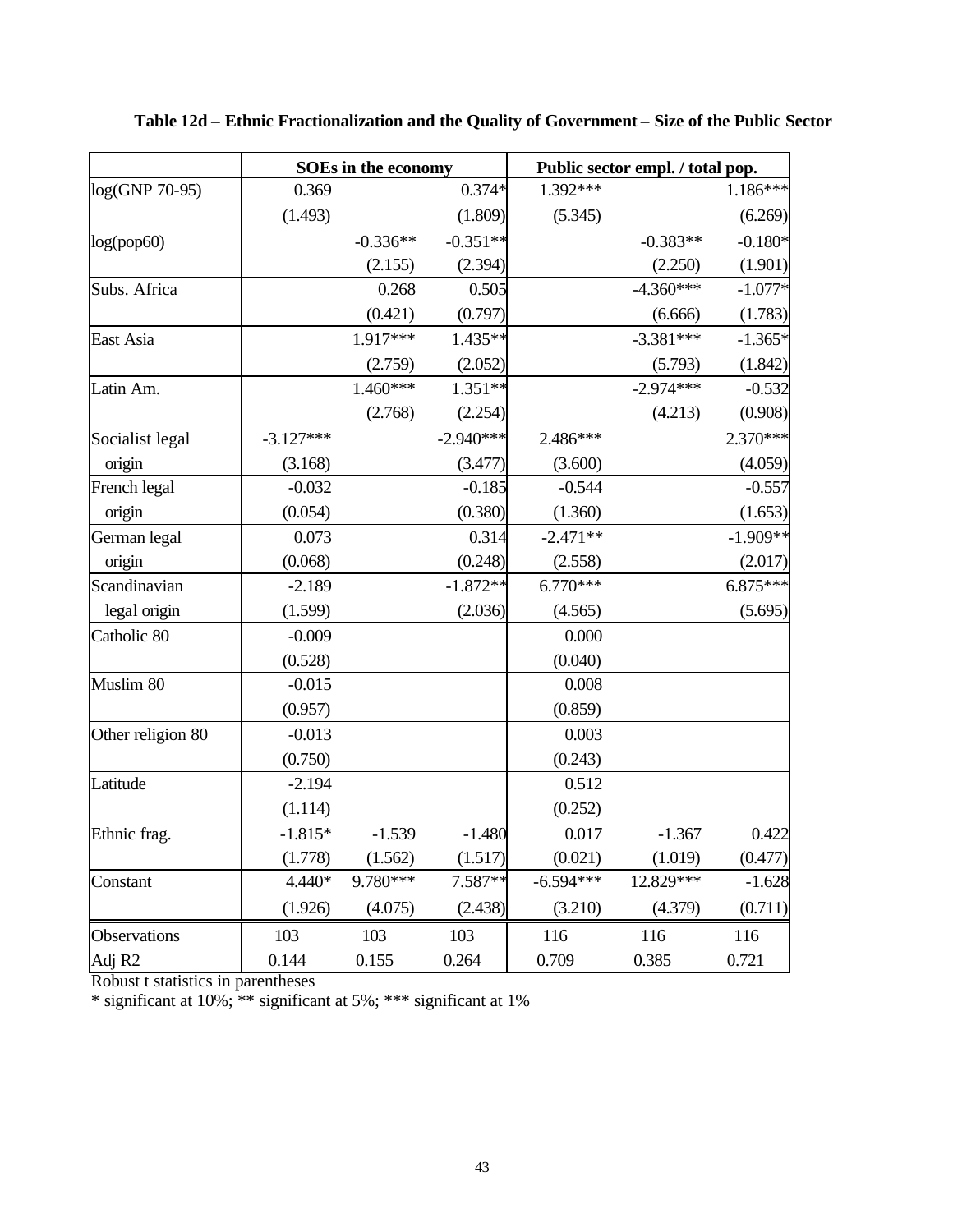|                    |           | <b>Government consumption / GDP</b> |             |            | <b>Transfers and subsidies / GDP</b> |             |  |
|--------------------|-----------|-------------------------------------|-------------|------------|--------------------------------------|-------------|--|
| $log(GNP 70-95)$   | $1.162**$ |                                     | 1.139***    | $1.540***$ |                                      | $2.797***$  |  |
|                    | (2.192)   |                                     | (2.897)     | (3.048)    |                                      | (4.858)     |  |
| log(pop60)         |           | $-1.329***$                         | $-1.073***$ |            | 0.272                                | $0.593*$    |  |
|                    |           | (4.627)                             | (3.522)     |            | (0.712)                              | (1.827)     |  |
| Subs. Africa       |           | $-4.309***$                         | $-2.098$    |            | $-9.100***$                          | $-2.368$    |  |
|                    |           | (2.860)                             | (1.214)     |            | (4.524)                              | (1.242)     |  |
| East Asia          |           | $-5.465***$                         | $-4.847***$ |            | $-12.682***$                         | $-9.004***$ |  |
|                    |           | (4.074)                             | (3.005)     |            | (8.679)                              | (5.536)     |  |
| Latin Am.          |           | $-5.823***$                         | $-4.268***$ |            | $-8.823***$                          | $-4.229***$ |  |
|                    |           | (4.841)                             | (3.477)     |            | (5.572)                              | (2.819)     |  |
| Socialist legal    | $-1.061$  |                                     | $-1.677$    | $6.141**$  |                                      | 8.515***    |  |
| origin             | (0.356)   |                                     | (0.616)     | (2.022)    |                                      | (3.230)     |  |
| French legal       | $-0.642$  |                                     | $-0.736$    | 0.360      |                                      | 0.199       |  |
| origin             | (0.587)   |                                     | (0.802)     | (0.291)    |                                      | (0.185)     |  |
| German legal       | $-3.105$  |                                     | $-1.324$    | $-3.609$   |                                      | $-2.760$    |  |
| origin             | (1.519)   |                                     | (0.594)     | (1.530)    |                                      | (1.172)     |  |
| Scandinavian       | $-0.033$  |                                     | 2.287       | $-0.639$   |                                      | 2.168       |  |
| legal origin       | (0.011)   |                                     | (0.859)     | (0.142)    |                                      | (0.770)     |  |
| Catholic 80        | $-0.047$  |                                     |             | 0.021      |                                      |             |  |
|                    | (1.489)   |                                     |             | (0.466)    |                                      |             |  |
| Muslim 80          | $-0.017$  |                                     |             | $-0.014$   |                                      |             |  |
|                    | (0.530)   |                                     |             | (0.357)    |                                      |             |  |
| Other religion 80  | $-0.043$  |                                     |             | 0.015      |                                      |             |  |
|                    | (1.141)   |                                     |             | (0.347)    |                                      |             |  |
| Latitude           | 5.152     |                                     |             | 24.083***  |                                      |             |  |
|                    | (1.428)   |                                     |             | (5.337)    |                                      |             |  |
| Ethnic frag.       | 2.935     | 1.323                               | 2.790       | $-0.498$   | $-7.360**$                           | $-4.984*$   |  |
|                    | (1.521)   | (0.663)                             | (1.471)     | (0.179)    | (2.502)                              | (1.981)     |  |
| Constant           | 7.661     | 38.025***                           | 24.490***   | $-10.744*$ | 13.291**                             | $-17.250**$ |  |
|                    | (1.469)   | (7.954)                             | (3.962)     | (1.852)    | (2.192)                              | (2.311)     |  |
| Observations       | 103       | 103                                 | 103         | 89         | 89                                   | 89          |  |
| Adj R <sub>2</sub> | 0.194     | 0.250                               | 0.310       | 0.694      | 0.598                                | 0.724       |  |

**Table 12e – Ethnic Fractionalization and the Quality of Government – Size of Government**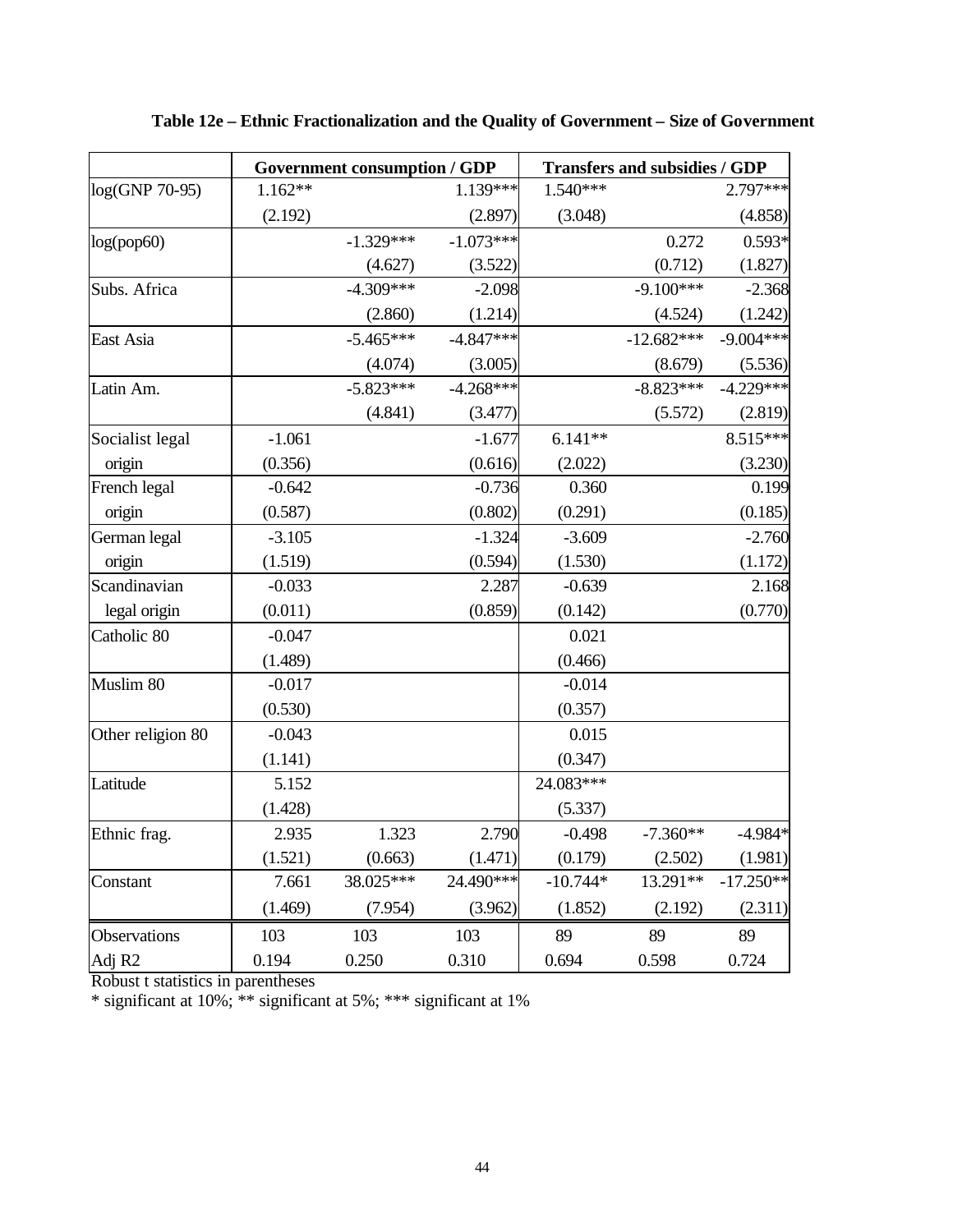|                    |             | <b>Infrastructure quality</b> |             | Log infant mortality |            |             |
|--------------------|-------------|-------------------------------|-------------|----------------------|------------|-------------|
| $log(GNP 70-95)$   | $0.744***$  |                               | 1.038***    | $-0.431***$          |            | $-0.479***$ |
|                    | (4.760)     |                               | (8.534)     | (12.561)             |            | (12.714)    |
| log(pop60)         |             | $-0.126$                      | $0.175*$    |                      | 0.036      | $-0.034*$   |
|                    |             | (0.628)                       | (1.694)     |                      | (1.268)    | (1.837)     |
| Subs. Africa       |             | $-0.906$                      | 0.797       |                      | $1.108***$ | $-0.008$    |
|                    |             | (0.913)                       | (1.306)     |                      | (7.698)    | (0.058)     |
| East Asia          |             | $-0.922$                      | $-0.001$    |                      | $0.622***$ | $-0.026$    |
|                    |             | (1.228)                       | (0.003)     |                      | (2.831)    | (0.191)     |
| Latin Am.          |             | $-1.324**$                    | $-0.150$    |                      | $0.484***$ | $-0.179*$   |
|                    |             | (2.579)                       | (0.375)     |                      | (3.833)    | (1.698)     |
| Socialist legal    | $-1.949***$ |                               | $-1.555***$ | $-0.146$             |            | $-0.403***$ |
| origin             | (3.985)     |                               | (3.079)     | (1.265)              |            | (3.461)     |
| French legal       | $-0.543**$  |                               | $-0.762**$  | $0.211**$            |            | $0.197**$   |
| origin             | (2.079)     |                               | (2.267)     | (2.594)              |            | (2.458)     |
| German legal       | 0.040       |                               | 0.256       | 0.036                |            | $-0.056$    |
| origin             | (0.081)     |                               | (0.539)     | (0.249)              |            | (0.339)     |
| Scandinavian       | $-2.684***$ |                               | $-0.059$    | $-0.452**$           |            | $-0.405***$ |
| legal origin       | (3.506)     |                               | (0.178)     | (2.245)              |            | (3.062)     |
| Catholic 80        | $-0.032***$ |                               |             | $-0.005**$           |            |             |
|                    | (3.740)     |                               |             | (2.270)              |            |             |
| Muslim 80          | $-0.038***$ |                               |             | 0.001                |            |             |
|                    | (4.396)     |                               |             | (0.404)              |            |             |
| Other religion 80  | $-0.026***$ |                               |             | $-0.005**$           |            |             |
|                    | (2.954)     |                               |             | (2.283)              |            |             |
| Latitude           | 1.184       |                               |             | $-0.734**$           |            |             |
|                    | (1.286)     |                               |             | (2.489)              |            |             |
| Ethnic frag.       | $-0.623$    | $-2.019*$                     | $-0.726$    | $0.442***$           | 1.075***   | $0.665***$  |
|                    | (1.131)     | (1.704)                       | (0.924)     | (3.436)              | (4.065)    | (3.966)     |
| Constant           | 2.808*      | 8.810***                      | $-4.810**$  | 7.160***             | 2.315***   | 7.498***    |
|                    | (1.766)     | (2.749)                       | (2.267)     | (23.588)             | (5.252)    | (17.237)    |
| Observations       | 59          | 59                            | 59          | 166                  | 166        | 166         |
| Adj R <sub>2</sub> | 0.828       | 0.169                         | 0.775       | 0.842                | 0.481      | 0.806       |

**Table 12f – Ethnic Fractionalization and the Quality of Government – Public Goods**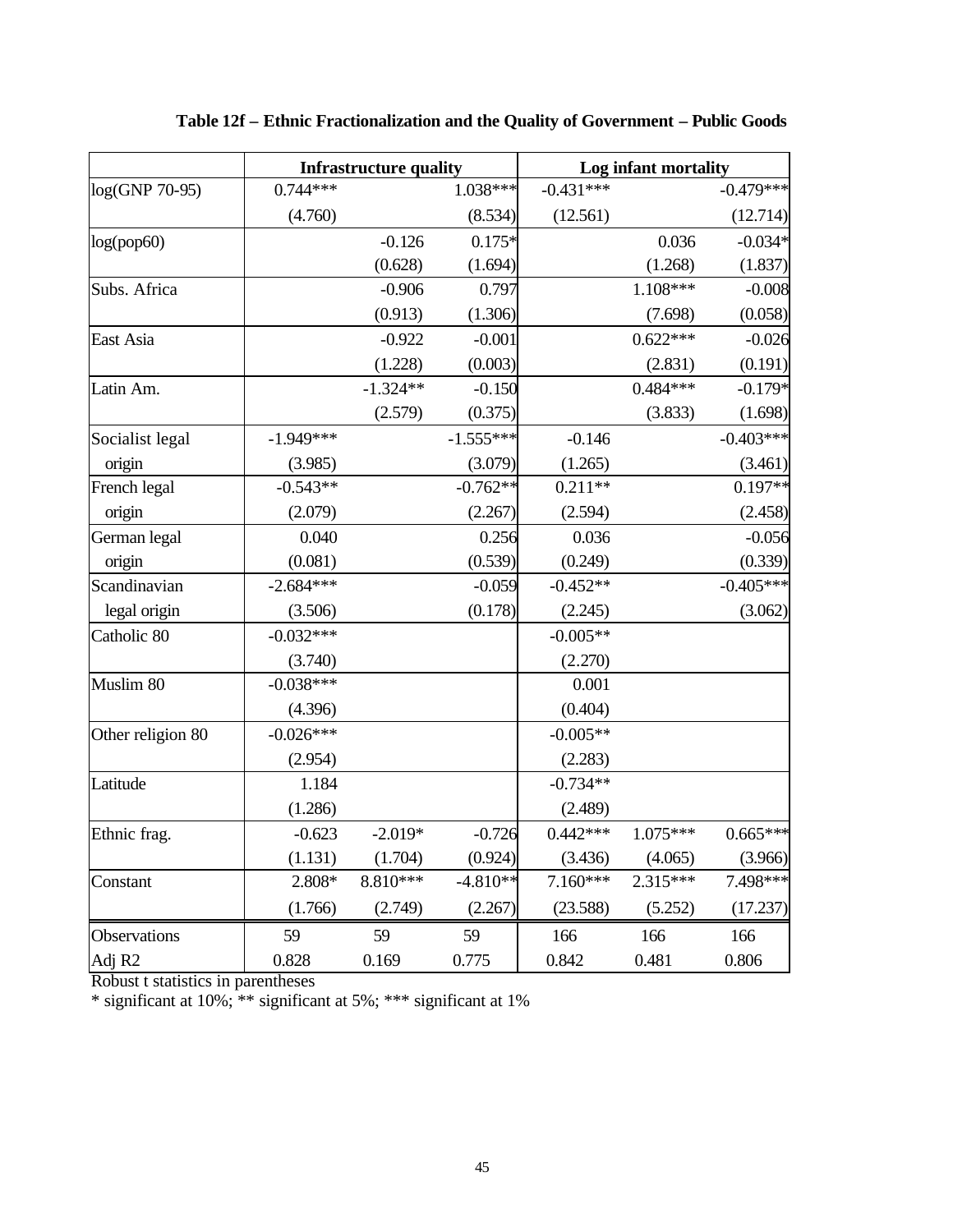|                   |                   | <b>Illiteracy</b> rate |                   |             |             | Log school attainment |  |
|-------------------|-------------------|------------------------|-------------------|-------------|-------------|-----------------------|--|
| $log(GNP 70-95)$  | $-11.560***$      |                        | $-10.841***$      | $0.307***$  |             | $0.337***$            |  |
|                   | (13.166)          |                        | (7.771)           | (8.339)     |             | (10.351)              |  |
| log(pop60)        |                   | 1.300*                 | $-1.338*$         |             | $-0.016$    | 0.021                 |  |
|                   |                   | (1.838)                | (1.923)           |             | (0.604)     | (1.211)               |  |
| Subs. Africa      |                   | 13.549***              | $-3.853$          |             | $-0.639***$ | $-0.028$              |  |
|                   |                   | (2.808)                | (0.854)           |             | (3.485)     | (0.239)               |  |
| East Asia         |                   | $-11.932**$            | $-14.834***$      |             | $-0.115$    | 0.068                 |  |
|                   |                   | (2.014)                | (2.716)           |             | (0.752)     | (0.455)               |  |
| Latin Am.         |                   | $-16.674***$           | $-22.079***$      |             | $-0.138$    | $0.285***$            |  |
|                   |                   | (3.970)                | (6.366)           |             | (0.975)     | (3.077)               |  |
| Socialist legal   | $-10.639$         |                        | $-4.271$          | $0.423***$  |             | $0.562***$            |  |
| origin            | (1.123)           |                        | (0.507)           | (4.413)     |             | (7.852)               |  |
| French legal      | 4.172             |                        | 4.638             | $-0.184***$ |             | $-0.217***$           |  |
| origin            | (1.326)           |                        | (1.575)           | (2.839)     |             | (3.391)               |  |
| German legal      | $-3.961$          |                        | 2.937             | $-0.221**$  |             | $-0.206**$            |  |
| origin            | (0.875)           |                        | (0.506)           | (2.327)     |             | (2.268)               |  |
| Scandinavian      | 0.000             |                        | 0.000             | $-0.063$    |             | $-0.069$              |  |
| legal origin      | $\left( .\right)$ |                        | $\left( .\right)$ | (0.329)     |             | (0.790)               |  |
| Catholic 80       | $-0.004$          |                        |                   | 0.002       |             |                       |  |
|                   | (0.037)           |                        |                   | (0.801)     |             |                       |  |
| Muslim 80         | $0.286***$        |                        |                   | $-0.003$    |             |                       |  |
|                   | (3.231)           |                        |                   | (1.239)     |             |                       |  |
| Other religion 80 | 0.089             |                        |                   | 0.001       |             |                       |  |
|                   | (0.734)           |                        |                   | (0.332)     |             |                       |  |
| Latitude          | $-6.920$          |                        |                   | 0.085       |             |                       |  |
|                   | (0.527)           |                        |                   | (0.299)     |             |                       |  |
| Ethnic frag.      | 8.991             | 15.820**               | 14.090***         | $-0.056$    | $-0.568**$  | $-0.045$              |  |
|                   | (1.654)           | (2.233)                | (2.634)           | (0.445)     | (2.246)     | (0.361)               |  |
| Constant          | 95.017***         | 5.254                  | 124.604***        | $-0.791**$  | $2.115***$  | $-1.311***$           |  |
|                   | (9.793)           | (0.518)                | (6.550)           | (2.370)     | (5.182)     | (3.095)               |  |
| Observations      | 117               | 117                    | 117               | 101         | 101         | 101                   |  |
| Adj R2            | 0.666             | 0.436                  | 0.636             | 0.781       | 0.386       | 0.779                 |  |

**Table 12g – Ethnic Fractionalization and the Quality of Government – Schooling and Literacy**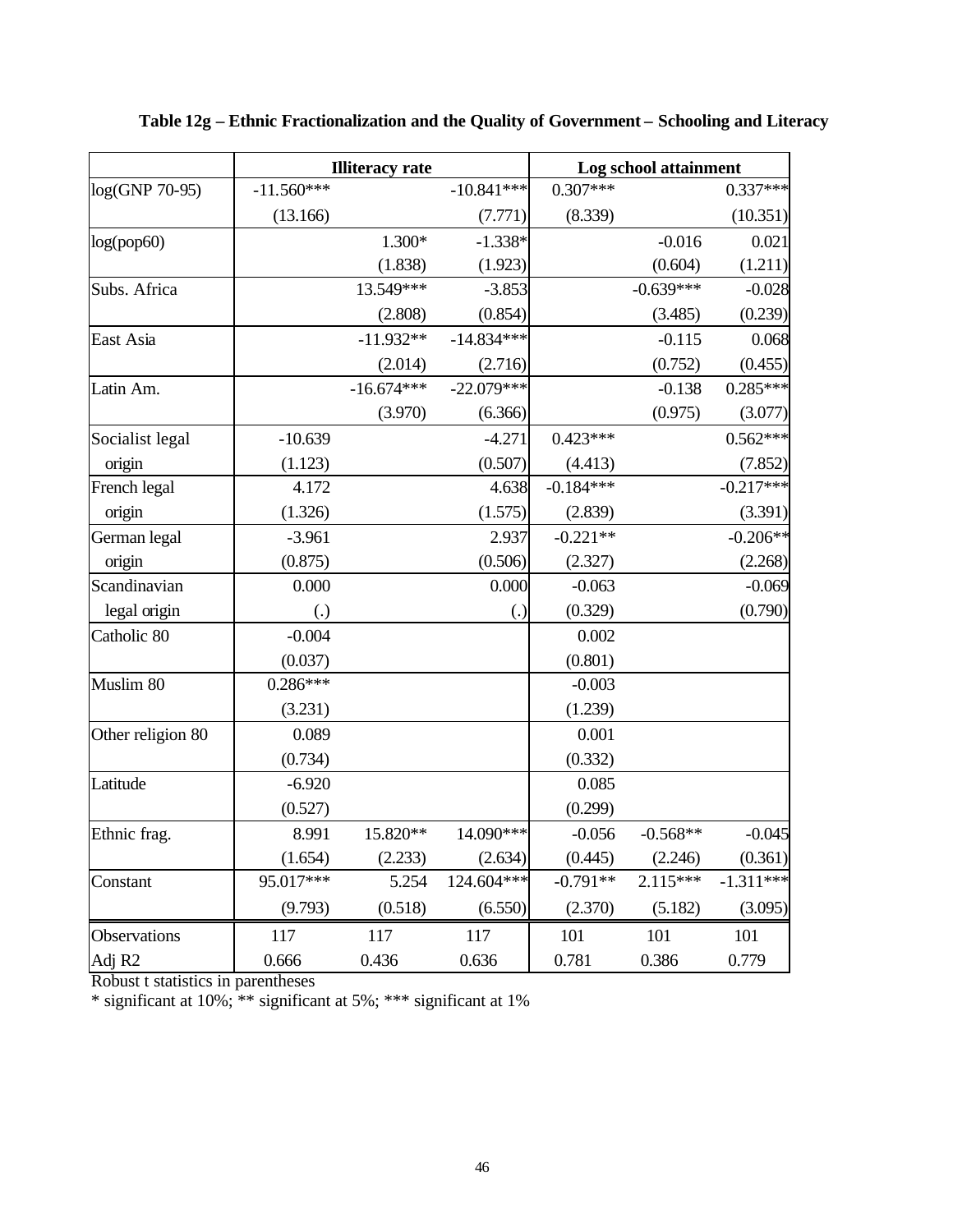|                    |             | <b>Democracy index</b> |              |             | <b>Political rights index</b> |             |  |
|--------------------|-------------|------------------------|--------------|-------------|-------------------------------|-------------|--|
| $log(GNP 70-95)$   | $0.978***$  |                        | $1.602***$   | 0.143       |                               | $0.565***$  |  |
|                    | (3.415)     |                        | (6.276)      | (1.149)     |                               | (3.624)     |  |
| log(pop60)         |             | $-0.015$               | 0.287        |             | $-0.008$                      | 0.086       |  |
|                    |             | (0.065)                | (1.431)      |             | (0.089)                       | (0.964)     |  |
| Subs. Africa       |             | $-2.039**$             | 0.728        |             | $-0.289$                      | 0.771       |  |
|                    |             | (2.307)                | (0.798)      |             | (0.575)                       | (1.363)     |  |
| East Asia          |             | $-1.701$               | $-0.287$     |             | $-0.790$                      | $-0.202$    |  |
|                    |             | (1.508)                | (0.271)      |             | (1.443)                       | (0.362)     |  |
| Latin Am.          |             | $-0.195$               | 1.861**      |             | $1.007***$                    | 1.618***    |  |
|                    |             | (0.235)                | (2.321)      |             | (2.697)                       | (3.833)     |  |
| Socialist legal    | $-2.855***$ |                        | $-1.610*$    | $-1.768***$ |                               | $-0.441$    |  |
| origin             | (3.574)     |                        | (1.897)      | (3.895)     |                               | (0.914)     |  |
| French legal       | $-1.694**$  |                        | $-2.127***$  | $-0.396$    |                               | $-0.570$    |  |
| origin             | (2.525)     |                        | (3.482)      | (1.152)     |                               | (1.593)     |  |
| German legal       | $-1.924$    |                        | $-1.624$     | $-0.357$    |                               | 0.576       |  |
| origin             | (1.588)     |                        | (1.115)      | (0.872)     |                               | (1.074)     |  |
| Scandinavian       | $-2.092$    |                        | 0.837        | $-1.771***$ |                               | 0.638       |  |
| legal origin       | (1.338)     |                        | (0.842)      | (2.672)     |                               | (1.311)     |  |
| Catholic 80        | $-0.008$    |                        |              | $-0.003$    |                               |             |  |
|                    | (0.434)     |                        |              | (0.407)     |                               |             |  |
| Muslim 80          | $-0.048***$ |                        |              | $-0.038***$ |                               |             |  |
|                    | (2.616)     |                        |              | (5.166)     |                               |             |  |
| Other religion 80  | $-0.020$    |                        |              | $-0.013$    |                               |             |  |
|                    | (1.089)     |                        |              | (1.608)     |                               |             |  |
| Latitude           | 5.581**     |                        |              | 4.842***    |                               |             |  |
|                    | (2.467)     |                        |              | (4.963)     |                               |             |  |
| Ethnic frag.       | $-1.053$    | $-4.238***$            | $-2.278*$    | $-0.687$    | $-3.108***$                   | $-2.378***$ |  |
|                    | (0.951)     | (2.906)                | (1.797)      | (1.150)     | (4.148)                       | (3.135)     |  |
| Constant           | $-0.815$    | 6.778*                 | $-10.200***$ | 4.265***    | 5.869***                      | $-0.117$    |  |
|                    | (0.289)     | (1.896)                | (2.833)      | (3.419)     | (4.501)                       | (0.058)     |  |
| Observations       | 147         | 147                    | 147          | 167         | 167                           | 167         |  |
| Adj R <sub>2</sub> | 0.545       | 0.175                  | 0.448        | 0.518       | 0.189                         | 0.291       |  |

#### **Table 12h – Ethnic Fractionalization and the Quality of Government – Political Rights**

Robust t statistics in parentheses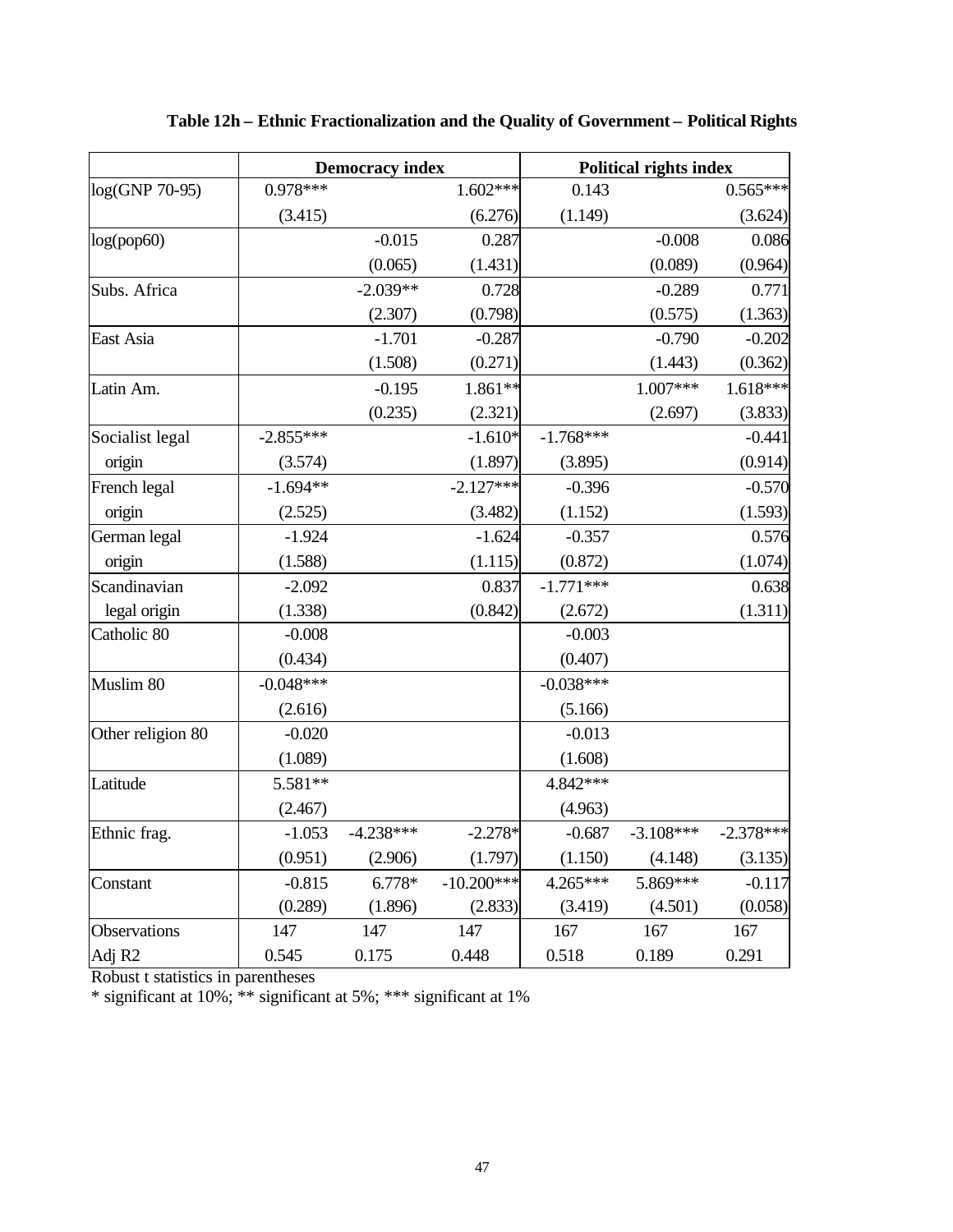|                   |             | Property rights index |             | Business regulation index |             |             |
|-------------------|-------------|-----------------------|-------------|---------------------------|-------------|-------------|
| $log(GNP 70-95)$  | $0.397***$  |                       | $0.486***$  | $0.473***$                |             | $0.438***$  |
|                   | (5.689)     |                       | (9.259)     | (6.894)                   |             | (6.818)     |
| log(pop60)        |             | $-0.094*$             | 0.004       |                           | $-0.124***$ | $-0.038$    |
|                   |             | (1.819)               | (0.134)     |                           | (2.720)     | (1.096)     |
| Subs. Africa      |             | $-1.071***$           | $-0.161$    |                           | $-1.007***$ | $-0.192$    |
|                   |             | (4.287)               | (0.664)     |                           | (5.362)     | (0.832)     |
| East Asia         |             | $-0.297$              | 0.101       |                           | $-0.242$    | 0.164       |
|                   |             | (0.639)               | (0.418)     |                           | (0.617)     | (0.646)     |
| Latin Am.         |             | $-0.435*$             | $-0.005$    |                           | $-0.409**$  | $-0.171$    |
|                   |             | (1.953)               | (0.022)     |                           | (2.056)     | (0.821)     |
| Socialist legal   | $-1.377***$ |                       | $-1.020***$ | $-0.699***$               |             | $-0.586***$ |
| origin            | (6.226)     |                       | (5.176)     | (3.167)                   |             | (2.724)     |
| French legal      | $-0.628***$ |                       | $-0.597***$ | $-0.248$                  |             | $-0.279**$  |
| origin            | (3.462)     |                       | (3.838)     | (1.565)                   |             | (2.091)     |
| German legal      | 0.008       |                       | 0.168       | $-0.908***$               |             | $-0.817***$ |
| origin            | (0.035)     |                       | (0.791)     | (4.498)                   |             | (3.053)     |
| Scandinavian      | $-0.418$    |                       | $-0.073$    | $-0.824*$                 |             | $-0.945***$ |
| legal origin      | (1.038)     |                       | (0.286)     | (1.785)                   |             | (3.740)     |
| Catholic 80       | 0.002       |                       |             | 0.001                     |             |             |
|                   | (0.466)     |                       |             | (0.245)                   |             |             |
| Muslim 80         | $-0.001$    |                       |             | 0.003                     |             |             |
|                   | (0.190)     |                       |             | (0.522)                   |             |             |
| Other religion 80 | 0.002       |                       |             | 0.005                     |             |             |
|                   | (0.397)     |                       |             | (1.023)                   |             |             |
| Latitude          | 1.455***    |                       |             | 0.248                     |             |             |
|                   | (3.100)     |                       |             | (0.507)                   |             |             |
| Linguistic frag.  | 0.170       | 0.139                 | 0.187       | $-0.099$                  | 0.098       | $-0.049$    |
|                   | (0.649)     | (0.331)               | (0.582)     | (0.442)                   | (0.317)     | (0.194)     |
| Constant          | 0.380       | 5.128***              | 0.134       | $-0.711$                  | 4.995***    | 0.513       |
|                   | (0.640)     | (6.333)               | (0.173)     | (1.158)                   | (7.012)     | (0.583)     |
| Observations      | 138         | 138                   | 138         | 138                       | 138         | 138         |
| Adj R2            | 0.591       | 0.115                 | 0.569       | 0.472                     | 0.176       | 0.470       |

**Table 13a – Linguistic Fractionalization and the Quality of Government – Business Climate**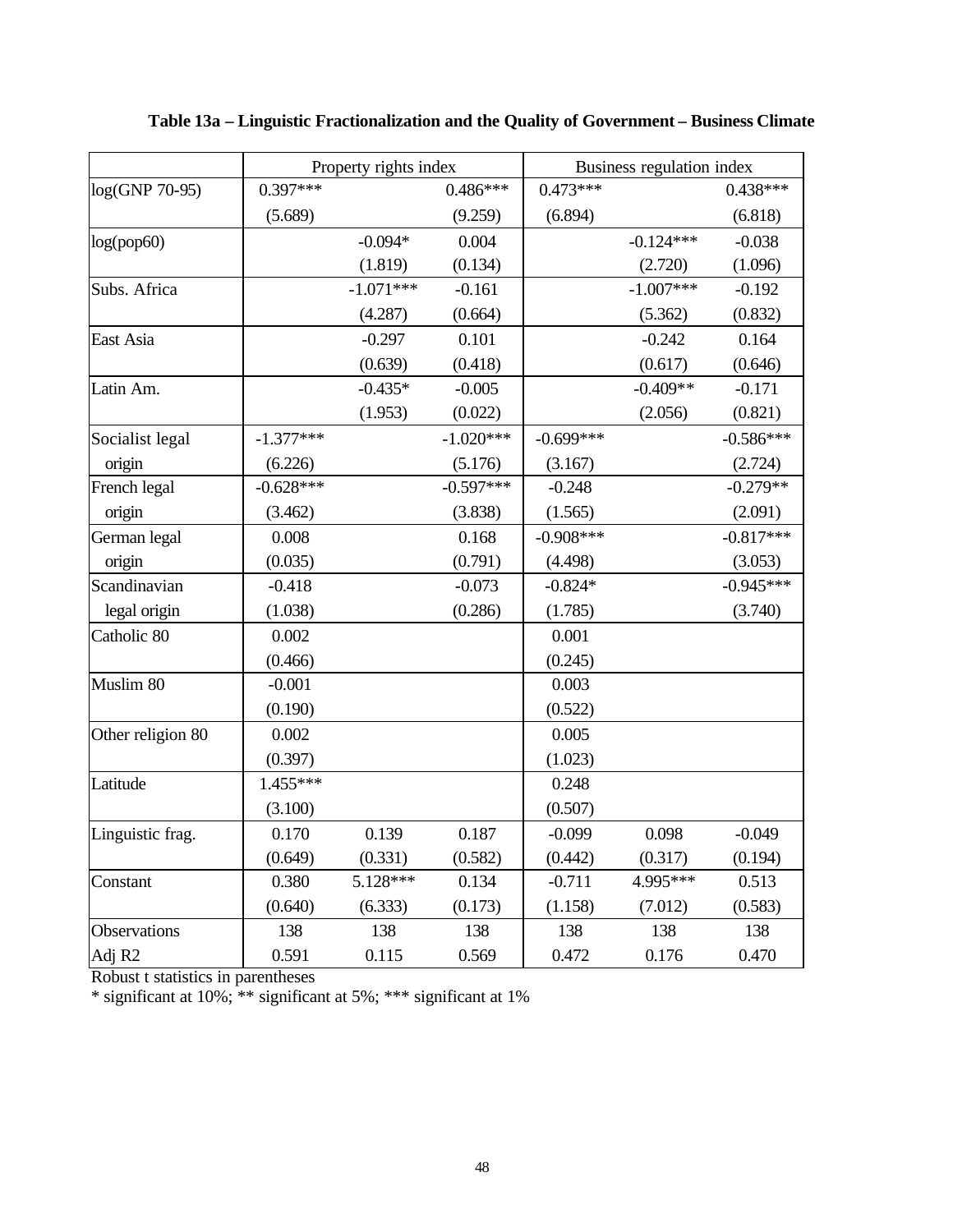|                   |           | Corruption  |            | Bureaucratic delays |             |            |
|-------------------|-----------|-------------|------------|---------------------|-------------|------------|
| $log(GNP 70-95)$  | $0.468**$ |             | $1.012***$ | $0.664***$          |             | $0.879***$ |
|                   | (2.538)   |             | (5.481)    | (3.725)             |             | (7.399)    |
| log(pop60)        |           | 0.037       | $0.261***$ |                     | $-0.174$    | 0.062      |
|                   |           | (0.325)     | (2.754)    |                     | (1.106)     | (0.516)    |
| Subs. Africa      |           | $-1.248**$  | $1.350**$  |                     | $-0.849$    | 0.431      |
|                   |           | (2.169)     | (2.292)    |                     | (0.904)     | (0.701)    |
| East Asia         |           | $-0.893$    | 0.033      |                     | $-0.180$    | 0.571      |
|                   |           | (1.263)     | (0.060)    |                     | (0.286)     | (1.631)    |
| Latin Am.         |           | $-2.539***$ | $-0.983**$ |                     | $-1.420***$ | 0.187      |
|                   |           | (5.727)     | (2.079)    |                     | (4.296)     | (0.520)    |
| Socialist legal   | $-0.596$  |             | 0.710      | $-0.778$            |             | $-0.425$   |
| origin            | (1.151)   |             | (1.309)    | (1.574)             |             | (0.840)    |
| French legal      | $-0.185$  |             | $-0.147$   | $-0.581**$          |             | $-0.737**$ |
| origin            | (0.464)   |             | (0.377)    | (2.039)             |             | (2.336)    |
| German legal      | 0.073     |             | 0.010      | 0.022               |             | 0.115      |
| origin            | (0.117)   |             | (0.014)    | (0.073)             |             | (0.292)    |
| Scandinavian      | 0.778     |             | 2.039***   | $-1.426**$          |             | 0.099      |
| legal origin      | (0.648)   |             | (4.349)    | (2.122)             |             | (0.279)    |
| Catholic 80       | $-0.003$  |             |            | $-0.019**$          |             |            |
|                   | (0.201)   |             |            | (2.057)             |             |            |
| Muslim 80         | $-0.013$  |             |            | $-0.027***$         |             |            |
|                   | (0.946)   |             |            | (2.903)             |             |            |
| Other religion 80 | 0.004     |             |            | $-0.014$            |             |            |
|                   | (0.319)   |             |            | (1.587)             |             |            |
| Latitude          | 5.073***  |             |            | 0.234               |             |            |
|                   | (3.699)   |             |            | (0.225)             |             |            |
| Linguistic frag.  | 0.016     | $-2.082**$  | $-1.760**$ | 0.085               | $-0.707$    | 0.261      |
|                   | (0.024)   | (2.387)     | (2.595)    | (0.177)             | (0.777)     | (0.398)    |
| Constant          | 1.229     | 6.842***    | $-5.351**$ | 1.404               | 8.147***    | $-3.162$   |
|                   | (0.673)   | (3.876)     | (2.322)    | (0.803)             | (3.109)     | (1.310)    |
| Observations      | 120       | 120         | 120        | 58                  | 58          | 58         |
| Adj R2            | 0.511     | 0.233       | 0.501      | 0.727               | 0.092       | 0.666      |

#### **Table 13b – Linguistic Fractionalization and the Quality of Government – Corruption and Bureaucratic Quality**

Robust t statistics in parentheses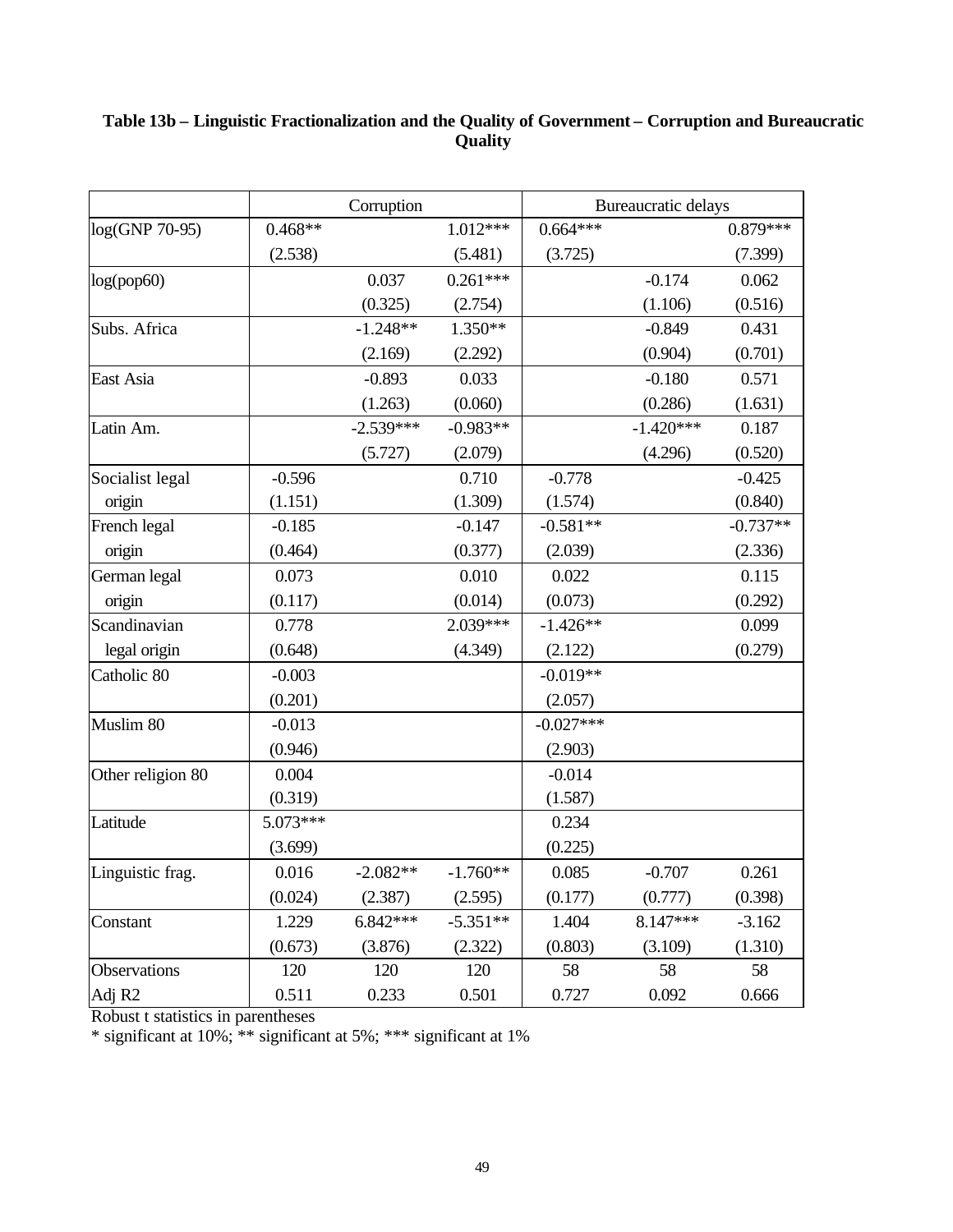|                   |             | Tax compliance |             |           | Top marginal tax rate |              |  |  |
|-------------------|-------------|----------------|-------------|-----------|-----------------------|--------------|--|--|
| $log(GNP 70-95)$  | $0.489***$  |                | 0.245       | 2.511     |                       | 1.966*       |  |  |
|                   | (3.181)     |                | (1.484)     | (1.487)   |                       | (1.763)      |  |  |
| log(pop60)        |             | $-0.162*$      | $-0.081$    |           | 0.620                 | 0.712        |  |  |
|                   |             | (1.816)        | (0.908)     |           | (0.769)               | (0.848)      |  |  |
| Subs. Africa      |             | $-0.852**$     | $-1.287***$ |           | $-4.185$              | $-0.133$     |  |  |
|                   |             | (2.138)        | (3.224)     |           | (1.039)               | (0.030)      |  |  |
| East Asia         |             | 0.245          | 0.171       |           | $-12.796***$          | $-9.841***$  |  |  |
|                   |             | (0.694)        | (0.526)     |           | (4.191)               | (2.877)      |  |  |
| Latin Am.         |             | $-0.712*$      | $-0.054$    |           | $-17.554***$          | $-14.468***$ |  |  |
|                   |             | (1.939)        | (0.113)     |           | (5.988)               | (4.170)      |  |  |
| Socialist legal   | $-0.929**$  |                | $-1.446***$ | 11.849**  |                       | $7.153*$     |  |  |
| origin            | (2.387)     |                | (3.251)     | (2.239)   |                       | (1.870)      |  |  |
| French legal      | $-1.004***$ |                | $-1.295***$ | 8.140**   |                       | 6.638**      |  |  |
| origin            | (3.849)     |                | (4.107)     | (2.067)   |                       | (2.614)      |  |  |
| German legal      | $-0.522*$   |                | $-0.552*$   | 6.624     |                       | 6.175        |  |  |
| origin            | (2.002)     |                | (1.764)     | (1.037)   |                       | (1.008)      |  |  |
| Scandinavian      | $-1.066$    |                | $-1.069***$ | 10.121    |                       | 12.575**     |  |  |
| legal origin      | (1.563)     |                | (3.142)     | (1.498)   |                       | (2.524)      |  |  |
| Catholic 80       | $-0.007$    |                |             | $-0.072$  |                       |              |  |  |
|                   | (0.766)     |                |             | (0.826)   |                       |              |  |  |
| Muslim 80         | 0.004       |                |             | 0.021     |                       |              |  |  |
|                   | (0.399)     |                |             | (0.252)   |                       |              |  |  |
| Other religion 80 | $-0.002$    |                |             | 0.000     |                       |              |  |  |
|                   | (0.259)     |                |             | (0.001)   |                       |              |  |  |
| Latitude          | $-0.991$    |                |             | 16.697    |                       |              |  |  |
|                   | (1.309)     |                |             | (1.566)   |                       |              |  |  |
| Linguistic frag.  | $-0.368$    | 0.042          | $-0.248$    | 15.744*** | $-0.448$              | 6.030        |  |  |
|                   | (0.750)     | (0.070)        | (0.454)     | (2.974)   | (0.086)               | (0.959)      |  |  |
| Constant          | 0.581       | 5.909***       | 3.383       | 8.711     | 38.555***             | 13.021       |  |  |
|                   | (0.305)     | (4.087)        | (1.376)     | (0.654)   | (2.965)               | (0.783)      |  |  |
| Observations      | 48          | 48             | 48          | 81        | 81                    | 81           |  |  |
| Adj R2            | 0.491       | 0.085          | 0.475       | 0.265     | 0.350                 | 0.414        |  |  |

**Table 13c – Linguistic Fractionalization and the Quality of Government – Taxation**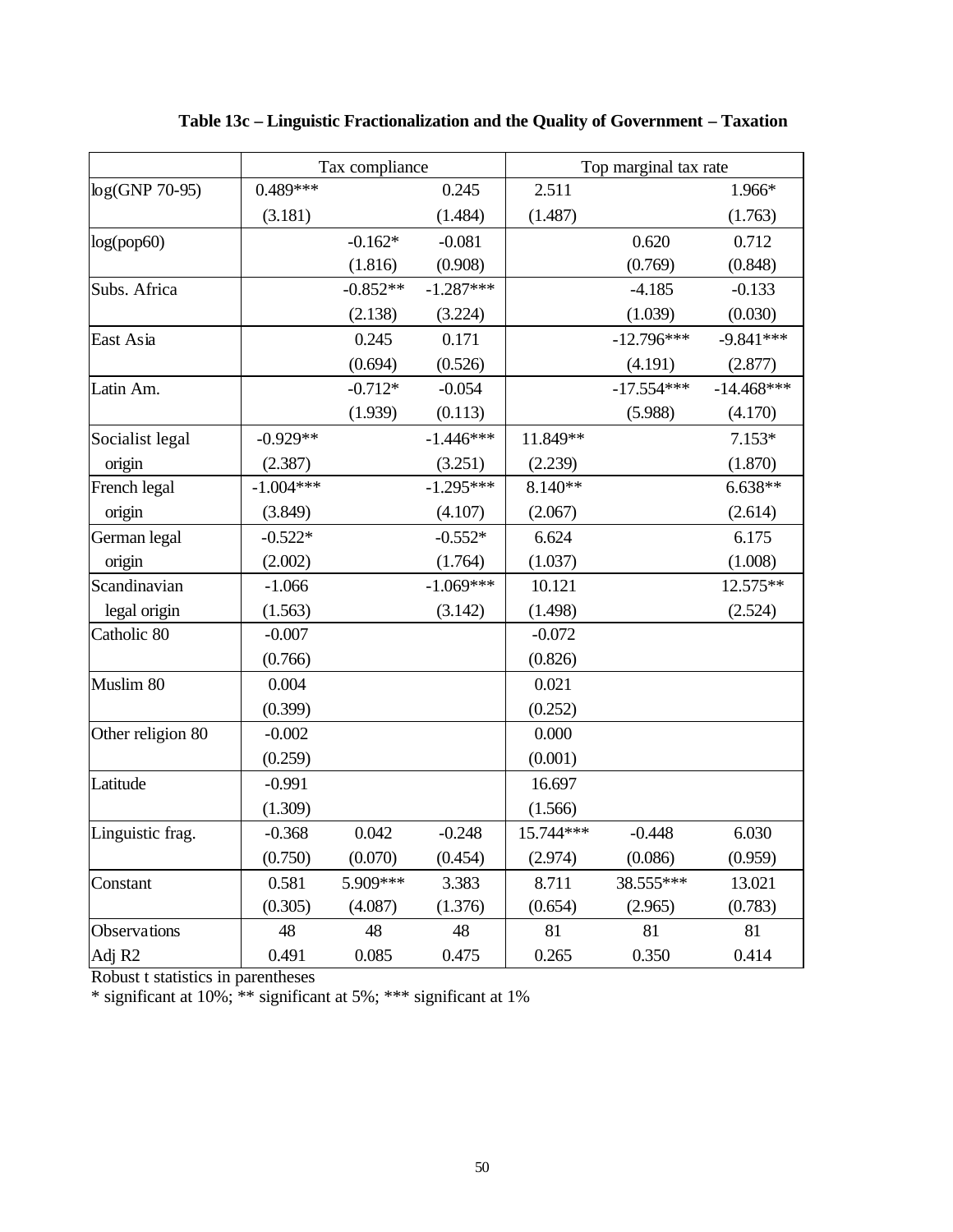|                   |             | SOEs in the economy |             | Public sector employment / total pop. |             |            |
|-------------------|-------------|---------------------|-------------|---------------------------------------|-------------|------------|
| $log(GNP 70-95)$  | $0.459*$    |                     | $0.458**$   | 1.372***                              |             | $1.135***$ |
|                   | (1.775)     |                     | (2.164)     | (5.279)                               |             | (6.345)    |
| log(pop60)        |             | $-0.361**$          | $-0.357**$  |                                       | $-0.380**$  | $-0.181*$  |
|                   |             | (2.327)             | (2.531)     |                                       | (2.262)     | (1.819)    |
| Subs. Africa      |             | $-0.532$            | 0.002       |                                       | $-4.765***$ | $-1.312**$ |
|                   |             | (0.917)             | (0.003)     |                                       | (7.897)     | (2.243)    |
| East Asia         |             | 1.733**             | 1.344*      |                                       | $-3.432***$ | $-1.527**$ |
|                   |             | (2.304)             | (1.809)     |                                       | (5.802)     | (2.112)    |
| Latin Am.         |             | 1.068**             | 1.079*      |                                       | $-3.027***$ | $-0.449$   |
|                   |             | (2.009)             | (1.708)     |                                       | (3.924)     | (0.740)    |
| Socialist legal   | $-3.237***$ |                     | $-2.828***$ | 2.488***                              |             | 2.303***   |
| origin            | (3.292)     |                     | (3.338)     | (3.636)                               |             | (3.942)    |
| French legal      | $-0.096$    |                     | $-0.189$    | $-0.532$                              |             | $-0.526$   |
| origin            | (0.162)     |                     | (0.387)     | (1.336)                               |             | (1.460)    |
| German legal      | 0.120       |                     | 0.445       | $-2.483**$                            |             | $-1.852*$  |
| origin            | (0.115)     |                     | (0.363)     | (2.504)                               |             | (1.905)    |
| Scandinavian      | $-1.869$    |                     | $-1.661*$   | $6.603***$                            |             | 6.896***   |
| legal origin      | (1.374)     |                     | (1.830)     | (4.366)                               |             | (5.665)    |
| Catholic 80       | $-0.005$    |                     |             | $-0.004$                              |             |            |
|                   | (0.274)     |                     |             | (0.344)                               |             |            |
| Muslim 80         | $-0.010$    |                     |             | 0.008                                 |             |            |
|                   | (0.598)     |                     |             | (0.796)                               |             |            |
| Other religion 80 | $-0.006$    |                     |             | 0.001                                 |             |            |
|                   | (0.337)     |                     |             | (0.069)                               |             |            |
| Latitude          | $-1.243$    |                     |             | 0.308                                 |             |            |
|                   | (0.649)     |                     |             | (0.154)                               |             |            |
| Linguistic frag.  | $-0.702$    | 0.044               | $-0.020$    | $-0.452$                              | $-0.206$    | 0.485      |
|                   | (0.858)     | (0.049)             | (0.023)     | (0.780)                               | (0.205)     | (0.665)    |
| Constant          | 2.473       | 9.744***            | $6.532**$   | $-6.015***$                           | 12.355***   | $-1.161$   |
|                   | (1.050)     | (4.062)             | (2.181)     | (3.099)                               | (4.291)     | (0.523)    |
| Observations      | 100         | 100                 | 100         | 115                                   | 115         | 115        |
| Adj R2            | 0.129       | 0.123               | 0.248       | 0.709                                 | 0.369       | 0.720      |

**Table 13d – Linguistic Fractionalization and the Quality of Government – Size of the Public Sector**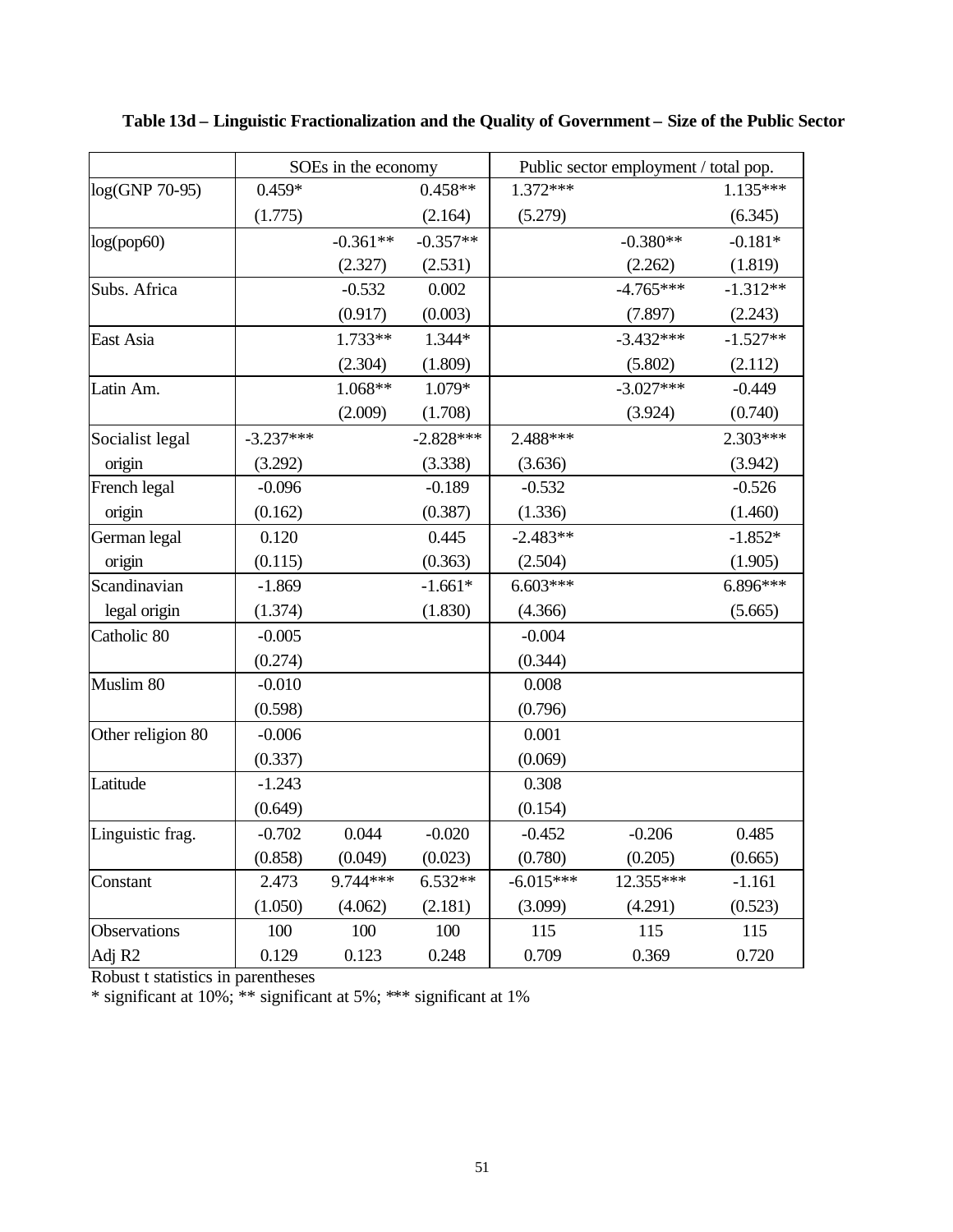|                    |           | Government consumption / GDP |             | Transfers and subsidies / GDP |              |             |
|--------------------|-----------|------------------------------|-------------|-------------------------------|--------------|-------------|
| $log(GNP 70-95)$   | $1.143*$  |                              | 1.093**     | $1.665***$                    |              | 2.964***    |
|                    | (1.950)   |                              | (2.528)     | (3.044)                       |              | (4.827)     |
| log(pop60)         |           | $-1.305***$                  | $-1.042***$ |                               | 0.232        | $0.571*$    |
|                    |           | (4.328)                      | (3.259)     |                               | (0.670)      | (1.739)     |
| Subs. Africa       |           | $-3.794**$                   | $-1.397$    |                               | $-9.695***$  | $-2.943$    |
|                    |           | (2.370)                      | (0.834)     |                               | (4.950)      | (1.654)     |
| East Asia          |           | $-5.338***$                  | $-4.767***$ |                               | $-12.196***$ | $-8.804***$ |
|                    |           | (3.626)                      | (2.697)     |                               | (8.059)      | (5.478)     |
| Latin Am.          |           | $-5.420***$                  | $-3.791***$ |                               | $-10.530***$ | $-5.317***$ |
|                    |           | (4.600)                      | (3.026)     |                               | (7.281)      | (3.586)     |
| Socialist legal    | $-0.969$  |                              | $-1.875$    | $6.217**$                     |              | 8.403***    |
| origin             | (0.325)   |                              | (0.679)     | (2.053)                       |              | (3.184)     |
| French legal       | $-0.766$  |                              | $-0.911$    | 0.257                         |              | 0.194       |
| origin             | (0.681)   |                              | (1.009)     | (0.203)                       |              | (0.176)     |
| German legal       | $-3.450*$ |                              | $-1.739$    | $-3.636$                      |              | $-2.628$    |
| origin             | (1.723)   |                              | (0.814)     | (1.552)                       |              | (1.131)     |
| Scandinavian       | $-0.929$  |                              | 1.774       | $-0.132$                      |              | 2.438       |
| legal origin       | (0.292)   |                              | (0.679)     | (0.030)                       |              | (0.860)     |
| Catholic 80        | $-0.055$  |                              |             | 0.029                         |              |             |
|                    | (1.645)   |                              |             | (0.667)                       |              |             |
| Muslim 80          | $-0.022$  |                              |             | $-0.006$                      |              |             |
|                    | (0.663)   |                              |             | (0.163)                       |              |             |
| Other religion 80  | $-0.054$  |                              |             | 0.021                         |              |             |
|                    | (1.380)   |                              |             | (0.524)                       |              |             |
| Latitude           | 3.830     |                              |             | 24.207***                     |              |             |
|                    | (1.154)   |                              |             | (6.069)                       |              |             |
| Linguistic frag.   | 1.053     | 0.101                        | 0.672       | 0.249                         | $-6.048**$   | $-2.949$    |
|                    | (0.596)   | (0.049)                      | (0.335)     | (0.117)                       | (2.203)      | (1.334)     |
| Constant           | 9.865*    | 37.969***                    | 25.142***   | $-12.660**$                   | 13.632**     | $-18.857**$ |
|                    | (1.703)   | (7.706)                      | (3.752)     | (2.248)                       | (2.366)      | (2.336)     |
| Observations       | 100       | 100                          | 100         | 86                            | 86           | 86          |
| Adj R <sub>2</sub> | 0.181     | 0.240                        | 0.291       | 0.691                         | 0.586        | 0.718       |

**Table 13e – Linguistic Fractionalization and the Quality of Government – Size of the Government**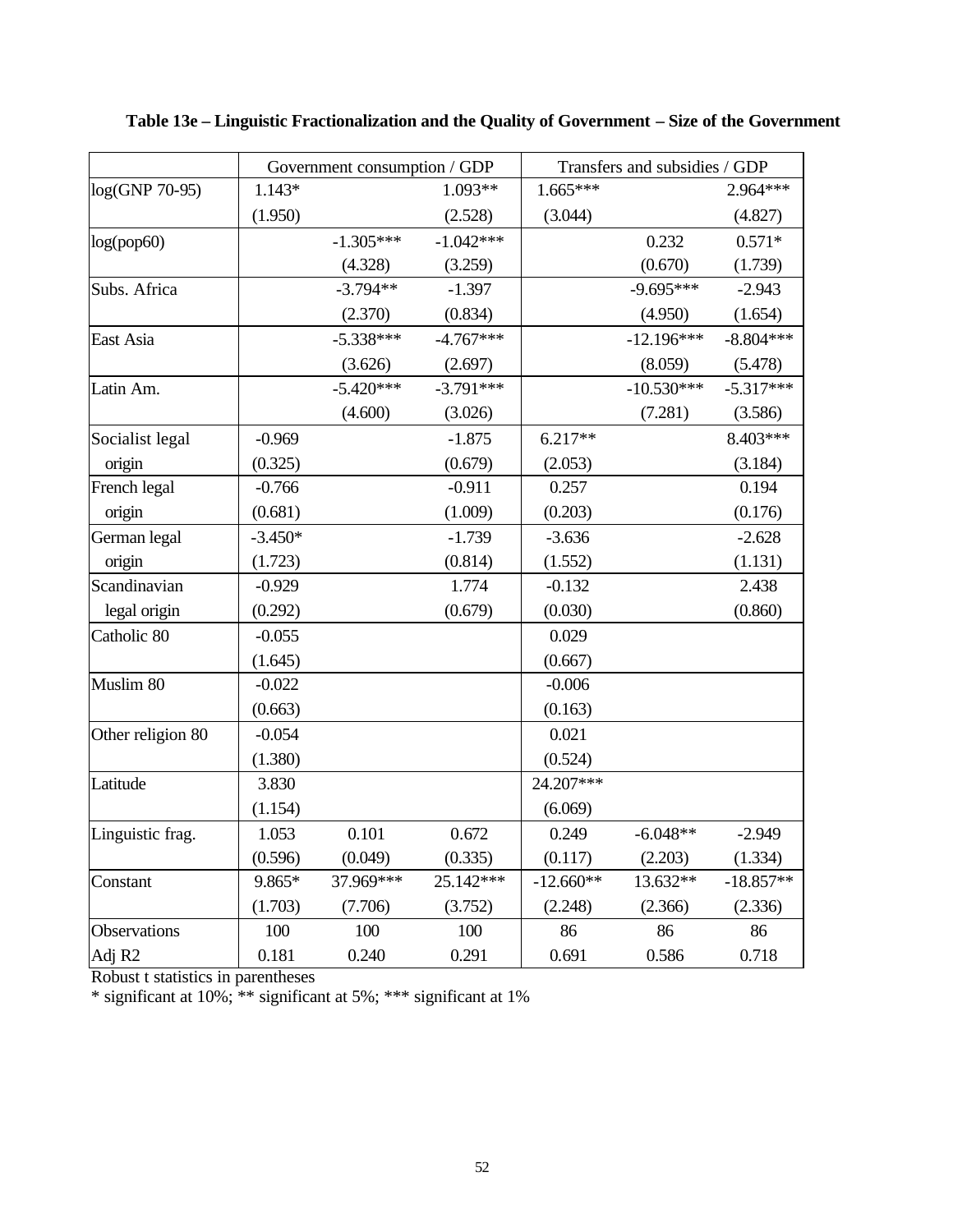|                    |             | Infrastructure quality |            |             | Log infant mortality |             |  |
|--------------------|-------------|------------------------|------------|-------------|----------------------|-------------|--|
| $log(GNP 70-95)$   | $0.806***$  |                        | $1.116***$ | $-0.431***$ |                      | $-0.486***$ |  |
|                    | (4.865)     |                        | (8.942)    | (11.386)    |                      | (12.557)    |  |
| log(pop60)         |             | $-0.136$               | $0.195*$   |             | 0.039                | $-0.029$    |  |
|                    |             | (0.632)                | (1.795)    |             | (1.327)              | (1.346)     |  |
| Subs. Africa       |             | $-1.374$               | 0.184      |             | 1.268***             | 0.132       |  |
|                    |             | (1.278)                | (0.295)    |             | (8.151)              | (0.959)     |  |
| East Asia          |             | $-1.015$               | $-0.091$   |             | $0.495**$            | $-0.079$    |  |
|                    |             | (1.247)                | (0.256)    |             | (2.200)              | (0.562)     |  |
| Latin Am.          |             | $-1.891***$            | $-0.091$   |             | $0.606***$           | $-0.072$    |  |
|                    |             | (4.508)                | (0.250)    |             | (4.472)              | (0.627)     |  |
| Socialist legal    | $-1.852***$ |                        | $-1.321**$ | $-0.152$    |                      | $-0.388***$ |  |
| origin             | (3.701)     |                        | (2.518)    | (1.293)     |                      | (3.314)     |  |
| French legal       | $-0.492*$   |                        | $-0.691**$ | $0.184**$   |                      | $0.219**$   |  |
| origin             | (1.845)     |                        | (2.046)    | (2.252)     |                      | (2.500)     |  |
| German legal       | 0.180       |                        | 0.441      | 0.022       |                      | $-0.117$    |  |
| origin             | (0.410)     |                        | (1.143)    | (0.160)     |                      | (0.731)     |  |
| Scandinavian       | $-2.093**$  |                        | 0.237      | $-0.294$    |                      | $-0.505***$ |  |
| legal origin       | (2.666)     |                        | (0.699)    | (1.274)     |                      | (3.545)     |  |
| Catholic 80        | $-0.025**$  |                        |            | $-0.002$    |                      |             |  |
|                    | (2.631)     |                        |            | (0.861)     |                      |             |  |
| Muslim 80          | $-0.032***$ |                        |            | 0.003       |                      |             |  |
|                    | (3.585)     |                        |            | (1.375)     |                      |             |  |
| Other religion 80  | $-0.019**$  |                        |            | $-0.003$    |                      |             |  |
|                    | (2.119)     |                        |            | (1.130)     |                      |             |  |
| Latitude           | 1.589*      |                        |            | $-0.879***$ |                      |             |  |
|                    | (1.752)     |                        |            | (2.891)     |                      |             |  |
| Linguistic frag.   | 0.290       | $-0.566$               | 0.628      | $0.285**$   | $0.529*$             | 0.244       |  |
|                    | (0.595)     | (0.456)                | (0.905)    | (2.334)     | (1.937)              | (1.605)     |  |
| Constant           | 1.176       | 8.571**                | $-6.307**$ | 7.079***    | 2.492***             | 7.622***    |  |
|                    | (0.736)     | (2.464)                | (2.606)    | (20.405)    | (5.405)              | (16.382)    |  |
| Observations       | 58          | 58                     | 58         | 161         | 161                  | 161         |  |
| Adj R <sub>2</sub> | 0.824       | 0.103                  | 0.775      | 0.832       | 0.419                | 0.786       |  |

**Table 13f – Linguistic Fractionalization and the Quality of Government – Public Goods**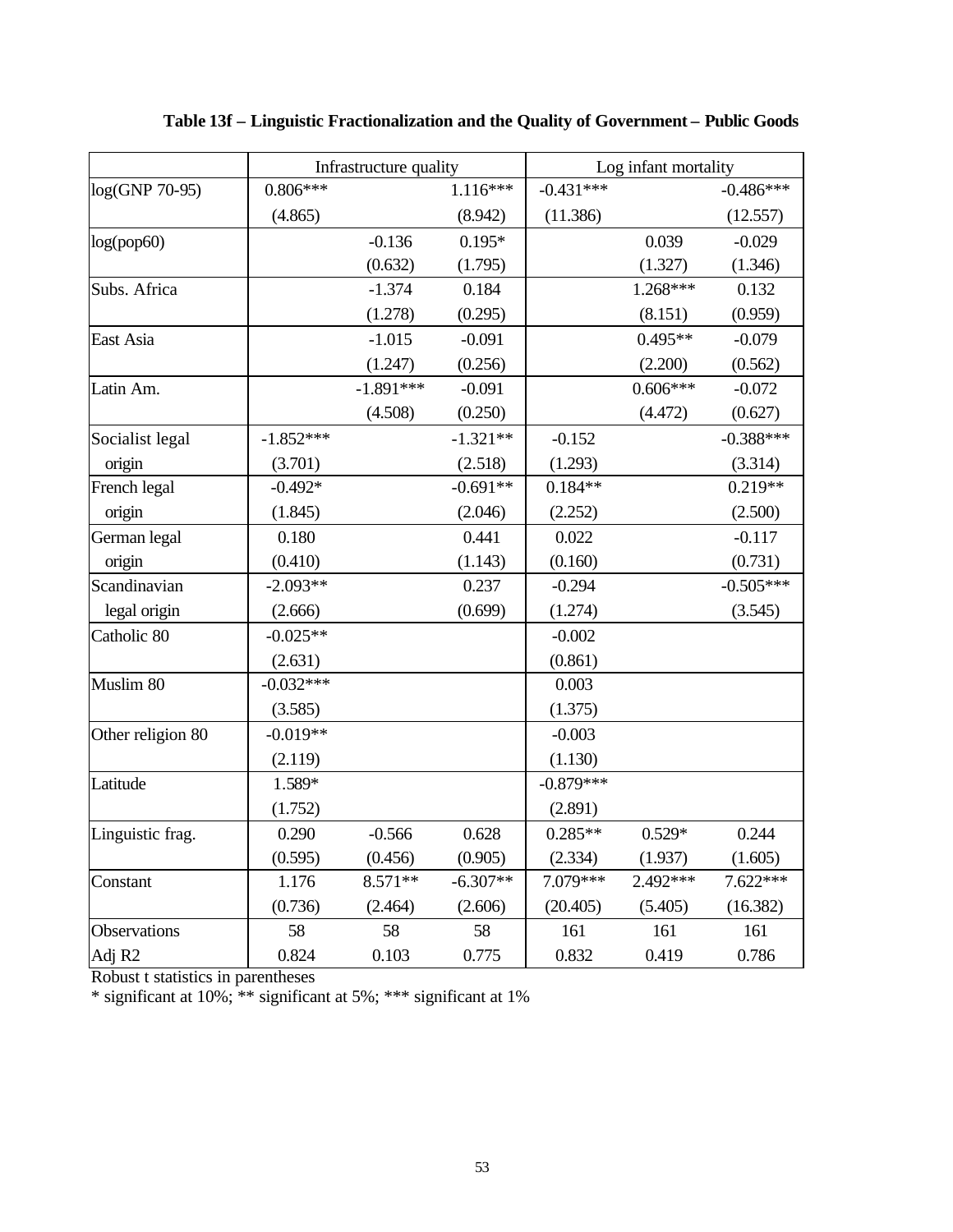|                    |                   | Illiteracy rate |                   |            | Log school attainment |             |  |
|--------------------|-------------------|-----------------|-------------------|------------|-----------------------|-------------|--|
| log(GNP 70-95)     | $-10.392***$      |                 | $-10.601***$      | $0.289***$ |                       | $0.341***$  |  |
|                    | (11.597)          |                 | (7.362)           | (7.279)    |                       | (10.628)    |  |
| log(pop60)         |                   | 1.099           | $-1.567**$        |            | $-0.017$              | 0.016       |  |
|                    |                   | (1.567)         | (2.104)           |            | (0.616)               | (0.907)     |  |
| Subs. Africa       |                   | 10.672*         | $-4.373$          |            | $-0.641***$           | $-0.079$    |  |
|                    |                   | (1.894)         | (0.904)           |            | (3.431)               | (0.601)     |  |
| East Asia          |                   | $-16.647***$    | $-18.171***$      |            | $-0.068$              | 0.051       |  |
|                    |                   | (2.792)         | (3.227)           |            | (0.395)               | (0.347)     |  |
| Latin Am.          |                   | $-17.323***$    | $-21.442***$      |            | $-0.220*$             | $0.305***$  |  |
|                    |                   | (4.229)         | (5.860)           |            | (1.867)               | (3.120)     |  |
| Socialist legal    | $-7.109$          |                 | $-2.418$          | $0.388***$ |                       | $0.600***$  |  |
| origin             | (0.766)           |                 | (0.284)           | (3.772)    |                       | (7.131)     |  |
| French legal       | 3.647             |                 | 5.513*            | $-0.175**$ |                       | $-0.212***$ |  |
| origin             | (1.150)           |                 | (1.752)           | (2.631)    |                       | (3.147)     |  |
| German legal       | $-1.076$          |                 | 5.337             | $-0.210**$ |                       | $-0.185*$   |  |
| origin             | (0.226)           |                 | (0.828)           | (2.364)    |                       | (1.960)     |  |
| Scandinavian       | 0.000             |                 | 0.000             | $-0.086$   |                       | $-0.051$    |  |
| legal origin       | $\left( .\right)$ |                 | $\left( .\right)$ | (0.441)    |                       | (0.556)     |  |
| Catholic 80        | 0.025             |                 |                   | 0.002      |                       |             |  |
|                    | (0.261)           |                 |                   | (0.605)    |                       |             |  |
| Muslim 80          | $0.305***$        |                 |                   | $-0.003$   |                       |             |  |
|                    | (3.700)           |                 |                   | (1.418)    |                       |             |  |
| Other religion 80  | 0.078             |                 |                   | 0.001      |                       |             |  |
|                    | (0.661)           |                 |                   | (0.280)    |                       |             |  |
| Latitude           | $-5.493$          |                 |                   | 0.114      |                       |             |  |
|                    | (0.476)           |                 |                   | (0.423)    |                       |             |  |
| Linguistic frag.   | 17.143***         | 17.727**        | 13.859**          | $-0.157$   | $-0.503*$             | 0.083       |  |
|                    | (3.590)           | (2.221)         | (2.060)           | (1.419)    | (1.986)               | (0.585)     |  |
| Constant           | 82.964***         | 10.320          | 127.504***        | $-0.599*$  | $2.102***$            | $-1.311***$ |  |
|                    | (8.953)           | (0.990)         | (6.293)           | (1.740)    | (4.928)               | (2.951)     |  |
| Observations       | 111               | 111             | 111               | 97         | 97                    | 97          |  |
| Adj R <sub>2</sub> | 0.693             | 0.443           | 0.639             | 0.779      | 0.378                 | 0.774       |  |

**Table 13g – Linguistic Fractionalization and the Quality of Government – Schooling and Literacy**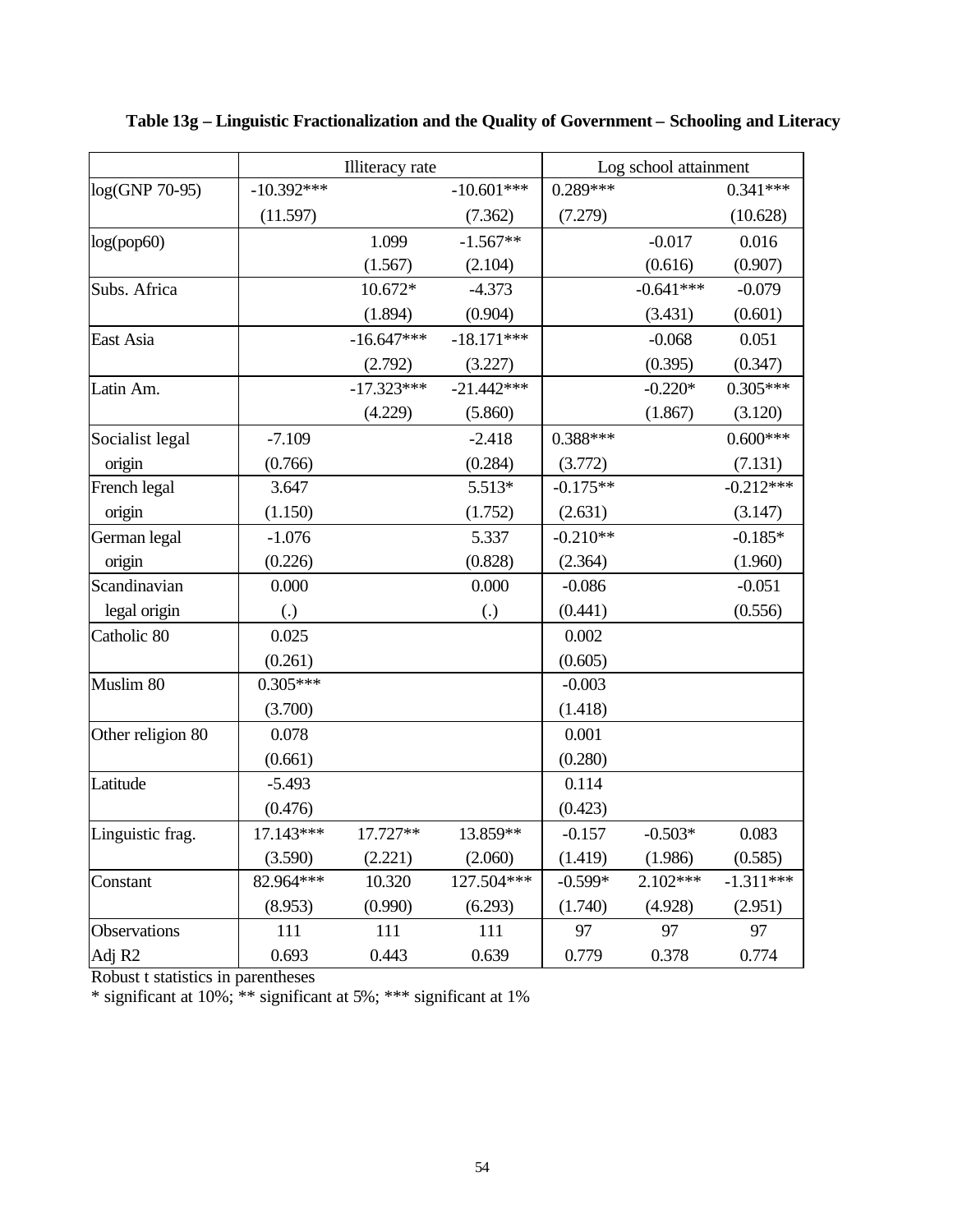|                   |             | Democracy index |              |             | Political rights index |            |  |
|-------------------|-------------|-----------------|--------------|-------------|------------------------|------------|--|
| $log(GNP 70-95)$  | $0.937***$  |                 | $1.645***$   | 0.080       |                        | $0.567***$ |  |
|                   | (3.240)     |                 | (6.488)      | (0.670)     |                        | (3.542)    |  |
| log(pop60)        |             | 0.028           | 0.313        |             | $-0.011$               | 0.082      |  |
|                   |             | (0.119)         | (1.514)      |             | (0.111)                | (0.848)    |  |
| Subs. Africa      |             | $-2.932***$     | 0.188        |             | $-0.904*$              | 0.210      |  |
|                   |             | (3.427)         | (0.209)      |             | (1.801)                | (0.376)    |  |
| East Asia         |             | $-1.619$        | $-0.308$     |             | $-0.506$               | $-0.037$   |  |
|                   |             | (1.448)         | (0.281)      |             | (0.819)                | (0.063)    |  |
| Latin Am.         |             | $-0.503$        | 1.764**      |             | 0.623                  | 1.338***   |  |
|                   |             | (0.604)         | (2.153)      |             | (1.636)                | (3.018)    |  |
| Socialist legal   | $-2.924***$ |                 | $-1.503*$    | $-1.770***$ |                        | $-0.490$   |  |
| origin            | (3.593)     |                 | (1.789)      | (3.848)     |                        | (1.000)    |  |
| French legal      | $-1.682**$  |                 | $-2.145***$  | $-0.239$    |                        | $-0.636*$  |  |
| origin            | (2.473)     |                 | (3.397)      | (0.695)     |                        | (1.667)    |  |
| German legal      | $-1.787$    |                 | $-1.252$     | $-0.247$    |                        | 0.856      |  |
| origin            | (1.509)     |                 | (0.873)      | (0.607)     |                        | (1.633)    |  |
| Scandinavian      | $-2.019$    |                 | 1.455        | $-1.969***$ |                        | $1.095**$  |  |
| legal origin      | (1.330)     |                 | (1.458)      | (3.075)     |                        | (2.088)    |  |
| Catholic 80       | $-0.008$    |                 |              | $-0.008$    |                        |            |  |
|                   | (0.436)     |                 |              | (1.098)     |                        |            |  |
| Muslim 80         | $-0.049**$  |                 |              | $-0.042***$ |                        |            |  |
|                   | (2.575)     |                 |              | (5.912)     |                        |            |  |
| Other religion 80 | $-0.020$    |                 |              | $-0.016**$  |                        |            |  |
|                   | (1.068)     |                 |              | (2.068)     |                        |            |  |
| Latitude          | $6.094***$  |                 |              | 5.102***    |                        |            |  |
|                   | (2.737)     |                 |              | (5.405)     |                        |            |  |
| Linguistic frag.  | $-0.681$    | $-1.256$        | $-0.162$     | $-0.873*$   | $-1.247*$              | $-0.715$   |  |
|                   | (0.791)     | (0.962)         | (0.159)      | (1.857)     | (1.673)                | (1.003)    |  |
| Constant          | $-0.858$    | 4.981           | $-11.783***$ | 4.953***    | 5.237***               | $-0.649$   |  |
|                   | (0.317)     | (1.344)         | (3.317)      | (4.447)     | (3.538)                | (0.308)    |  |
| Observations      | 145         | 145             | 145          | 162         | 162                    | 162        |  |
| Adj R2            | 0.543       | 0.119           | 0.432        | 0.529       | 0.101                  | 0.235      |  |

#### **Table 13h – Linguistic Fractionalization and the Quality of Government – Political Rights**

Robust t statistics in parentheses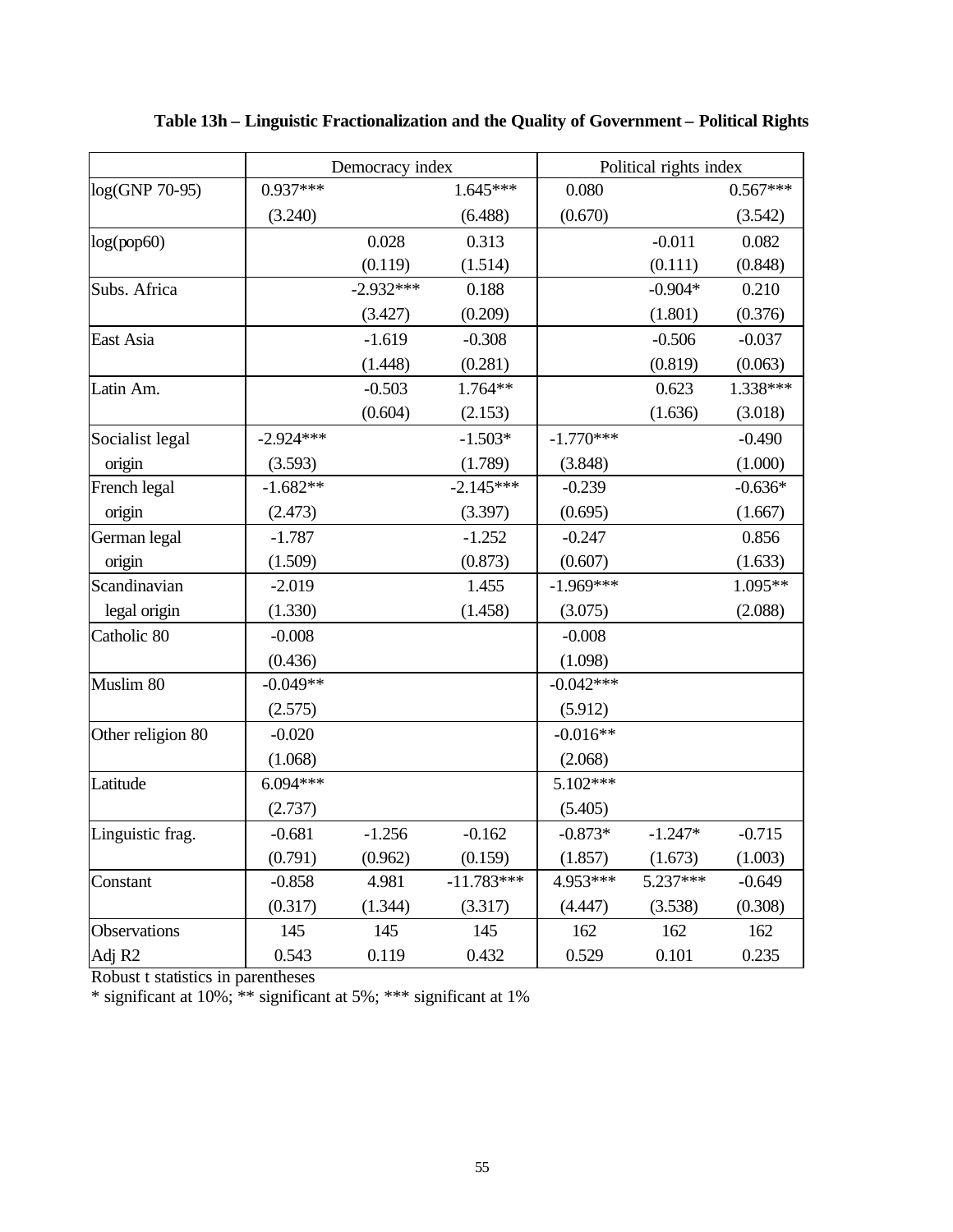|                   |             | Property rights index |             | Business regulation index |             |             |  |
|-------------------|-------------|-----------------------|-------------|---------------------------|-------------|-------------|--|
| $log(GNP 70-95)$  | $0.414***$  |                       | $0.529***$  | $0.490***$                |             | $0.444***$  |  |
|                   | (5.588)     |                       | (8.936)     | (7.157)                   |             | (6.492)     |  |
| log(pop60)        |             | $-0.108**$            | 0.005       |                           | $-0.128***$ | $-0.037$    |  |
|                   |             | (2.156)               | (0.143)     |                           | (2.959)     | (1.061)     |  |
| Subs. Africa      |             | $-1.148***$           | 0.058       |                           | $-1.123***$ | $-0.242$    |  |
|                   |             | (5.683)               | (0.242)     |                           | (7.351)     | (0.991)     |  |
| East Asia         |             | $-0.312$              | 0.179       |                           | $-0.269$    | 0.157       |  |
|                   |             | (0.690)               | (0.755)     |                           | (0.713)     | (0.627)     |  |
| Latin Am.         |             | $-0.590**$            | $-0.003$    |                           | $-0.504**$  | $-0.179$    |  |
|                   |             | (2.595)               | (0.014)     |                           | (2.502)     | (0.874)     |  |
| Socialist legal   | $-1.385***$ |                       | $-1.001***$ | $-0.687***$               |             | $-0.590***$ |  |
| origin            | (6.301)     |                       | (5.086)     | (3.140)                   |             | (2.813)     |  |
| French legal      | $-0.678***$ |                       | $-0.669***$ | $-0.264*$                 |             | $-0.277**$  |  |
| origin            | (3.629)     |                       | (3.910)     | (1.722)                   |             | (2.118)     |  |
| German legal      | $-0.032$    |                       | 0.105       | $-0.911***$               |             | $-0.838***$ |  |
| origin            | (0.145)     |                       | (0.496)     | (4.507)                   |             | (3.172)     |  |
| Scandinavian      | $-0.677$    |                       | $-0.253$    | $-0.750$                  |             | $-0.929***$ |  |
| legal origin      | (1.485)     |                       | (0.896)     | (1.351)                   |             | (3.602)     |  |
| Catholic 80       | 0.000       |                       |             | 0.002                     |             |             |  |
|                   | (0.048)     |                       |             | (0.363)                   |             |             |  |
| Muslim 80         | $-0.003$    |                       |             | 0.004                     |             |             |  |
|                   | (0.672)     |                       |             | (0.606)                   |             |             |  |
| Other religion 80 | 0.000       |                       |             | 0.006                     |             |             |  |
|                   | (0.054)     |                       |             | (1.028)                   |             |             |  |
| Latitude          | $1.276***$  |                       |             | 0.249                     |             |             |  |
|                   | (2.626)     |                       |             | (0.501)                   |             |             |  |
| Religious frag.   | $-0.333$    | $0.673*$              | $-0.327$    | 0.029                     | $0.724**$   | 0.098       |  |
|                   | (0.965)     | (1.751)               | (0.926)     | (0.095)                   | (2.535)     | (0.380)     |  |
| Constant          | 0.716       | $5.132***$            | $-0.005$    | $-0.974$                  | $4.800***$  | 0.405       |  |
|                   | (1.146)     | (6.311)               | (0.006)     | (1.402)                   | (7.163)     | (0.453)     |  |
| Observations      | 142         | 142                   | 142         | 142                       | 142         | 142         |  |
| Adj R2            | 0.589       | 0.140                 | 0.569       | 0.487                     | 0.217       | 0.485       |  |

**Table 14a – Religious Fractionalization and the Quality of Government – Business Climate**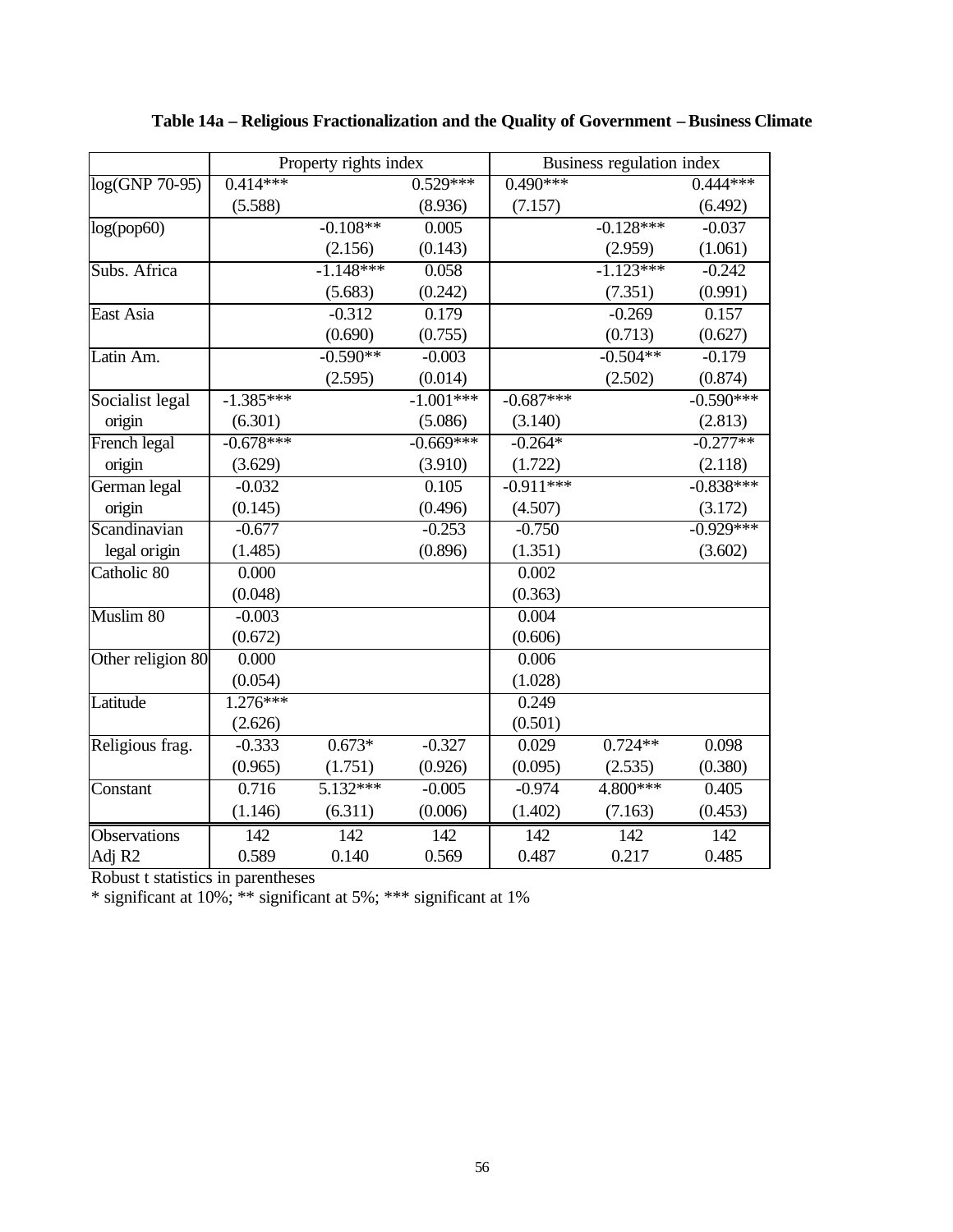|                   | Corruption       |             | Bureaucratic delays |                 |                 |                 |
|-------------------|------------------|-------------|---------------------|-----------------|-----------------|-----------------|
| $log(GNP 70-95)$  | $0.504***$       |             | 0.994***            | $0.610***$      |                 | $0.664***$      |
|                   | (2.806)          |             | (5.305)             | (3.783)         |                 | (6.201)         |
| log(pop60)        |                  | 0.018       | $0.245**$           |                 | $-0.299**$      | $-0.034$        |
|                   |                  | (0.153)     | (2.583)             |                 | (2.374)         | (0.353)         |
| Subs. Africa      |                  | $-2.551***$ | 0.544               |                 | $-2.365***$     | $-0.376$        |
|                   |                  | (5.536)     | (0.843)             |                 | (3.778)         | (0.630)         |
| East Asia         |                  | $-1.469**$  | $-0.304$            |                 | $-0.569$        | 0.295           |
|                   |                  | (2.108)     | (0.522)             |                 | (1.309)         | (1.004)         |
| Latin Am.         |                  | $-2.571***$ | $-0.836*$           |                 | $-0.862***$     | $-0.025$        |
|                   |                  | (5.405)     | (1.746)             |                 | (2.738)         | (0.091)         |
| Socialist legal   | $-0.542$         |             | $1.013**$           | $-0.905**$      |                 | $-0.759*$       |
| Origin            | (1.132)          |             | (2.039)             | (2.064)         |                 | (1.913)         |
| French legal      | $-0.192$         |             | $-0.097$            | $-0.467*$       |                 | $-0.392$        |
| Origin            | (0.475)          |             | (0.221)             | (1.706)         |                 | (1.431)         |
| German legal      | 0.026            |             | 0.292               | 0.065           |                 | 0.124           |
| origin            | (0.042)          |             | (0.494)             | (0.215)         |                 | (0.360)         |
| Scandinavian      | 1.067            |             | $2.458***$          | $-0.399$        |                 | $0.648*$        |
| legal origin      | (0.777)          |             | (4.646)             | (0.547)         |                 | (1.724)         |
| Catholic 80       | 0.000            |             |                     | $-0.009$        |                 |                 |
|                   | (0.020)          |             |                     | (0.905)         |                 |                 |
| Muslim 80         | $-0.008$         |             |                     | $-0.016$        |                 |                 |
|                   | (0.528)          |             |                     | (1.616)         |                 |                 |
| Other religion 80 | 0.007            |             |                     | $-0.007$        |                 |                 |
|                   | (0.497)          |             |                     | (0.682)         |                 |                 |
| Latitude          | $5.064***$       |             |                     | 0.433           |                 |                 |
|                   | (3.654)          |             |                     | (0.437)         |                 |                 |
| Religious frag.   | 0.382            | $1.544**$   | 0.216               | $1.134**$       | $3.190***$      | $2.016***$      |
|                   | (0.460)          | (2.053)     | (0.279)             | (2.389)         | (4.550)         | (4.242)         |
| Constant          | 0.482            | $6.037***$  | $-5.621**$          | 0.416           | $8.755***$      | $-0.611$        |
|                   | (0.255)          | (3.244)     | (2.487)             | (0.257)         | (4.148)         | (0.328)         |
| Observations      | $\overline{122}$ | 122         | $\overline{122}$    | $\overline{59}$ | $\overline{59}$ | $\overline{59}$ |
| Adj R2            | 0.513            | 0.232       | 0.490               | 0.736           | 0.333           | 0.718           |

#### **Table 14b – Religious Fractionalization and the Quality of Government – Corruption and Bureaucratic Quality**

Robust t statistics in parentheses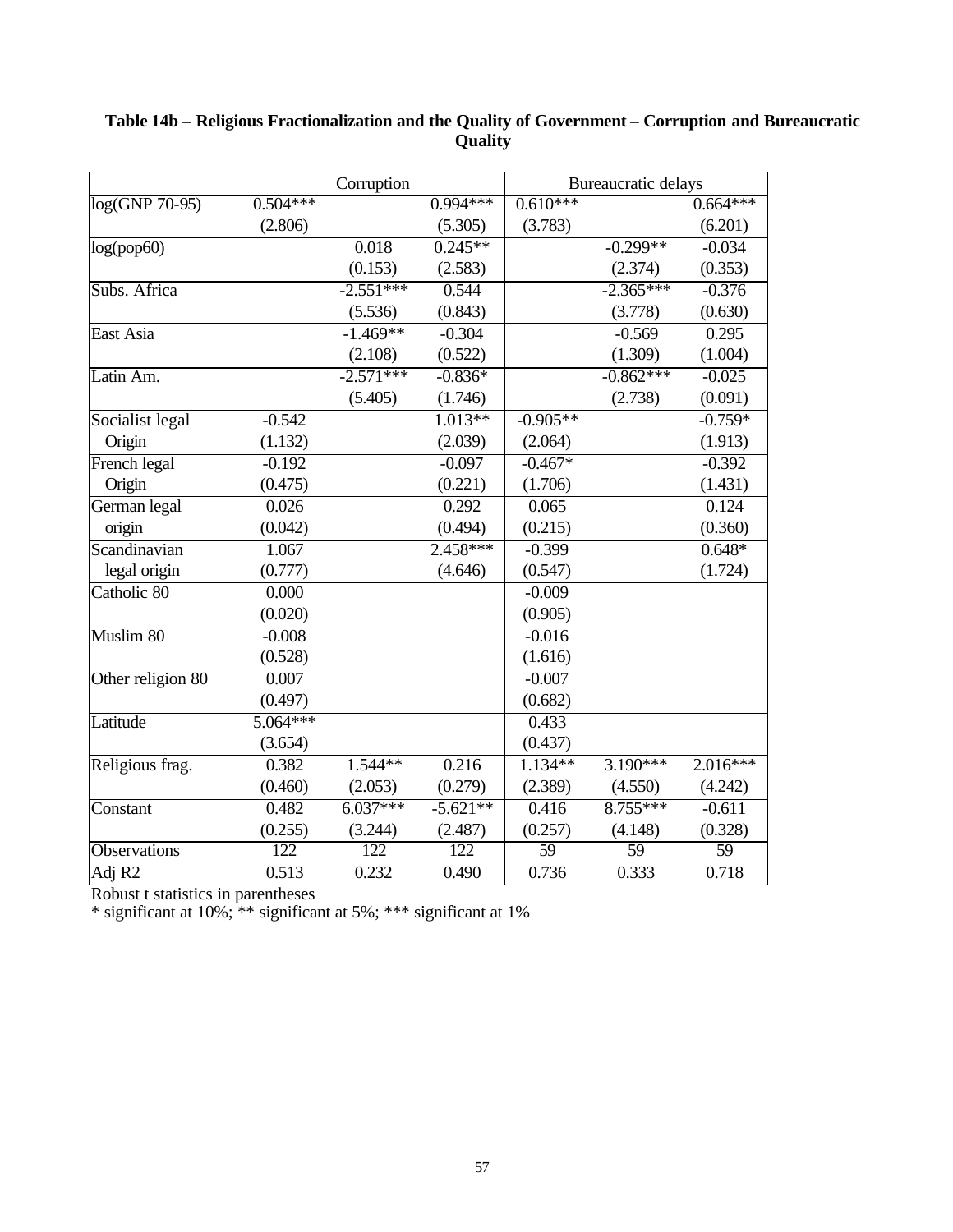|                   |             | Tax compliance |             | Top marginal tax rate |              |              |  |
|-------------------|-------------|----------------|-------------|-----------------------|--------------|--------------|--|
| $log(GNP 70-95)$  | 0.494***    |                | 0.086       | 1.232                 |              | 1.213        |  |
|                   | (3.457)     |                | (0.510)     | (0.728)               |              | (1.065)      |  |
| log(pop60)        |             | $-0.249***$    | $-0.163*$   |                       | 0.609        | 0.723        |  |
|                   |             | (3.426)        | (1.875)     |                       | (0.781)      | (0.845)      |  |
| Subs. Africa      |             | $-2.159***$    | $-1.840***$ |                       | $-3.885$     | $-0.605$     |  |
|                   |             | (6.730)        | (3.550)     |                       | (1.075)      | (0.131)      |  |
| East Asia         |             | 0.108          | $-0.058$    |                       | $-12.744***$ | $-9.543***$  |  |
|                   |             | (0.347)        | (0.181)     |                       | (4.982)      | (3.104)      |  |
| Latin Am.         |             | $-0.384$       | $-0.142$    |                       | $-17.624***$ | $-16.372***$ |  |
|                   |             | (1.225)        | (0.373)     |                       | (6.146)      | (5.074)      |  |
| Socialist legal   | $-0.899**$  |                | $-1.474***$ | 9.234                 |              | 5.740        |  |
| origin            | (2.236)     |                | (3.648)     | (1.573)               |              | (1.490)      |  |
| French legal      | $-0.921***$ |                | $-0.936***$ | 8.917*                |              | 7.428**      |  |
| origin            | (3.914)     |                | (3.142)     | (1.907)               |              | (2.572)      |  |
| German legal      | $-0.469*$   |                | $-0.402$    | 5.023                 |              | 5.425        |  |
| origin            | (1.759)     |                | (1.370)     | (0.958)               |              | (1.037)      |  |
| Scandinavian      | $-0.231$    |                | $-0.576$    | 17.275*               |              | 13.240**     |  |
| legal origin      | (0.268)     |                | (1.465)     | (1.857)               |              | (2.500)      |  |
| Catholic 80       | 0.002       |                |             | $-0.011$              |              |              |  |
|                   | (0.203)     |                |             | (0.098)               |              |              |  |
| Muslim 80         | 0.014       |                |             | 0.141                 |              |              |  |
|                   | (1.273)     |                |             | (1.232)               |              |              |  |
| Other religion 80 | 0.005       |                |             | 0.062                 |              |              |  |
|                   | (0.520)     |                |             | (0.499)               |              |              |  |
| Latitude          | $-0.724$    |                |             | 18.309                |              |              |  |
|                   | (0.884)     |                |             | (1.402)               |              |              |  |
| Religious frag.   | 0.634       | $2.288***$     | $1.387***$  | $16.736**$            | $-1.754$     | 4.674        |  |
|                   | (0.919)     | (5.119)        | (2.862)     | (2.248)               | (0.392)      | (0.884)      |  |
| Constant          | $-0.752$    | $6.437***$     | 5.284**     | 10.124                | 39.302***    | 19.067       |  |
|                   | (0.510)     | (5.451)        | (2.243)     | (0.638)               | (3.019)      | (1.035)      |  |
| Observations      | 49          | 49             | 49          | $\overline{82}$       | 82           | 82           |  |
| Adj R2            | 0.526       | 0.410          | 0.562       | 0.223                 | 0.358        | 0.415        |  |

**Table 14c – Religious Fractionalization and the Quality of Government – Taxation**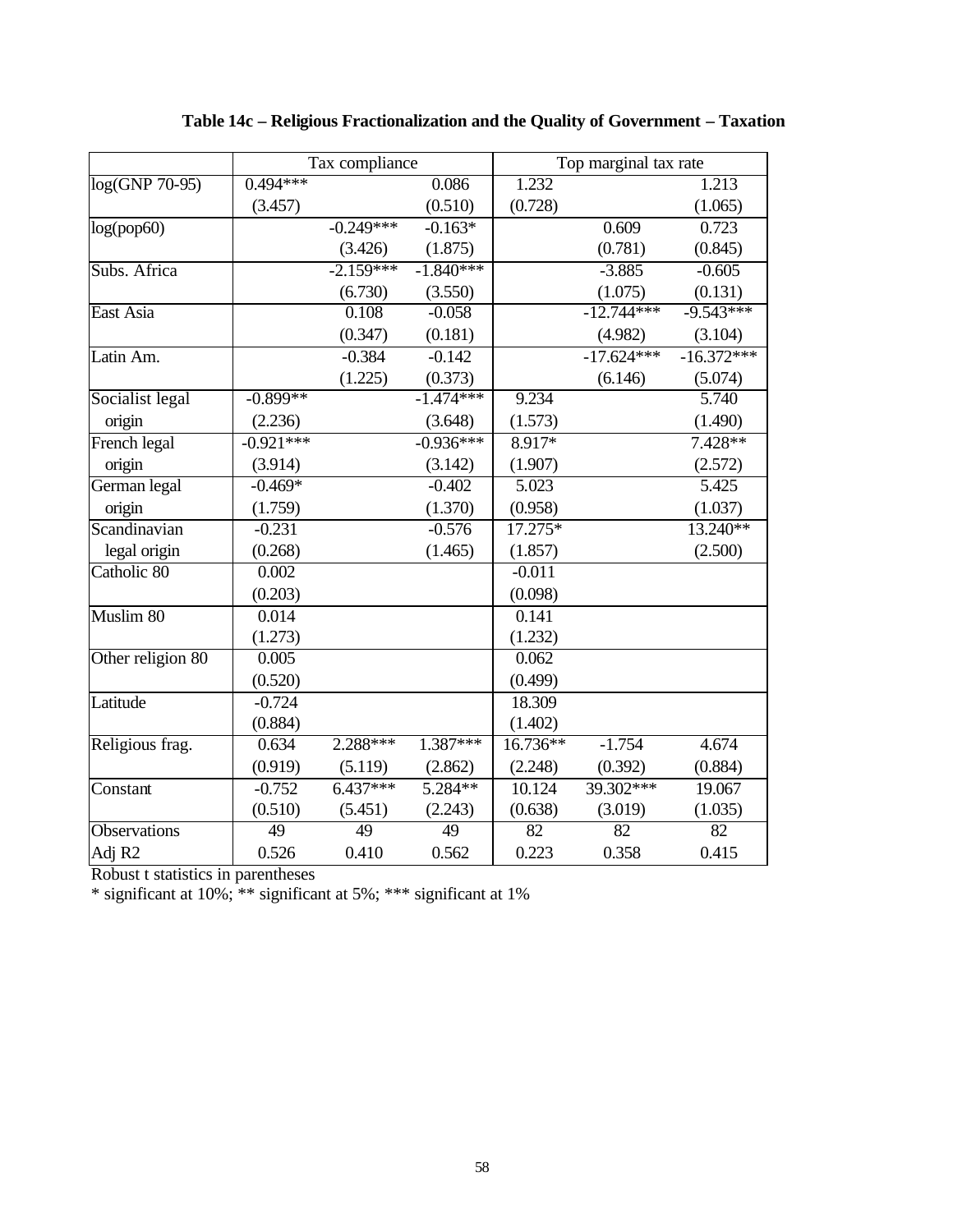|                     |             | SOEs in the economy |                  | Public sector employment / total pop. |             |            |  |
|---------------------|-------------|---------------------|------------------|---------------------------------------|-------------|------------|--|
| $log(GNP 70-95)$    | $0.434*$    |                     | $0.378*$         | $1.367***$                            |             | $1.095***$ |  |
|                     | (1.663)     |                     | (1.750)          | (5.438)                               |             | (5.799)    |  |
| log(pop60)          |             | $-0.375**$          | $-0.376***$      |                                       | $-0.388**$  | $-0.191*$  |  |
|                     |             | (2.547)             | (2.679)          |                                       | (2.306)     | (1.898)    |  |
| Subs. Africa        |             | $-0.716$            | $-0.198$         |                                       | $-5.152***$ | $-1.301*$  |  |
|                     |             | (1.328)             | (0.287)          |                                       | (9.675)     | (1.915)    |  |
| East Asia           |             | $1.611**$           | 1.284*           |                                       | $-3.546***$ | $-1.467**$ |  |
|                     |             | (2.200)             | (1.705)          |                                       | (5.948)     | (1.989)    |  |
| Latin Am.           |             | $1.192**$           | $1.113*$         |                                       | $-3.126***$ | $-0.669$   |  |
|                     |             | (2.323)             | (1.921)          |                                       | (4.439)     | (1.106)    |  |
| Socialist legal     | $-3.149***$ |                     | $-2.796***$      | $2.474***$                            |             | 2.288***   |  |
| origin              | (3.282)     |                     | (3.461)          | (3.619)                               |             | (3.942)    |  |
| French legal        | $-0.053$    |                     | $-0.020$         | $-0.445$                              |             | $-0.412$   |  |
| origin              | (0.089)     |                     | (0.040)          | (1.136)                               |             | (1.114)    |  |
| German legal        | 0.301       |                     | 0.581            | $-2.418**$                            |             | $-1.921**$ |  |
| origin              | (0.288)     |                     | (0.477)          | (2.520)                               |             | (2.086)    |  |
| Scandinavian        | $-1.978$    |                     | $-1.419$         | $7.334***$                            |             | $7.027***$ |  |
| legal origin        | (1.152)     |                     | (1.481)          | (4.501)                               |             | (5.806)    |  |
| Catholic 80         | $-0.005$    |                     |                  | 0.005                                 |             |            |  |
|                     | (0.253)     |                     |                  | (0.357)                               |             |            |  |
| Muslim 80           | $-0.015$    |                     |                  | 0.015                                 |             |            |  |
|                     | (0.706)     |                     |                  | (1.141)                               |             |            |  |
| Other religion 80   | $-0.009$    |                     |                  | 0.006                                 |             |            |  |
|                     | (0.464)     |                     |                  | (0.493)                               |             |            |  |
| Latitude            | $-1.167$    |                     |                  | 0.765                                 |             |            |  |
|                     | (0.634)     |                     |                  | (0.387)                               |             |            |  |
| Religious frag.     | $-0.642$    | 1.091               | 0.378            | 0.813                                 | 1.731       | 0.643      |  |
|                     | (0.559)     | (1.134)             | (0.392)          | (0.776)                               | (1.609)     | (0.723)    |  |
| Constant            | 2.850       | 9.586***            | $7.261**$        | $-7.312***$                           | $11.702***$ | $-0.843$   |  |
|                     | (1.099)     | (4.114)             | (2.486)          | (3.349)                               | (4.182)     | (0.362)    |  |
| <b>Observations</b> | 103         | 103                 | $\overline{103}$ | 117                                   | 117         | 117        |  |
| Adj R <sub>2</sub>  | 0.118       | 0.146               | 0.246            | 0.709                                 | 0.385       | 0.720      |  |

**Table 14d – Religious Fractionalization and the Quality of Government – Size of Public Sector**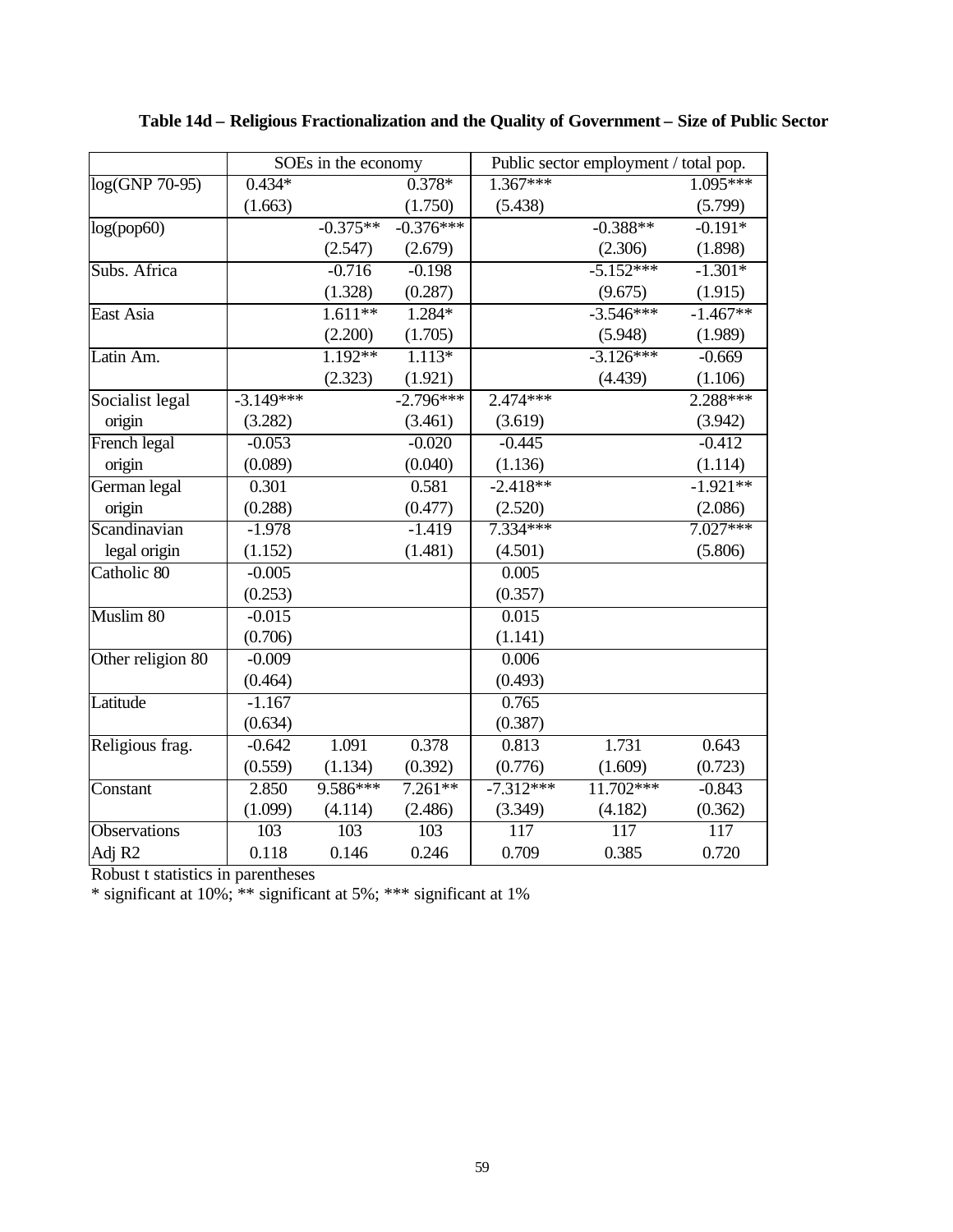|                     |           | Government consumption / GDP |             | Transfers and subsidies / GDP |              |             |
|---------------------|-----------|------------------------------|-------------|-------------------------------|--------------|-------------|
| $log(GNP 70-95)$    | $0.956*$  |                              | $0.847*$    | $1.437***$                    |              | $2.556***$  |
|                     | (1.695)   |                              | (1.733)     | (2.930)                       |              | (4.356)     |
| log(pop60)          |           | $-1.328***$                  | $-1.062***$ |                               | 0.052        | 0.425       |
|                     |           | (4.855)                      | (3.501)     |                               | (0.135)      | (1.293)     |
| Subs. Africa        |           | $-4.569***$                  | $-2.254$    |                               | $-14.202***$ | $-6.165***$ |
|                     |           | (3.801)                      | (1.270)     |                               | (10.884)     | (3.132)     |
| East Asia           |           | $-5.738***$                  | $-4.907***$ |                               | $-14.413***$ | $-9.871***$ |
|                     |           | (4.375)                      | (3.006)     |                               | (12.385)     | (7.160)     |
| Latin Am.           |           | $-5.560***$                  | $-4.345***$ |                               | $-10.293***$ | $-5.731***$ |
|                     |           | (4.981)                      | (3.674)     |                               | (7.442)      | (4.158)     |
| Socialist legal     | $-1.416$  |                              | $-2.036$    | $6.295**$                     |              | 9.379***    |
| origin              | (0.525)   |                              | (0.770)     | (2.152)                       |              | (3.782)     |
| French legal        | $-0.319$  |                              | $-0.348$    | 1.007                         |              | 1.655       |
| Origin              | (0.268)   |                              | (0.291)     | (0.797)                       |              | (1.345)     |
| German legal        | $-3.596*$ |                              | $-1.785$    | $-3.707$                      |              | $-1.771$    |
| Origin              | (1.826)   |                              | (0.882)     | (1.491)                       |              | (0.756)     |
| Scandinavian        | 3.627     |                              | 2.590       | 6.071                         |              | 4.728       |
| legal origin        | (0.971)   |                              | (0.891)     | (1.411)                       |              | (1.567)     |
| Catholic 80         | $-0.008$  |                              |             | $0.095**$                     |              |             |
|                     | (0.222)   |                              |             | (2.156)                       |              |             |
| Muslim 80           | 0.032     |                              |             | 0.066                         |              |             |
|                     | (0.865)   |                              |             | (1.547)                       |              |             |
| Other religion 80   | $-0.013$  |                              |             | $0.077*$                      |              |             |
|                     | (0.353)   |                              |             | (1.883)                       |              |             |
| Latitude            | 5.506     |                              |             | 27.330***                     |              |             |
|                     | (1.615)   |                              |             | (6.671)                       |              |             |
| Religious frag.     | $5.535**$ | $3.505**$                    | 2.567       | $7.255***$                    | $6.020**$    | 4.425       |
|                     | (2.109)   | (2.202)                      | (1.067)     | (2.962)                       | (2.417)      | (1.616)     |
| Constant            | 4.440     | 37.124***                    | 26.477***   | $-20.971***$                  | 12.839**     | $-16.436**$ |
|                     | (0.949)   | (7.727)                      | (4.096)     | (4.164)                       | (2.066)      | (2.142)     |
| <b>Observations</b> | 103       | 103                          | 103         | 89                            | 89           | 89          |
| Adj R2              | 0.210     | 0.272                        | 0.306       | 0.713                         | 0.591        | 0.717       |

**Table 14e – Religious Fractionalization and the Quality of Government – Size of Government**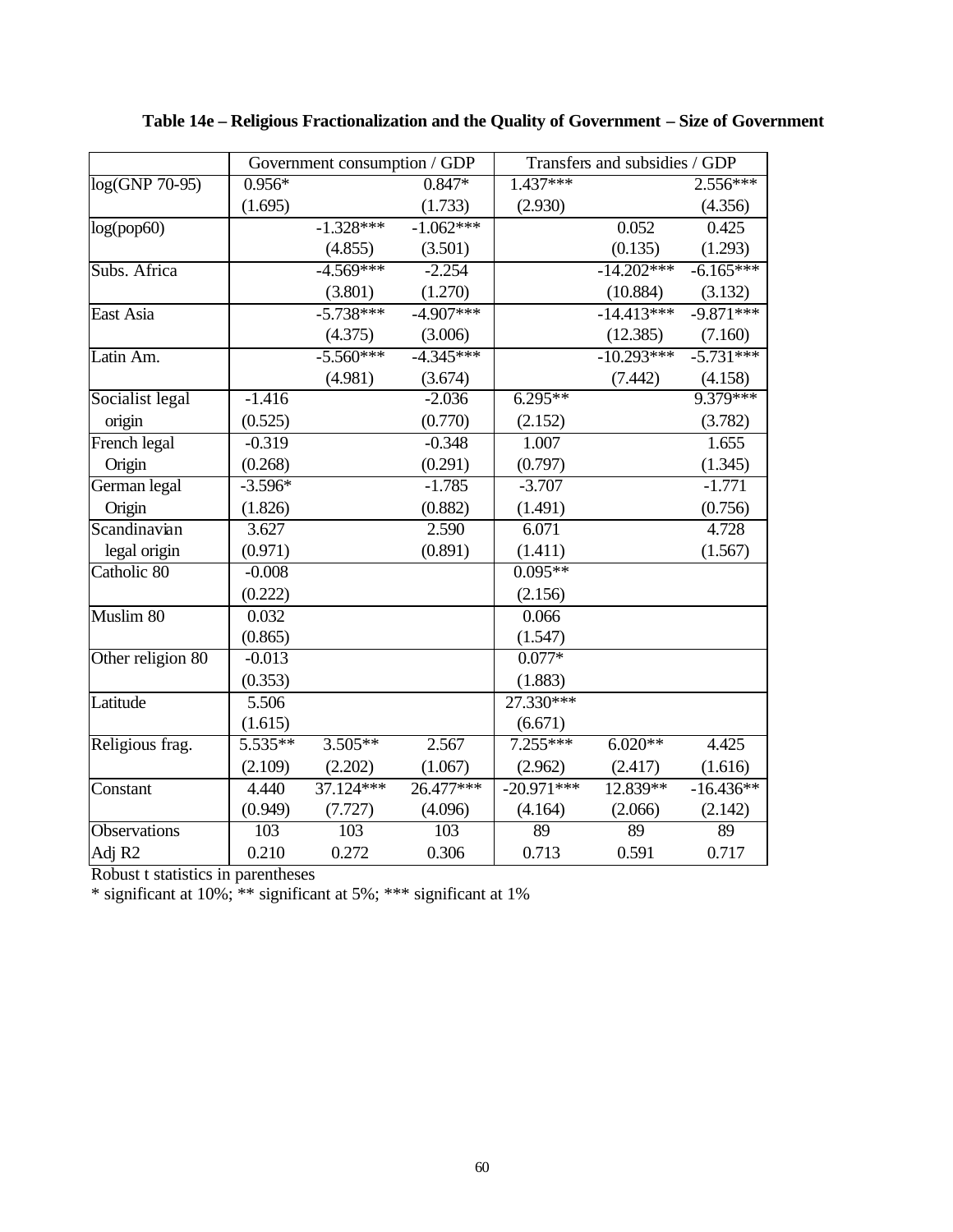|                    | Infrastructure quality |                 |                 | Log infant mortality |             |             |
|--------------------|------------------------|-----------------|-----------------|----------------------|-------------|-------------|
| $Log(GNP 70-95)$   | $0.755***$             |                 | $0.925***$      | $-0.446***$          |             | $-0.460***$ |
|                    | (4.783)                |                 | (7.461)         | (12.039)             |             | (11.035)    |
| Log(pop60)         |                        | $-0.246$        | 0.124           |                      | $0.052*$    | $-0.012$    |
|                    |                        | (1.301)         | (1.267)         |                      | (1.716)     | (0.570)     |
| Subs. Africa       |                        | $-2.938***$     | $-0.337$        |                      | $1.614***$  | $0.344**$   |
|                    |                        | (4.057)         | (0.517)         |                      | (14.433)    | (2.430)     |
| East Asia          |                        | $-1.376**$      | $-0.257$        |                      | $0.692***$  | 0.017       |
|                    |                        | (2.163)         | (0.741)         |                      | (3.320)     | (0.129)     |
| Latin Am.          |                        | $-1.352***$     | $-0.344$        |                      | $0.608***$  | $-0.061$    |
|                    |                        | (3.579)         | (1.093)         |                      | (4.764)     | (0.562)     |
| Socialist legal    | $-1.976***$            |                 | $-1.684***$     | $-0.154$             |             | $-0.391***$ |
| Origin             | (3.958)                |                 | (3.515)         | (1.319)              |             | (3.535)     |
| French legal       | $-0.460*$              |                 | $-0.452$        | $0.235***$           |             | 0.125       |
| Origin             | (1.765)                |                 | (1.473)         | (2.703)              |             | (1.339)     |
| German legal       | 0.155                  |                 | 0.364           | 0.024                |             | $-0.186$    |
| Origin             | (0.330)                |                 | (0.852)         | (0.170)              |             | (1.228)     |
| Scandinavian       | $-1.759**$             |                 | 0.601           | $-0.504*$            |             | $-0.699***$ |
| legal origin       | (2.147)                |                 | (1.669)         | (1.849)              |             | (4.517)     |
| Catholic 80        | $-0.022**$             |                 |                 | $-0.005$             |             |             |
|                    | (2.298)                |                 |                 | (1.628)              |             |             |
| Muslim 80          | $-0.029***$            |                 |                 | 0.001                |             |             |
|                    | (3.273)                |                 |                 | (0.428)              |             |             |
| Other religion 80  | $-0.017*$              |                 |                 | $-0.004$             |             |             |
|                    | (1.754)                |                 |                 | (1.457)              |             |             |
| Latitude           | $1.679*$               |                 |                 | $-0.906***$          |             |             |
|                    | (1.862)                |                 |                 | (2.935)              |             |             |
| Religious frag.    | 0.595                  | $3.178***$      | $1.669**$       | $-0.161$             | $-1.024***$ | $-0.463**$  |
|                    | (1.243)                | (3.163)         | (2.421)         | (0.863)              | (4.598)     | (2.502)     |
| Constant           | 1.145                  | $8.971***$      | $-4.059*$       | $7.540***$           | $2.849***$  | 7.447***    |
|                    | (0.838)                | (2.888)         | (1.918)         | (19.822)             | (5.799)     | (16.330)    |
| Observations       | $\overline{59}$        | $\overline{59}$ | $\overline{59}$ | 168                  | 168         | 168         |
| Adj R <sub>2</sub> | 0.827                  | 0.255           | 0.797           | 0.824                | 0.471       | 0.789       |

**Table 14f – Religious Fractionalization and the Quality of Government – Public Goods**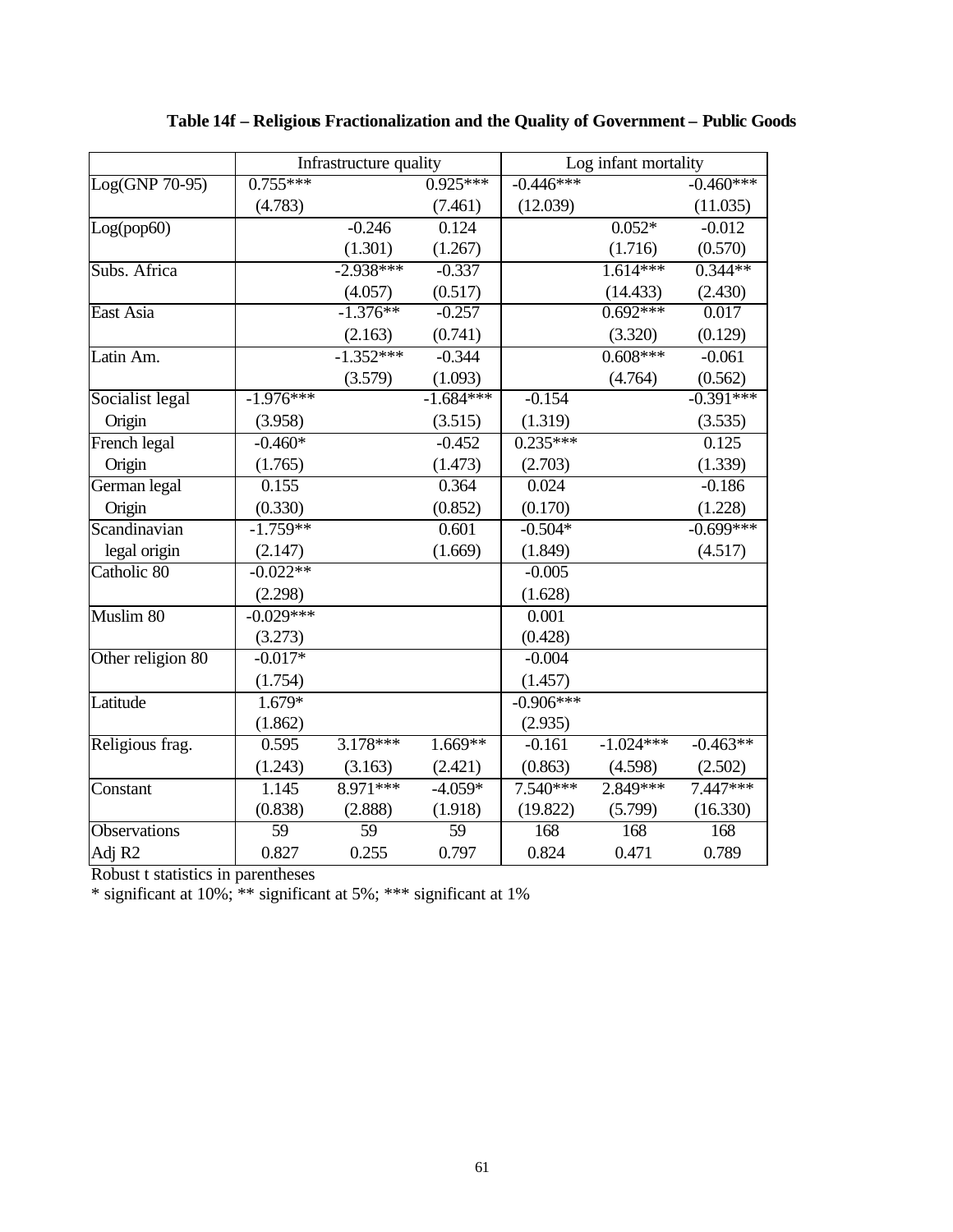|                    | Illiteracy rate |              |                         | Log school attainment |             |             |  |
|--------------------|-----------------|--------------|-------------------------|-----------------------|-------------|-------------|--|
| $log(GNP 70-95)$   | $-11.860***$    |              | $-10.503***$            | $0.310***$            |             | $0.320***$  |  |
|                    | (13.422)        |              | (7.629)                 | (8.366)               |             | (10.083)    |  |
| log(pop60)         |                 | 1.170        | $-1.102$                |                       | $-0.044*$   | 0.013       |  |
|                    |                 | (1.571)      | (1.503)                 |                       | (1.789)     | (0.755)     |  |
| Subs. Africa       |                 | $22.560***$  | 4.432                   |                       | $-1.085***$ | $-0.159$    |  |
|                    |                 | (4.958)      | (0.872)                 |                       | (10.468)    | (1.313)     |  |
| East Asia          |                 | $-9.595$     | $-13.504**$             |                       | $-0.289*$   | 0.035       |  |
|                    |                 | (1.570)      | (2.457)                 |                       | (1.902)     | (0.238)     |  |
| Latin Am.          |                 | $-14.304***$ | $-19.487***$            |                       | $-0.269**$  | $0.231**$   |  |
|                    |                 | (3.333)      | (5.345)                 |                       | (2.321)     | (2.483)     |  |
| Socialist legal    | $-12.792$       |              | $-6.017$                | $0.430***$            |             | $0.611***$  |  |
| Origin             | (1.271)         |              | (0.740)                 | (4.471)               |             | (8.131)     |  |
| French legal       | 5.094           |              | 1.639                   | $-0.182***$           |             | $-0.142**$  |  |
| Origin             | (1.605)         |              | (0.539)                 | (2.717)               |             | (2.113)     |  |
| German legal       | $-6.957$        |              | $-0.354$                | $-0.226**$            |             | $-0.201**$  |  |
| Origin             | (1.585)         |              | (0.067)                 | (2.331)               |             | (2.325)     |  |
| Scandinavian       | 0.000           |              | 0.000                   | 0.015                 |             | 0.040       |  |
| Legal origin       | (.)             |              | $\left( .\right)$       | (0.057)               |             | (0.412)     |  |
| Catholic 80        | 0.020           |              |                         | 0.003                 |             |             |  |
|                    | (0.196)         |              |                         | (0.959)               |             |             |  |
| Muslim 80          | $0.337***$      |              |                         | $-0.002$              |             |             |  |
|                    | (3.520)         |              |                         | (0.596)               |             |             |  |
| Other religion 80  | 0.126           |              |                         | 0.002                 |             |             |  |
|                    | (1.057)         |              |                         | (0.551)               |             |             |  |
| Latitude           | $-13.640$       |              |                         | 0.132                 |             |             |  |
|                    | (1.124)         |              |                         | (0.510)               |             |             |  |
| Religious frag.    | 4.020           | $-23.794***$ | $-17.\overline{174***}$ | 0.083                 | $0.854***$  | $0.336**$   |  |
|                    | (0.567)         | (4.084)      | (2.989)                 | (0.426)               | (4.696)     | (2.397)     |  |
| Constant           | 97.357***       | $21.364*$    | $131.201***$            | $-0.962**$            | $2.097***$  | $-1.220***$ |  |
|                    | (8.864)         | (1.829)      | (7.185)                 | (2.226)               | (5.041)     | (3.000)     |  |
| Observations       | 118             | 118          | 118                     | 101                   | 101         | 101         |  |
| Adj R <sub>2</sub> | 0.664           | 0.463        | 0.647                   | 0.781                 | 0.449       | 0.791       |  |

**Table 14g – Religious Fractionalization and the Quality of Government – Schooling and Literacy**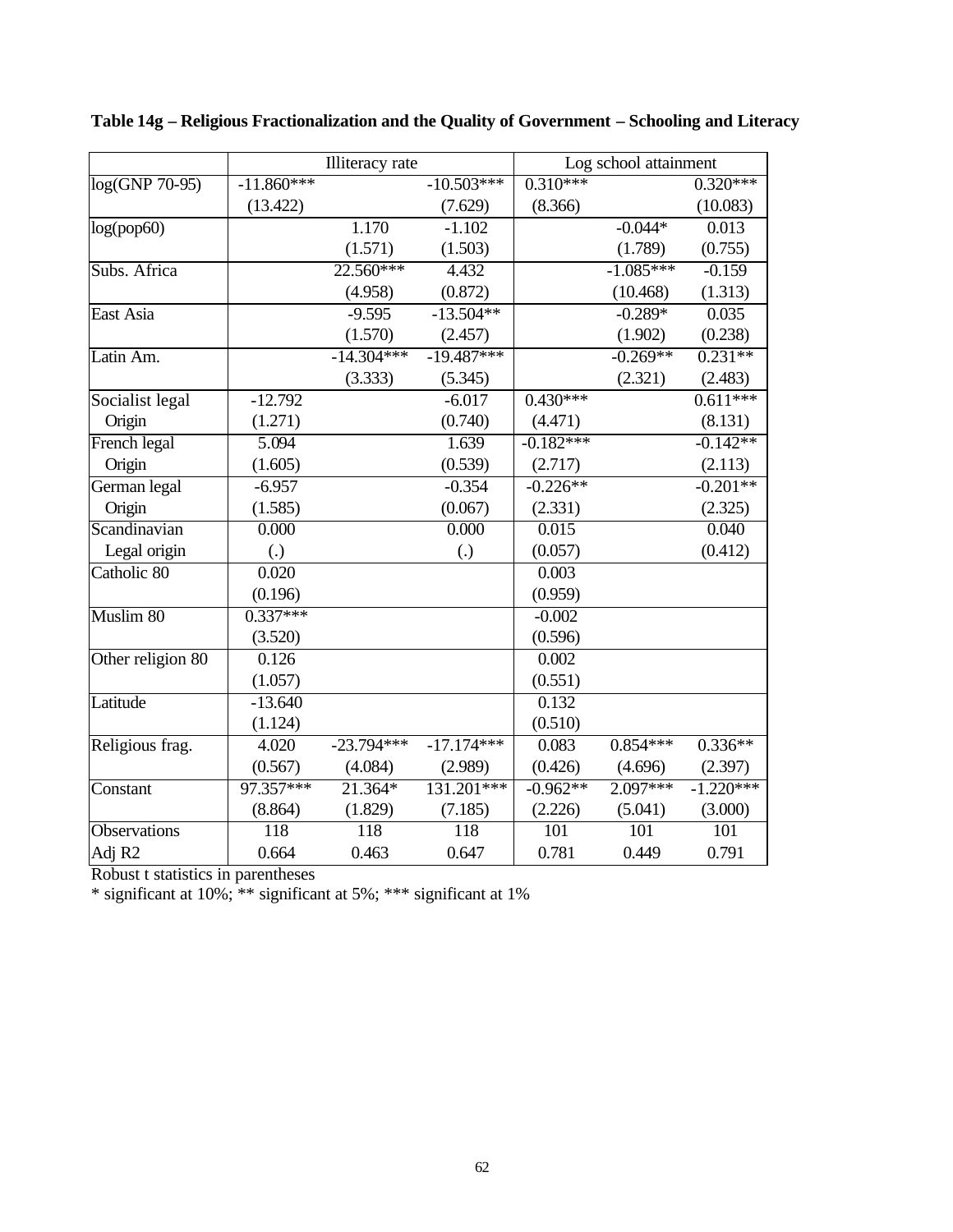|                     | Democracy index |             |              | Political rights index |             |            |  |
|---------------------|-----------------|-------------|--------------|------------------------|-------------|------------|--|
| $log(GNP 70-95)$    | $1.052***$      |             | $1.631***$   | 0.169                  |             | $0.524***$ |  |
|                     | (3.804)         |             | (5.994)      | (1.370)                |             | (3.107)    |  |
| log(pop60)          |                 | $-0.013$    | 0.306        |                        | $-0.055$    | 0.028      |  |
|                     |                 | (0.054)     | (1.482)      |                        | (0.614)     | (0.297)    |  |
| Subs. Africa        |                 | $-4.024***$ | 0.063        |                        | $-1.631***$ | $-0.314$   |  |
|                     |                 | (5.628)     | (0.066)      |                        | (3.871)     | (0.524)    |  |
| East Asia           |                 | $-2.071**$  | $-0.353$     |                        | $-0.917$    | $-0.266$   |  |
|                     |                 | (1.990)     | (0.340)      |                        | (1.573)     | (0.463)    |  |
| Latin Am.           |                 | $-0.391$    | 1.799**      |                        | $0.666*$    | 1.308***   |  |
|                     |                 | (0.488)     | (2.210)      |                        | (1.830)     | (2.967)    |  |
| Socialist legal     | $-2.748***$     |             | $-1.498*$    | $-1.731***$            |             | $-0.441$   |  |
| origin              | (3.456)         |             | (1.811)      | (3.791)                |             | (0.898)    |  |
| French legal        | $-1.796***$     |             | $-2.089***$  | $-0.451$               |             | $-0.368$   |  |
| origin              | (2.704)         |             | (2.886)      | (1.281)                |             | (0.883)    |  |
| German legal        | $-1.651$        |             | $-1.218$     | $-0.263$               |             | $1.047**$  |  |
| origin              | (1.458)         |             | (0.878)      | (0.592)                |             | (2.194)    |  |
| Scandinavian        | $-3.622**$      |             | 1.567        | $-2.225***$            |             | $1.599***$ |  |
| legal origin        | (2.195)         |             | (1.382)      | (2.836)                |             | (2.727)    |  |
| Catholic 80         | $-0.025$        |             |              | $-0.009$               |             |            |  |
|                     | (1.305)         |             |              | (0.954)                |             |            |  |
| Muslim 80           | $-0.067***$     |             |              | $-0.045***$            |             |            |  |
|                     | (3.448)         |             |              | (5.013)                |             |            |  |
| Other religion 80   | $-0.032*$       |             |              | $-0.018**$             |             |            |  |
|                     | (1.737)         |             |              | (2.100)                |             |            |  |
| Latitude            | $5.254**$       |             |              | 4.895***               |             |            |  |
|                     | (2.410)         |             |              | (4.936)                |             |            |  |
| Religious frag.     | $-2.688**$      | $3.172**$   | 0.233        | $-0.690$               | $1.907***$  | 1.226      |  |
|                     | (2.101)         | (2.331)     | (0.163)      | (1.004)                | (2.754)     | (1.480)    |  |
| Constant            | 0.864           | 4.007       | $-11.730***$ | $4.570***$             | 4.814***    | $-0.291$   |  |
|                     | (0.311)         | (1.047)     | (3.270)      | (3.675)                | (3.140)     | (0.144)    |  |
| <b>Observations</b> | 148             | 148         | 148          | 169                    | 169         | 169        |  |
| Adj R <sub>2</sub>  | 0.559           | 0.150       | 0.438        | 0.516                  | 0.133       | 0.251      |  |

**Table 14h – Religious Fractionalization and the Quality of Government – Political Rights**